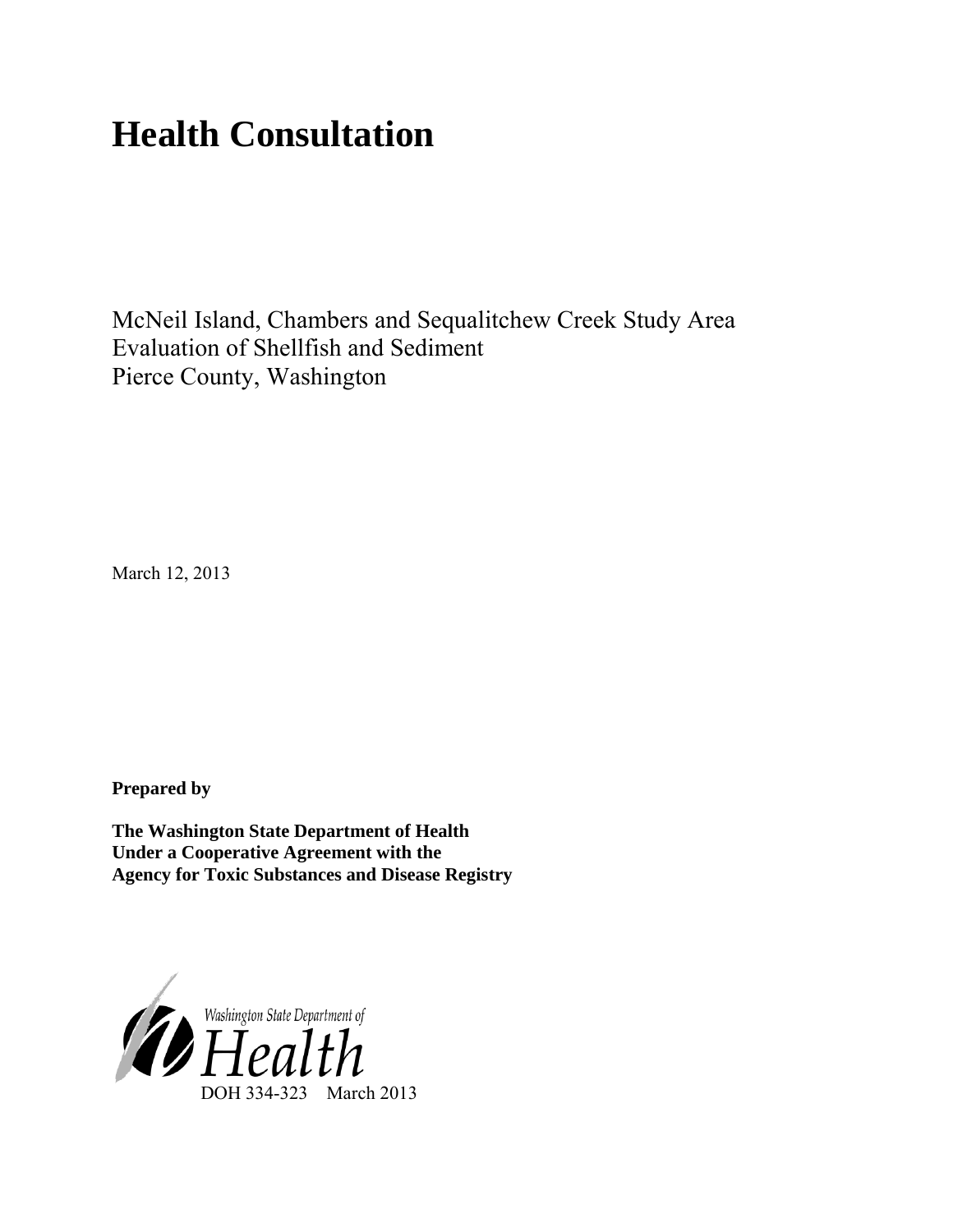# <span id="page-1-0"></span>**Foreword**

The Washington State Department of Health (DOH) has prepared this health consultation with funds from a cooperative agreement with the Agency for Toxic Substances and Disease Registry (ATSDR). ATSDR is part of the U.S. Department of Health and Human Services and is the principal federal public health agency responsible for health issues related to hazardous substances. ATSDR's mission is to serve the public by using the best science, taking responsive public health actions, and providing trusted health information to prevent harmful exposures and diseases related to toxic substances.

The purpose of a health consultation is to assess the health threat posed by hazardous substances in the environment and if needed, recommend steps or actions to protect public health. Health consultations are initiated in response to health concerns raised by residents or agencies about exposure to hazardous substances.

This health consultation was prepared in accordance with ATSDR methodologies and guidelines. However, the report has not been reviewed and cleared by ATSDR. The findings in this report are relevant to conditions at the site during the time of this health consultation, and should not be relied upon if site conditions or land use changes in the future.

Sediment and shellfish sampling and laboratory analysis have been funded wholly by the United States Environmental Protection Agency under assistance agreement PC-00J283-01 to Department of Health. The contents of this document do not necessarily reflect the views and policies of the Environmental Protection Agency, nor does mention of trade names or commercial products constitute endorsement or recommendation for use.

For additional information, please call us toll free at 1-877-485-7316 or visit our website at [http://www.doh.wa.gov/consul](http://www.doh.wa.gov/consults)ts.

For people with disabilities, this document is available on request in other formats. To submit a request, please call 1-800-525-0127 (TTY/TDD call 711).

<span id="page-1-1"></span>For more information about ATSDR, contact the CDC Information Center at 1-800-CDC-INFO (1-800-232-4636) or visit the agency's Web site: [www.atsdr.cdc.gov.](http://www.atsdr.cdc.gov/)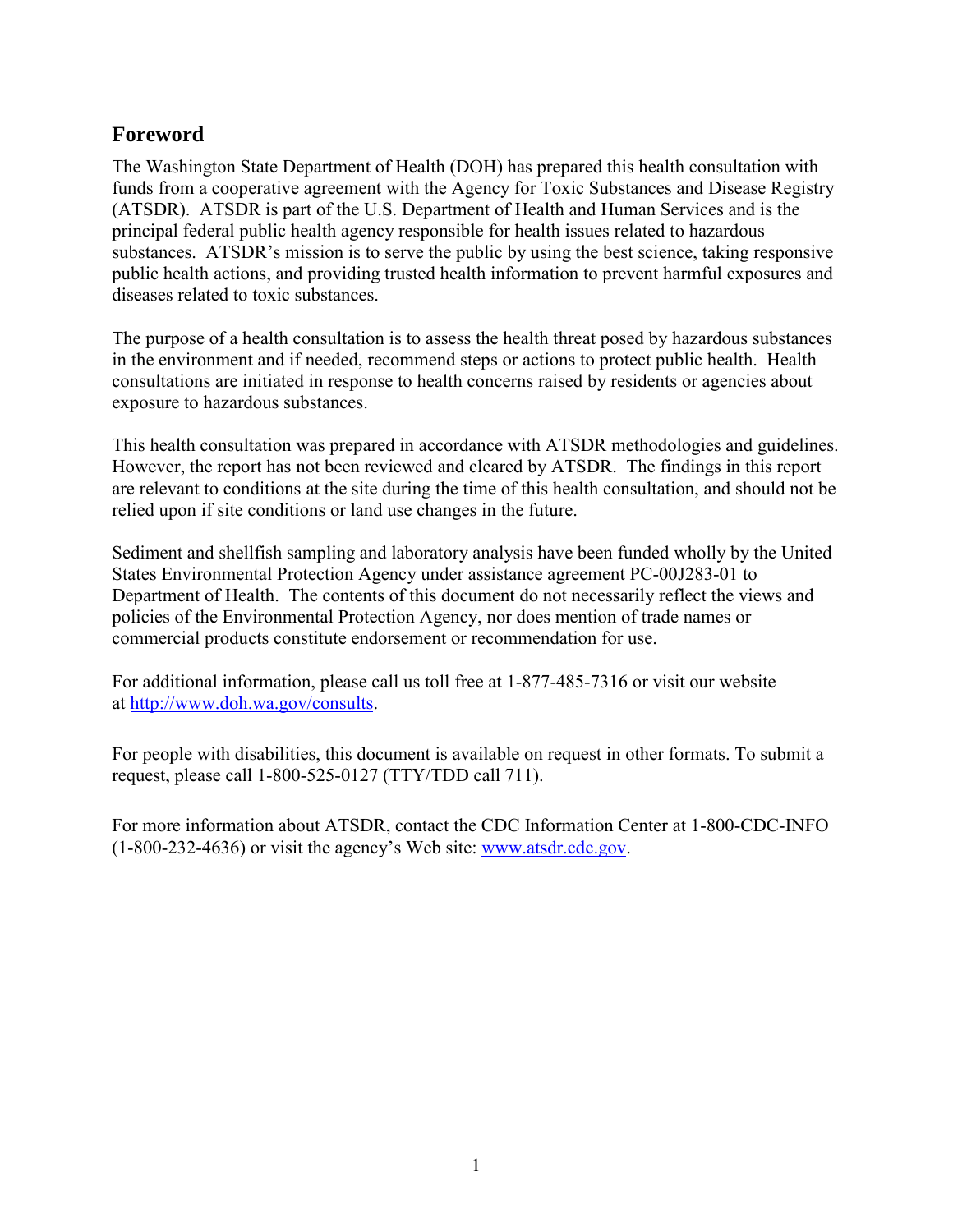| <b>Table of Contents</b> |  |
|--------------------------|--|
|--------------------------|--|

| Appendix B |  |  |  |  |  |
|------------|--|--|--|--|--|
| Appendix C |  |  |  |  |  |
| Appendix D |  |  |  |  |  |
|            |  |  |  |  |  |
|            |  |  |  |  |  |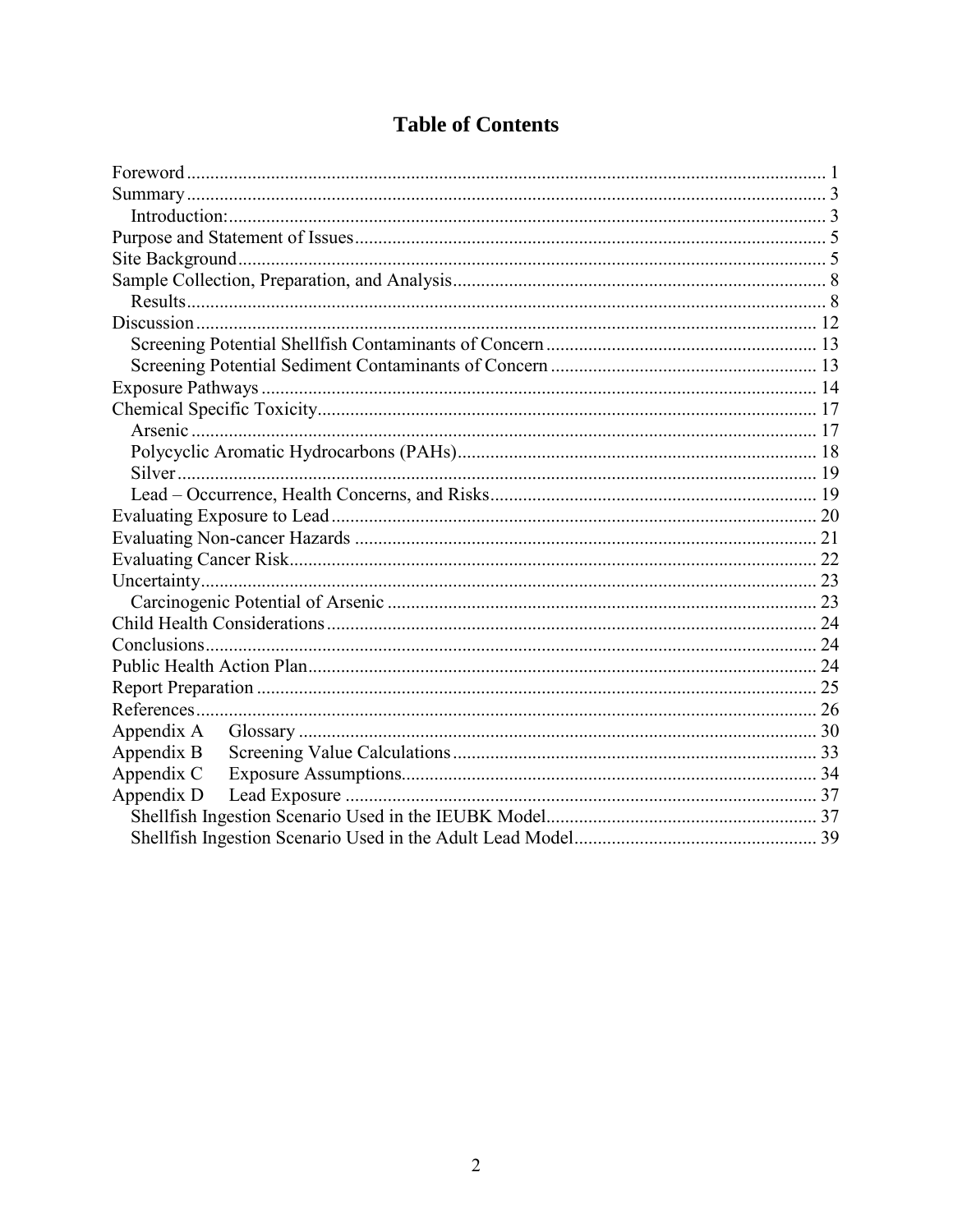## <span id="page-3-0"></span>**Summary**

#### <span id="page-3-1"></span>**Introduction:**

The Washington State Department of Health (DOH) has prepared this health consultation at the request of the DOH Office of Shellfish and Water Protection (OSWP). The purpose of this health consultation is to evaluate the potential human health hazard posed by contaminants in sediments from the shoreline and geoducks from the Department of Natural Resource geoduck tract # 12800 located to the south of McNeil Island. This area of study was added to an ongoing study of geoduck from tracts near the mainland south of Tacoma from Chambers Creek to Sequalitchew Creek (Chambers Creek Study area), Pierce County, Washington. DOH prepares health consultations under a cooperative agreement with the Agency for Toxic Substances and Disease Registry (ATSDR).

DOH reached three important conclusions about sediment and shellfish from the south McNeil Island geoduck tract # 12800, Pierce County, Washington.

#### **Conclusion 1:**

DOH concludes that touching, breathing, or accidentally eating sediment from the shoreline of south McNeil Island is not expected to harm people's health.

#### **Basis for Decision:**

Maximum levels of contaminants in sediments are below levels of concern.

#### **Conclusion 2:**

DOH concludes that the general population and high-end (subsistence) shellfish consumers are not likely to experience non-cancer health effects from eating geoducks harvested from tract # 12800 south of McNeil Island.

#### **Basis for Decision:**

Exposure scenarios used to calculate the potential risks used the maximum detected level of contaminants of concern in geoduck tissues. The results were below levels known to cause harmful non-cancer health effects.

#### **Conclusion 3:**

DOH concludes that the general population and high-end (subsistence) shellfish consumers are not likely to experience cancer health effects from eating geoduck harvested from tract #12800 south of McNeil Island

#### **Basis for Decision:**

Exposure scenarios used to calculate the potential risk used the maximum level of arsenic detected in geoduck tissues. The result is within the Environmental Protection Agency's (EPA) acceptable estimated cancer risk range of 1 additional case of cancer per 10,000 people exposed to 1 additional case of cancer per 1,000,000 people exposed  $(1x10^{-4} \text{ to } 1x10^{-6})$ .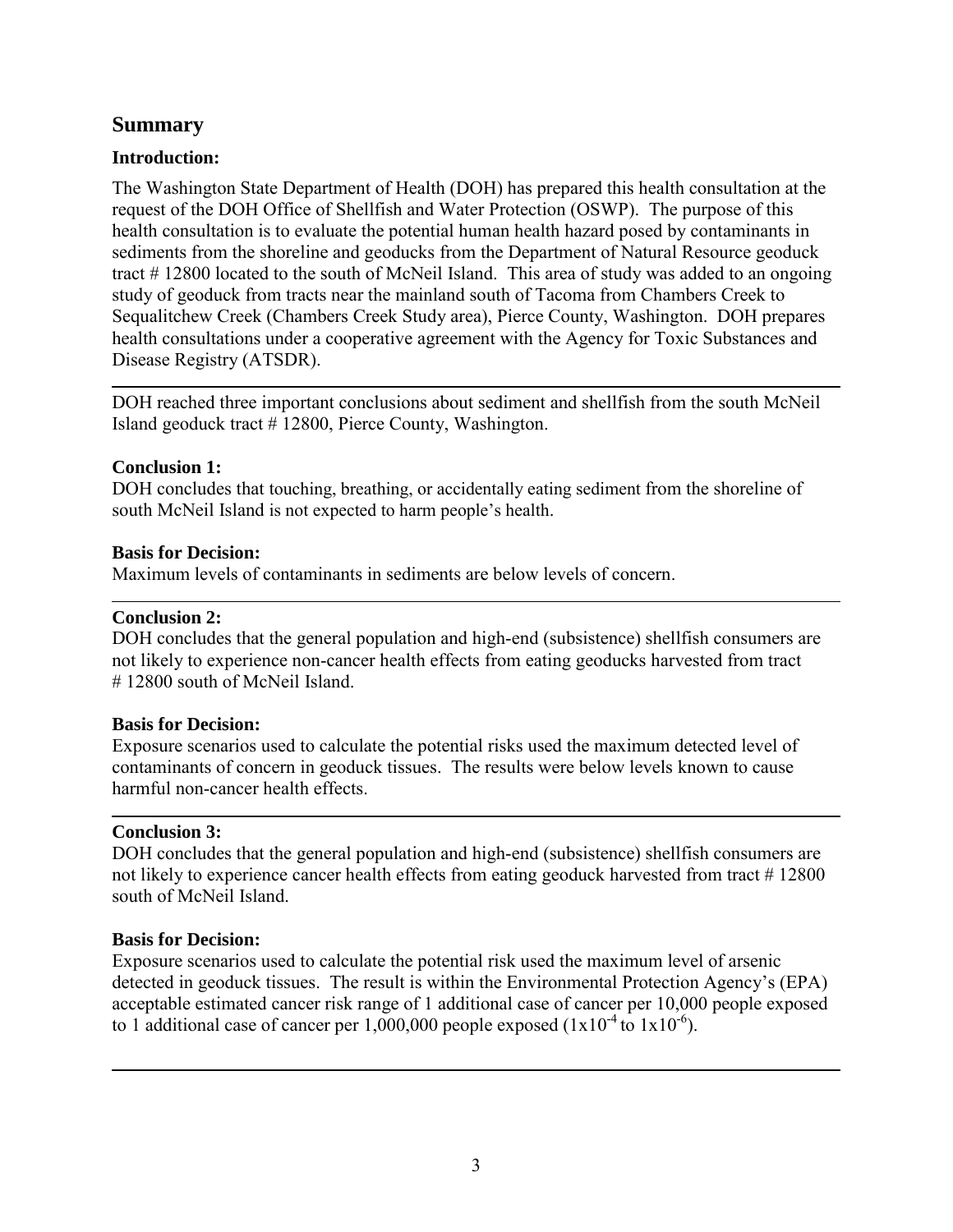#### **Next Steps:**

DOH will provide copies of this health consultation to OSWP, the Environmental Protection Agency (EPA), Washington State Department of Ecology (Ecology), the Nisqually Indian Tribe (NIT), the Squaxin Island Tribe, and Northwest Indian Fisheries Commission.

#### **For More Information:**

If you have any questions about this health consultation contact Lenford O'Garro 360-236-3376 or 1-877-485-7316 at Washington State Department of Health. For more information about ATSDR, contact the Center for Disease Control and Prevention (CDC) Information Center at 1- 800-CDC-INFO (1-800-232-4636) or visit the agency's web site at [www.atsdr.cdc.gov](http://www.atsdr.cdc.gov/).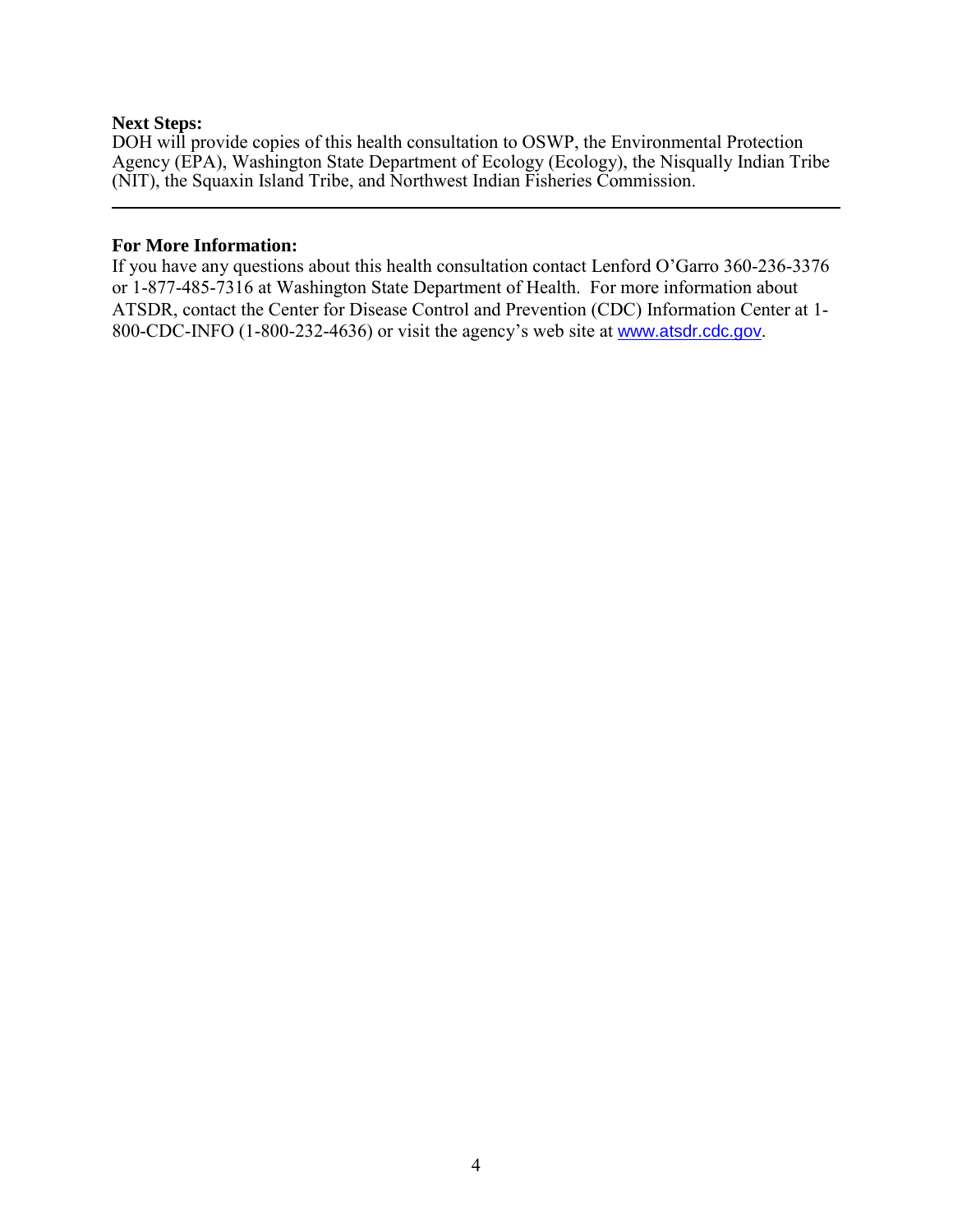## <span id="page-5-0"></span>**Purpose and Statement of Issues**

The Washington State Department of Health (DOH) has prepared this health consultation at the request of the DOH Office of Shellfish and Water Protection (OSWP). The purpose of this health consultation is to evaluate the potential human health hazard posed by contaminants in geoduck and sediments from the area south McNeil Island, Pierce County, Washington. Department of Natural Resources (DNR) and Department of Fish and Wildlife (WDFW) co-manage the commercial geoduck tracts with the tribes and have identified this harvest area as geoduck tract # 12800. DOH is responsible for classifying recreational shellfish growing areas. DOH prepares health consultations under a cooperative agreement with the Agency for Toxic Substances and Disease Registry (ATSDR).

# <span id="page-5-1"></span>**Site Background**

The McNeil Island study area is located in Pierce County, Washington (see Figure 1). The federal government deeded the island to Washington State in 1980 to be used as a state prison; The McNeil Island Correction Center, run by the Washington State Department of Corrections (DOC) closed the facility on April 1, 2011. Geoduck tract # 12800 has historically been closed to shellfish harvesting as a result of its proximity to the waste water treatment effluent pipe from McNeil Island Corrections Center (see Figure 2). Therefore, limited assessment of shellfish resources and the status of pollution have occurred.

DOH, OSWP staff reviewed files and interviewed DOC personnel about past and potential current sources of pollution in the study area. OSWP staffs were able to identify a number of potential sources. A sewage outflow is located towards the east end of the geoduck tract. A landfill located at the center of the island has a history of polychlorinated biphenyl (PCB) contamination but is located far from the southern shoreline. Solids obtained from treated wastewater, known as biosolids, have been applied in the center of the island. The Pierce County health department monitors both the landfill and the area of biosolids application. All hazardous waste generated by the corrections center was taken off the island by a hazardous waste contractor via the barge dock. There are no records of any spills. Fueling of trucks was done on the island. Similarly, there are no records of any spills. Farming was done on the north side of the island. Furniture making was the main industry at the prison.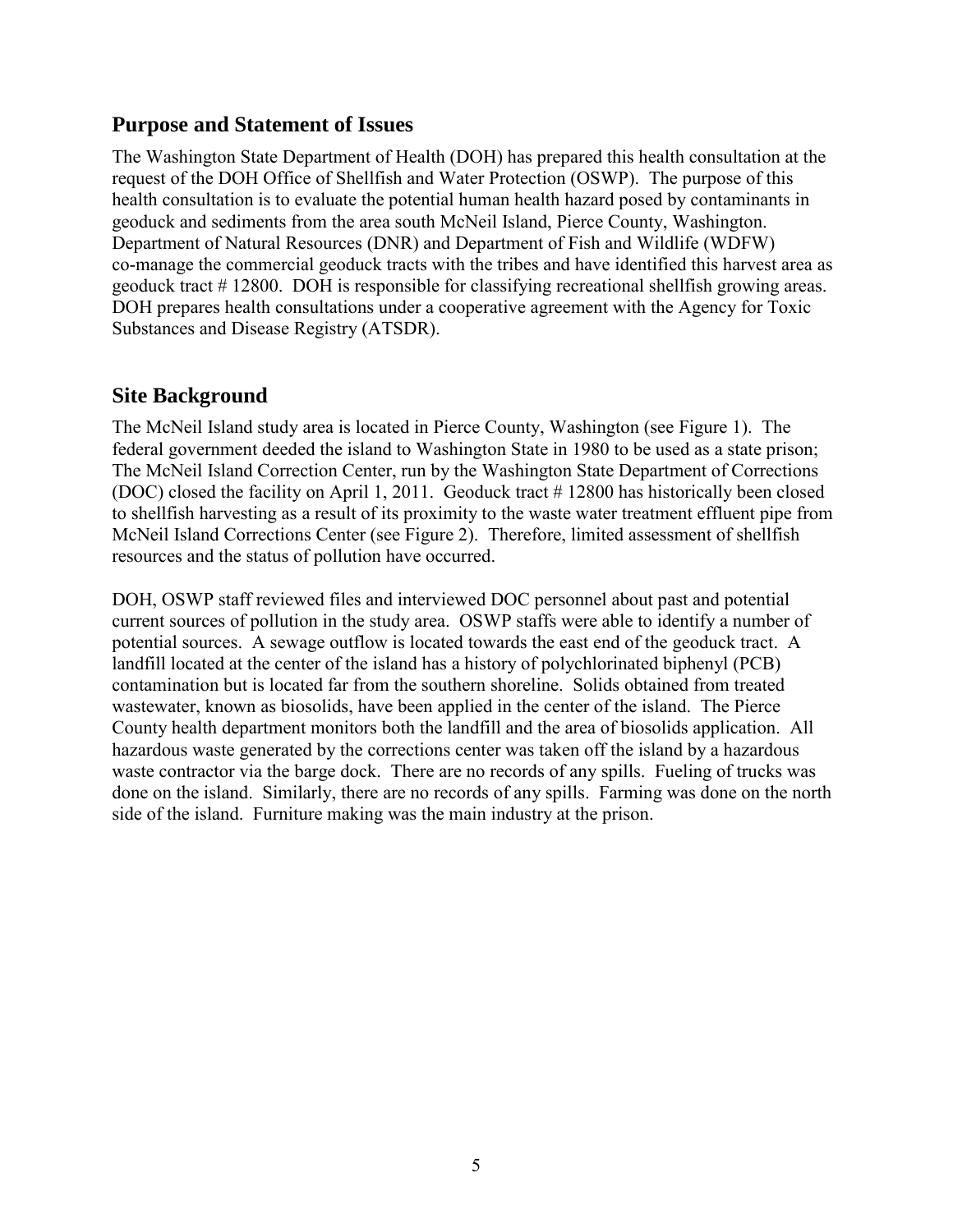**Figure 1**: Puget Sound map showing location of McNeil Island in Pierce County, Washington.

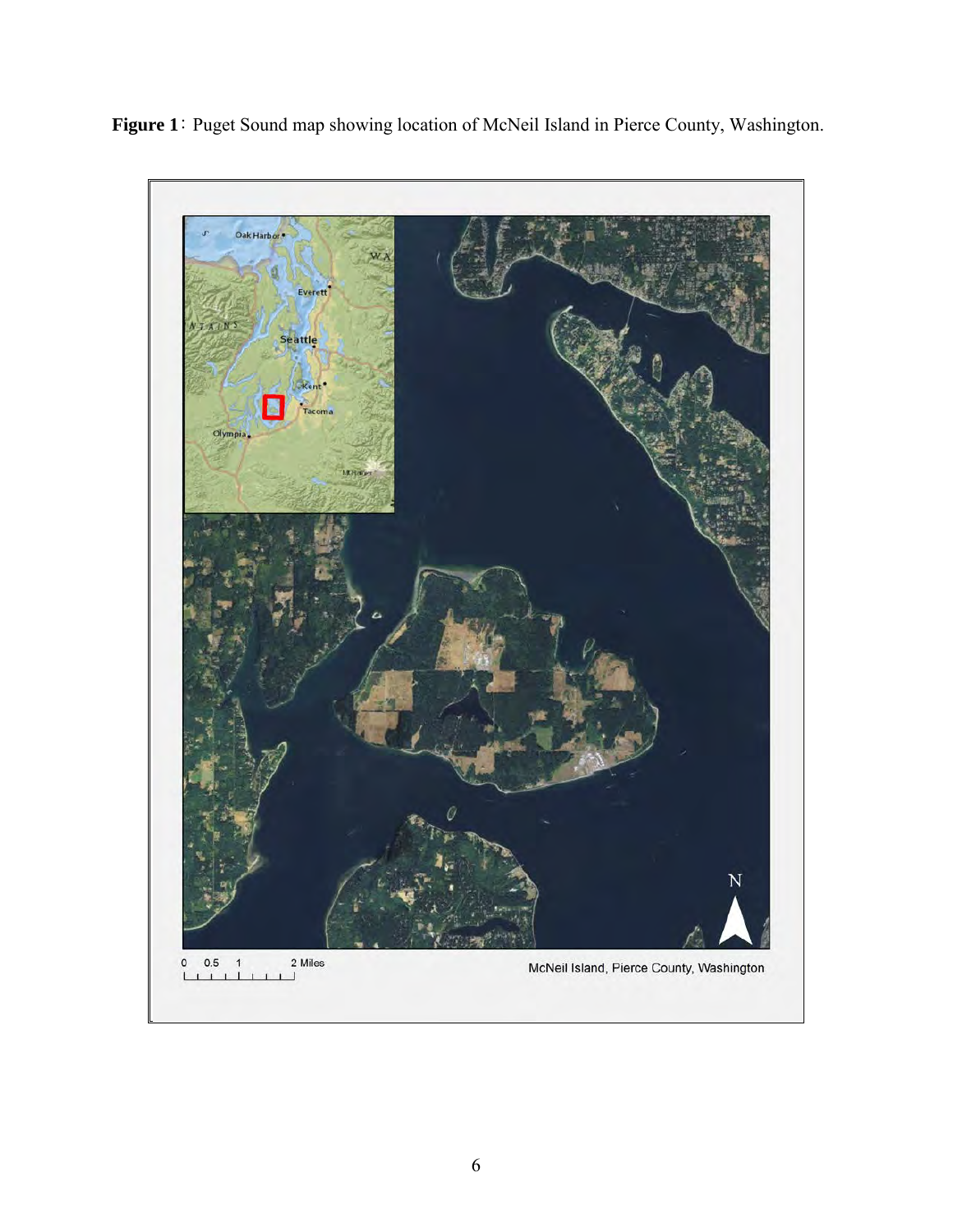

**Figure 2.** South McNeil Island geoduck tract # 12800, sample collection map, Pierce County, Washington.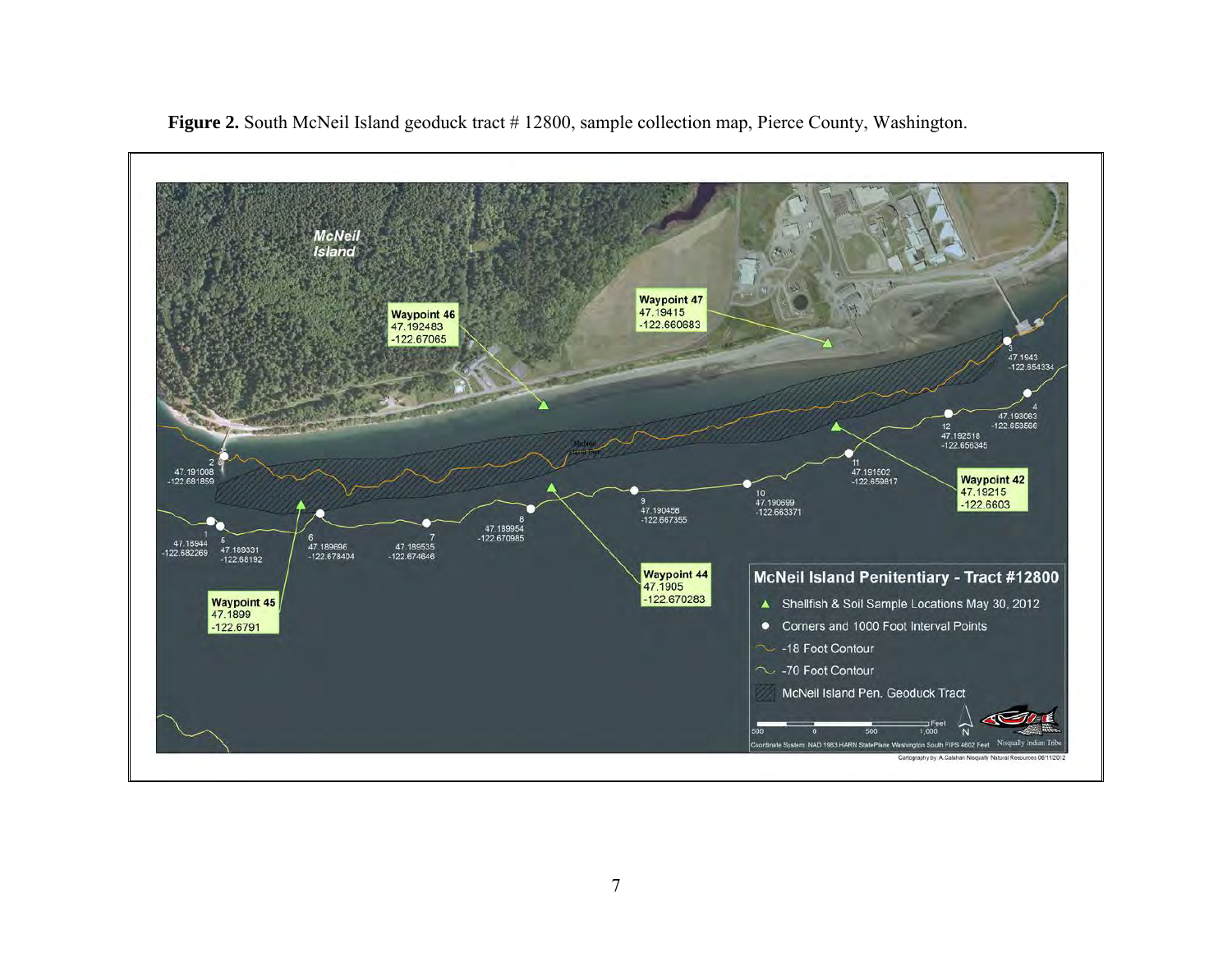# <span id="page-8-0"></span>**Sample Collection, Preparation, and Analysis**

On May 30, 2012, SCUBA divers from the Nisqually Indian Tribe (NIT) collected 5 geoduck samples at 3 different locations for a total of 15 geoducks. Samples were individually placed in zipper-locked plastic bags, given a unique identifier, placed on ice in coolers, and hand delivered to DOH. DOH staff transported the samples to Ecology's laboratory in Lacey, Washington.

Sample dissection and homogenization followed the DOH standard operating procedure (SOP) for grinding geoduck tissue liquid nitrogen [1]. DOH and NIT staff dissected each geoduck in a manner similar to the way they would be cleaned prior to consumption, as described in the shellfish and sediment sampling plan for south McNeil Island geoduck tract # 12800 [2]. Edible portions of geoduck tissue (neck and mantle) were separated from the shell and gutball. The outer skin of the neck and mantle was removed and discarded. Five geoducks from each location were homogenized in liquid nitrogen and composited into a one sample for each of the three locations along the tract. Three composites of the edible portion and three composites of the gutballs were sent to Test America Laboratories, Inc. then analyzed for metals, PCBs, semivolatile organics, and percent lipids.

Sediment samples were collected at two locations on the shoreline adjacent to the geoduck tract on May 30, 2012 and delivered to DOH. Sediment samples were collected as described in the sampling plan for south McNeil Island geoduck tract #12800 [2]. Samples were delivered along with homogenized geoduck tissues to Test America Laboratories, Inc. for analysis. Sediments were analyzed for metals, PCBs, and other semi-volatile organics, percent moisture, and percent solids.

#### <span id="page-8-1"></span>**Results**

The maximum contaminant concentrations for edible portions (mantle and neck strap) are presented in Tables 1 and 2. The non-edible portions of the geoducks (gutball) had slightly higher levels of contaminants than the edible portions and are presented in Table 3.

The maximum level of contaminants detected in sediments is shown in Table 4. None of the contaminants found in the sediment samples exceeded ATSDR and state residential soil standards for everyday exposure.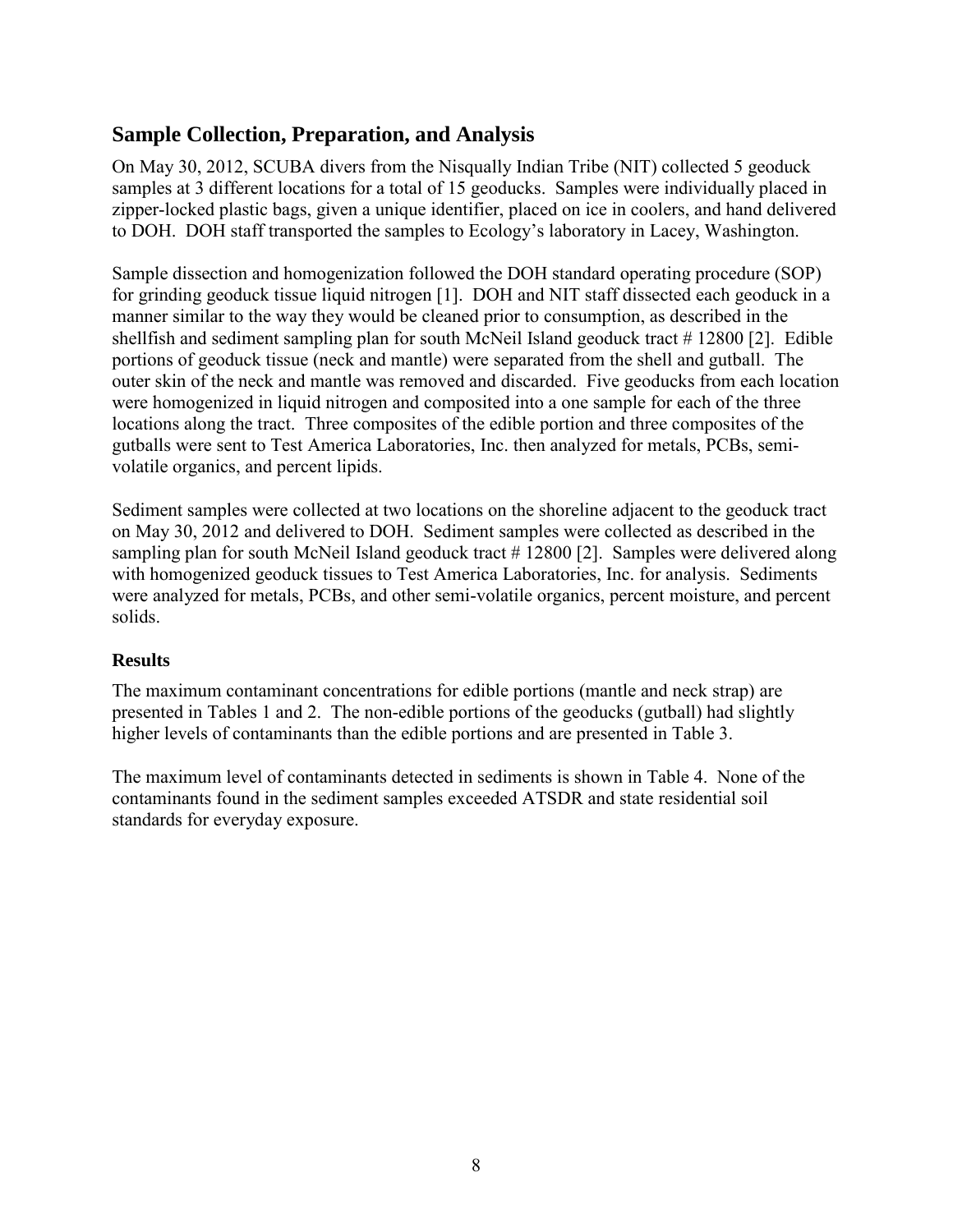**Table 1**. Screening values and maximum concentration of contaminants detected in geoduck (mantle and neck strap) composite samples collected by the Nisqually Indian Tribe in 2012 south McNeil Island geoduck tract # 12800, Pierce County, Washington.

| <b>Chemicals</b>   | <b>Maximum</b><br><b>Concentration</b> | <b>Screening Values</b><br>$(ppm)$ [3] |                                       | <b>EPA</b><br><b>Cancer</b> | <b>MRL</b><br>(mg/kg/day) | Non-cancer<br><b>Contaminant</b> |
|--------------------|----------------------------------------|----------------------------------------|---------------------------------------|-----------------------------|---------------------------|----------------------------------|
|                    | (ppm)                                  | General<br>Population                  | <b>Subsistence</b><br><b>Consumer</b> | <b>Class</b>                |                           | of Concern                       |
| Arsenic total      | 3.5                                    | n/a                                    | n/a                                   |                             |                           | n/a                              |
| Arsenic, inorganic | 0.035                                  | 1.2                                    | 0.147                                 | A                           | 0.0003                    | N <sub>o</sub>                   |
| Cadmium            | 0.19                                   | $\overline{4}$                         | 0.49                                  | B1                          | $0.001*$                  | N <sub>0</sub>                   |
| Chromium           | 0.16                                   | $\overline{4}$                         | 0.49                                  | D                           | 0.001                     | N <sub>0</sub>                   |
| Copper             | 13                                     | 160                                    | 19.7                                  | D                           | $0.04**$                  | No                               |
| Lead               | 0.035J                                 | n/a                                    | n/a                                   | B <sub>2</sub>              | n/a                       | Yes                              |
| Selenium           | 1.2                                    | 20                                     | 2.46                                  | D                           | 0.005                     | No                               |
| Silver             | 0.96                                   | 20                                     | 2.46                                  | D                           | 0.005                     | No                               |
| Zinc               | 39                                     | 1200                                   | 147.5                                 | D                           | 0.3                       | No                               |
| Acenaphthene       | 0.0016J                                | 240                                    | 30                                    | D                           | $0.06***$                 | No                               |
| Phenanthrene       | $0.0015$ J                             | 160                                    | 19.7                                  | D                           | $0.04***$                 | No                               |
| Fluoranthene       | $0.0015$ J                             | 160                                    | 19.7                                  | D                           | $0.04***$                 | N <sub>0</sub>                   |
| Benzo[a]anthracene | $0.0018$ J                             | 120                                    | 15                                    | B <sub>2</sub>              | $0.03*****$               | No                               |
| Chrysene           | 0.0018J                                | 120                                    | 15                                    | B <sub>2</sub>              | $0.03*****$               | N <sub>0</sub>                   |

ATSDR - Agency for Toxic Substances and Disease Registry

A - EPA: Human carcinogen

B1 - EPA: Probable human carcinogen (limited human, sufficient animal studies)

B2 - EPA: Probable human carcinogen (inadequate human, sufficient animal studies)

C - EPA: Possible human carcinogen (no human, limited animal studies)

D - EPA: Not classifiable as to health carcinogenicity

J - data qualifier: The associated numerical result is an estimate

RfD - EPA oral reference dose

MRL- ATSDR's Minimal Risk Level

EPA – Environmental Protection Agency

\* EPA oral reference dose for cadmium in food

\*\* EPA oral reference dose for copper based on EPA's health effects assessment summary tables

\*\*\* RfD - EPA oral reference dose

\*\*\*\* Fluoranthene RfD value was used as a surrogate

\*\*\*\*\* Pyrene RfD value was used as a surrogate

n/a – not available

ppm -parts per million

mg/kg/day - milligrams per kilogram body-weight per day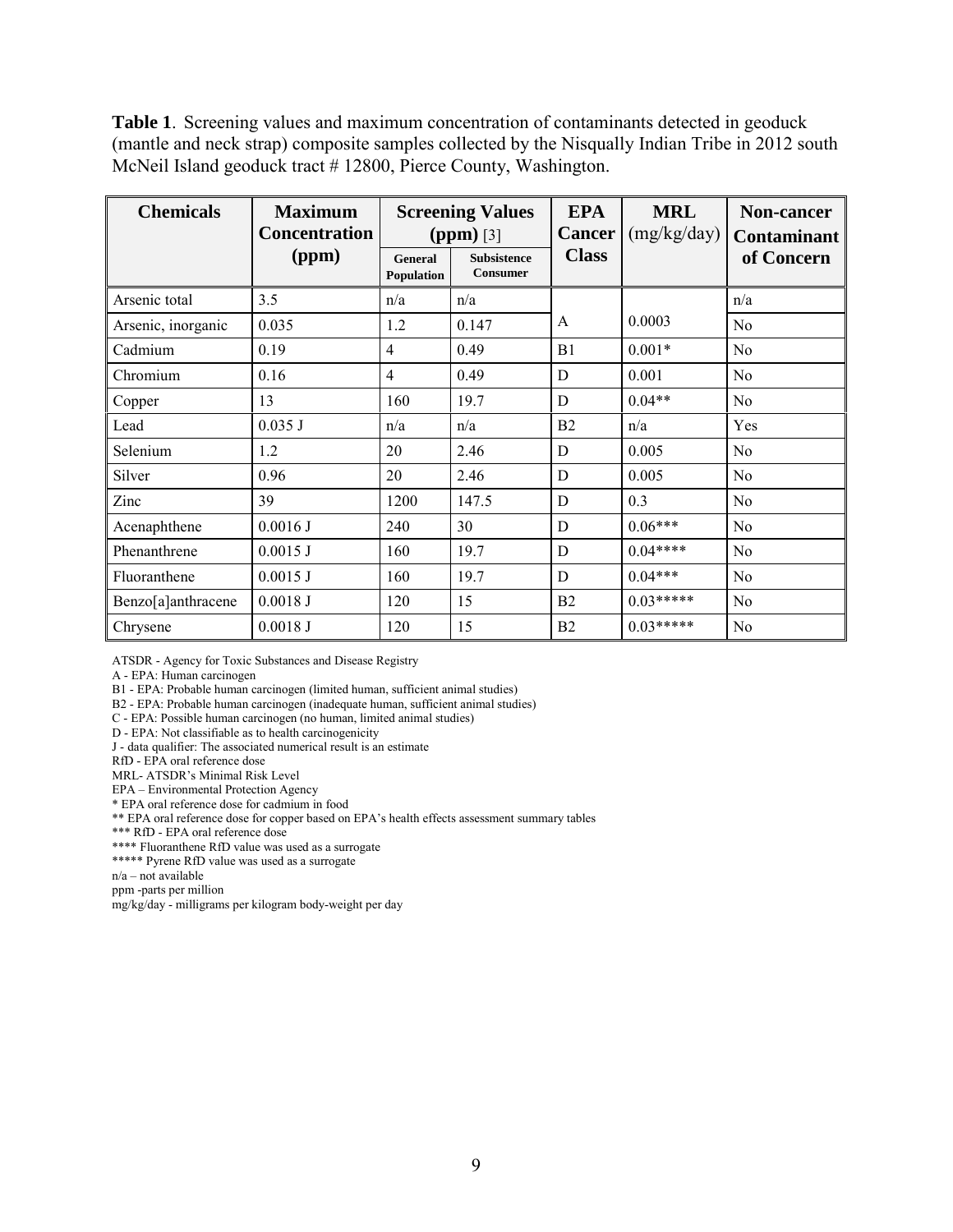**Table 2.** Carcinogenic screening values and maximum concentration of carcinogenic polycyclic aromatic hydrocarbons (cPAHs) detected in composited geoduck samples collected by Nisqually Indian Tribe in 2012, south McNeil Island geoduck tract # 12800, Pierce County, Washington.

| <b>Chemicals</b>            | <b>Maximum</b><br><b>Concentration</b> | <b>Screening Values</b><br>$(ppm)$ [3] |                                       | <b>EPA</b><br><b>Cancer</b> | <b>Cancer</b><br><b>Potency</b> | <b>Cancer</b><br><b>Contaminant</b> |
|-----------------------------|----------------------------------------|----------------------------------------|---------------------------------------|-----------------------------|---------------------------------|-------------------------------------|
|                             | (ppm)                                  | <b>General</b><br><b>Population</b>    | <b>Subsistence</b><br><b>Consumer</b> | <b>Class</b>                | Factor<br>$(mg/kg/day^{-1})$    | of Concern                          |
| Benz(a)anthracene           | 0.0018J                                |                                        |                                       |                             |                                 |                                     |
| Chrysene                    | $0.0018$ J                             |                                        |                                       |                             |                                 |                                     |
| $Benzo(a)$ pyrene           | $0.0015$ U                             |                                        |                                       |                             |                                 |                                     |
| $Dibenz(a,h)$ anthracene    | $0.0015$ U                             |                                        |                                       |                             |                                 |                                     |
| Indeno $(1,2,3$ -cd) pyrene | $0.0015$ U                             | cPAH                                   | cPAH                                  | B <sub>2</sub>              | cPAH                            | cPAH                                |
| Benzo(b)fluoranthene        | $0.0015$ U                             |                                        |                                       |                             |                                 |                                     |
| Benzo(k)fluoranthene        | $0.0015$ U                             |                                        |                                       |                             |                                 |                                     |
| Fluoranthene                | $0.0015$ J                             |                                        |                                       |                             |                                 |                                     |
| Benzo(g,h,i)perylene        | $0.0015$ U                             |                                        |                                       |                             |                                 |                                     |
| Total cPAH BaP-EQ           | 9.59E-3                                | $5.5E-3$                               | $6.7E-4$                              | B <sub>2</sub>              | 7.3                             | Yes                                 |

B2 - EPA: Probable human carcinogen (inadequate human, sufficient animal studies)

U- data qualifier: The analyte was not detected at this level (half the detection limit was used in the evaluation)

ppm -parts per million

cPAH - carcinogenic polycyclic aromatic hydrocarbons

EPA – Environmental Protection Agency

mg/kg/day - milligrams per kilogram body-weight per day

BaP-EQ – Benzo(a)pyrene-equivalent

Total cPAH BaP-EQ –all carcinogenic polycyclic aromatic hydrocarbons (cPAH) are multiplied by their potency factor relative to benzo(a)pyrene to obtain Total cPAH BaP-Eq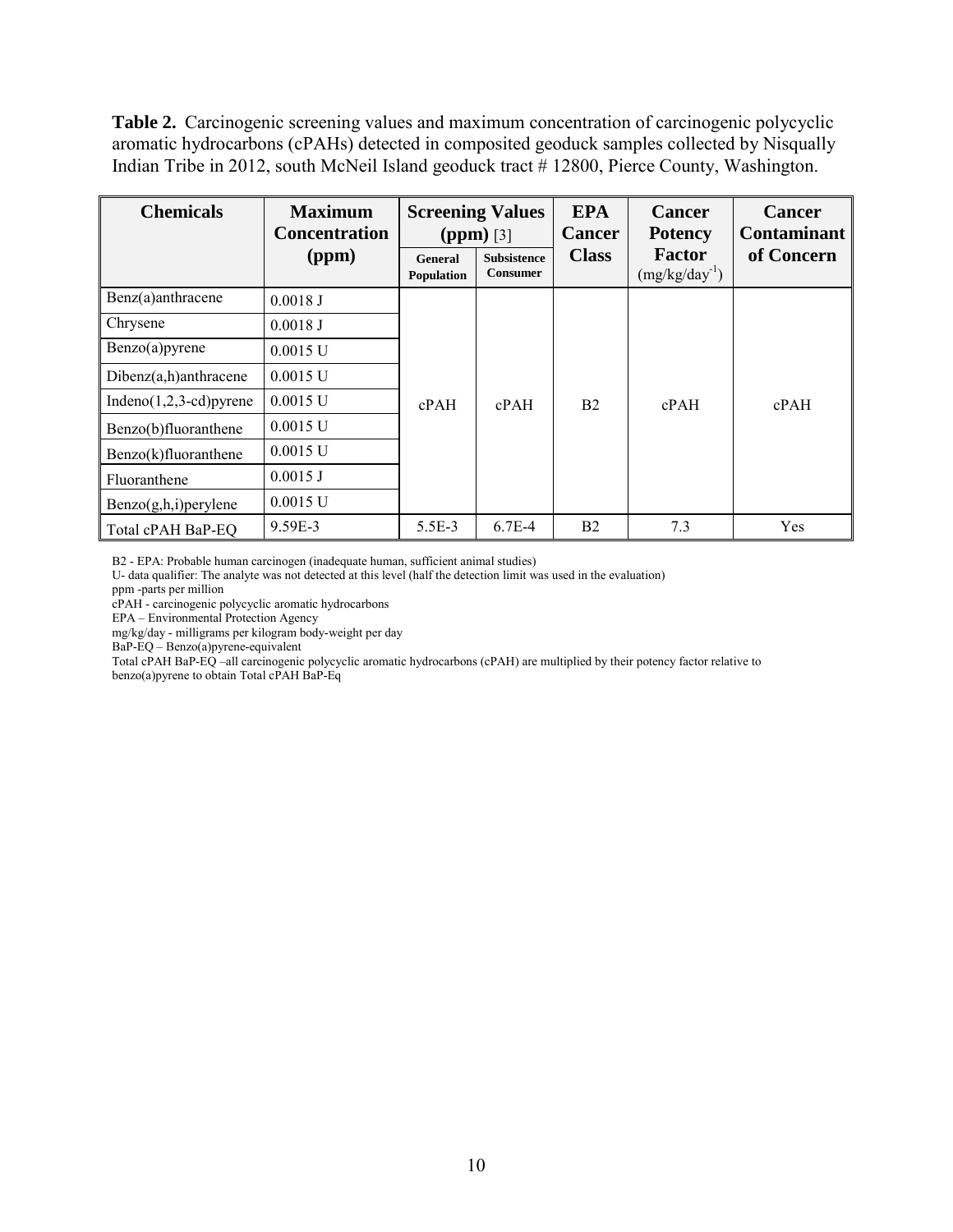**Table 3**. Maximum concentration of contaminants detected in composited geoduck gutball samples collected by Nisqually Indian Tribe in 2012, south McNeil Island geoduck tract # 12800, Pierce County, Washington.

| <b>Chemicals</b>   | <b>Maximum</b><br><b>Concentration</b> | <b>Screening Values</b><br>$(ppm)$ [3] |                                | <b>EPA</b><br><b>Cancer</b> | <b>MRL</b><br>(mg/kg/day) | <b>Non-cancer</b><br><b>Contaminant</b> |
|--------------------|----------------------------------------|----------------------------------------|--------------------------------|-----------------------------|---------------------------|-----------------------------------------|
|                    | (ppm)                                  | General<br>Population                  | <b>Subsistence</b><br>Consumer | <b>Class</b>                |                           | of Concern                              |
| Arsenic total      | 4.6                                    | n/a                                    | n/a                            |                             |                           | n/a                                     |
| Arsenic, inorganic | 0.046                                  | 1.2                                    | 0.147                          | A                           | 0.0003                    | N <sub>0</sub>                          |
| Cadmium            | 0.42                                   | $\overline{4}$                         | 0.49                           | B <sub>1</sub>              | $0.001*$                  | No                                      |
| Chromium           | 0.39                                   | $\overline{4}$                         | 0.49                           | D                           | 0.001                     | N <sub>0</sub>                          |
| Copper             | 8.6                                    | 160                                    | 19.7                           | D                           | $0.04**$                  | N <sub>0</sub>                          |
| Lead               | 0.14                                   | n/a                                    | n/a                            | B <sub>2</sub>              | n/a                       | Yes                                     |
| Nickel             | 0.19J                                  | 80                                     | 9.8                            |                             | 0.02                      | N <sub>0</sub>                          |
| Selenium           | 2.3                                    | 20                                     | 2.46                           | D                           | 0.005                     | N <sub>0</sub>                          |
| Silver             | 4.8                                    | 20                                     | 2.46                           | D                           | 0.005                     | Yes                                     |
| Zinc               | 31                                     | 1200                                   | 147.5                          | D                           | 0.3                       | No                                      |
| Fluorene           | $0.0022$ J                             | 160                                    | 19.7                           | D                           | 0.04                      | No                                      |

ATSDR - Agency for Toxic Substances and Disease Registry

A - EPA: Human carcinogen

B1 - EPA: Probable human carcinogen (limited human, sufficient animal studies)

B2 - EPA: Probable human carcinogen (inadequate human, sufficient animal studies)

D - EPA: Not classifiable as to health carcinogenicity

J - data qualifier: The associated numerical result is an estimate

RfD - EPA oral reference dose

MRL- ATSDR's Minimal Risk Level

\* EPA oral reference dose for cadmium in food

\*\* EPA oral reference dose for copper based on EPA's health effects assessment summary tables

n/a – not available

EPA – Environmental Protection Agency

ppm -parts per million

mg/kg/day - milligrams per kilogram body-weight per day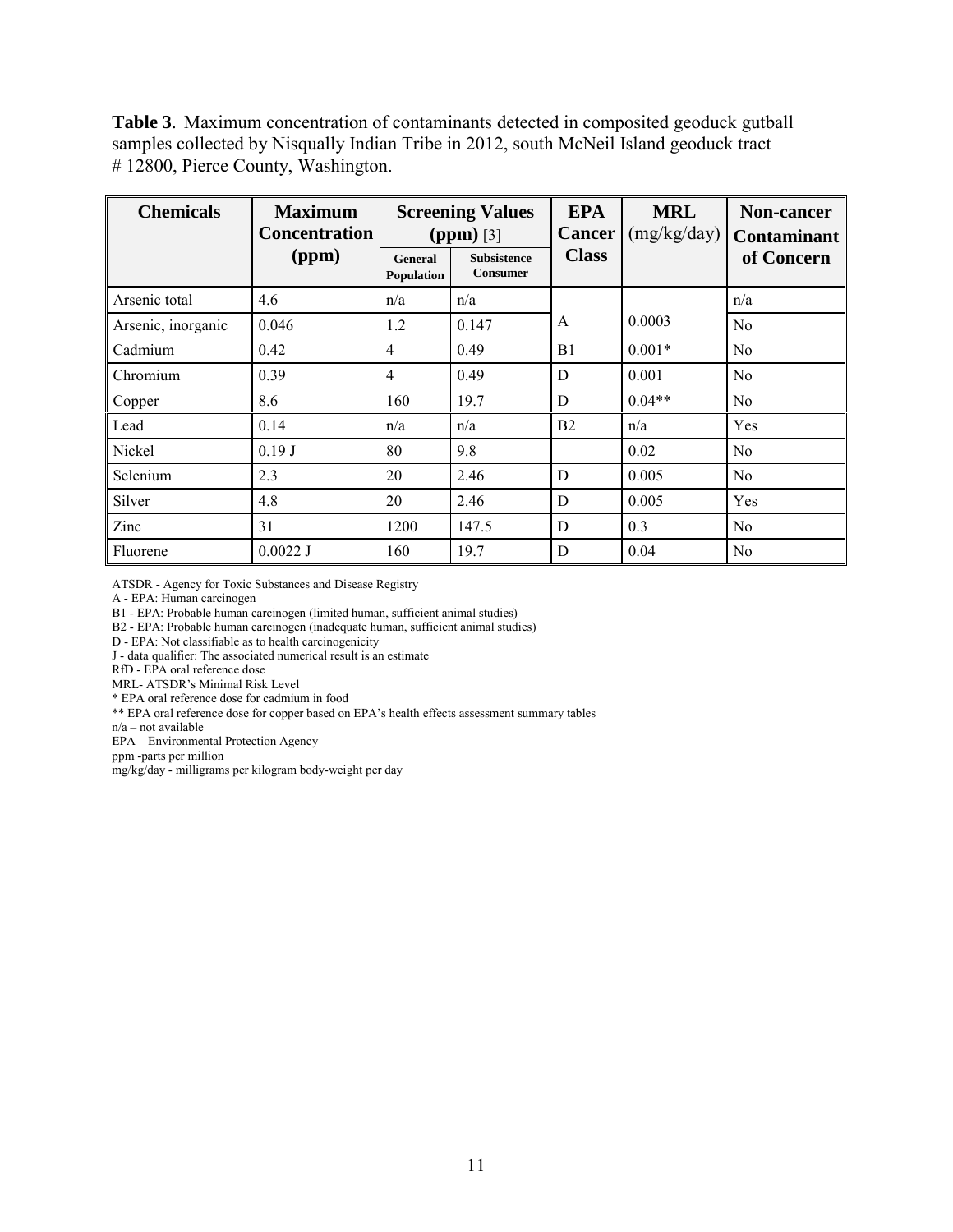**Table 4**. Maximum concentrations of contaminants detected in sediment within south McNeil Island geoduck tract # 12800 area in Pierce County, Washington collected by Nisqually Indian Tribe and Washington State Department of Health in 2012.

| <b>Compounds</b> | <b>Maximum</b><br><b>Concentration</b><br>(ppm) | <b>Comparison</b><br><b>Value</b><br>(ppm) | <b>EPA</b><br><b>Cancer</b><br><b>Class</b> | <b>Comparison</b><br><b>Value</b><br><b>Reference</b> | <b>Contaminant</b><br>of Concern |
|------------------|-------------------------------------------------|--------------------------------------------|---------------------------------------------|-------------------------------------------------------|----------------------------------|
| Antimony         | $0.20$ J                                        | 20                                         | D                                           | <b>RMEG</b>                                           | N <sub>0</sub>                   |
| Arsenic          | 2.0                                             | 15                                         | A                                           | <b>EMEG</b>                                           | N <sub>0</sub>                   |
| Beryllium        | $0.16$ J                                        | 100                                        |                                             | <b>EMEG</b>                                           | No                               |
| Cadmium          | 0.039 J                                         | 5                                          | B1                                          | <b>EMEG</b>                                           | N <sub>0</sub>                   |
| Chromium         | 53                                              | $150*$                                     | A                                           | <b>RMEG</b>                                           | N <sub>0</sub>                   |
| Copper           | 13                                              | 500                                        | D                                           | <b>IM EMEG</b>                                        | N <sub>0</sub>                   |
| Lead             | 2.4                                             | 250                                        | <b>B2</b>                                   | <b>MTCA</b>                                           | N <sub>0</sub>                   |
| Mercury          | $0.0096$ J                                      | $15**$                                     | D                                           | <b>EMEG</b>                                           | N <sub>0</sub>                   |
| Nickel           | 29                                              | 1,000                                      |                                             | <b>RMEG</b>                                           | No                               |
| Silver           | $0.044$ J                                       | 250                                        | D                                           | <b>RMEG</b>                                           | N <sub>0</sub>                   |
| Zinc             | 33                                              | 15,000                                     | D                                           | <b>EMEG</b>                                           | N <sub>0</sub>                   |

ATSDR - Agency for Toxic Substances and Disease Registry

CREG - ATSDR's Cancer Risk Evaluation Guide (child)

RMEG - ATSDR's Reference Dose Media Evaluation Guide (child)

EMEG - ATSDR's Environmental Media Evaluation Guide (child)

IM EMEG - ATSDR's Intermediate Environmental Media Evaluation Guide (child)

\* Hexavalent chromium

\*\* methylmercury

J - data qualifier: The associated numerical result is an estimate

A - EPA: Human carcinogen

B1 - EPA: Probable human carcinogen (limited human, sufficient animal studies)

B2 - EPA: Probable human carcinogen (inadequate human, sufficient animal studies)

D - EPA: Not classifiable as to health carcinogenicity

MTCA - Washington State Model Toxics Control Act

EPA – Environmental Protection Agency

ppm -parts per million

# <span id="page-12-0"></span>**Discussion**

The main goal of sampling south McNeil Island geoduck tract # 12800 was to determine if geoduck clams are suitable for commercial harvest based on human health criteria. With the exception of mercury, PCBs, and some pesticides, there are no existing regulatory criteria established for screening chemical contaminant levels in shellfish [4, 5]. The following discussion presents how contaminant data for geoduck clam tissue were evaluated with regards to human health.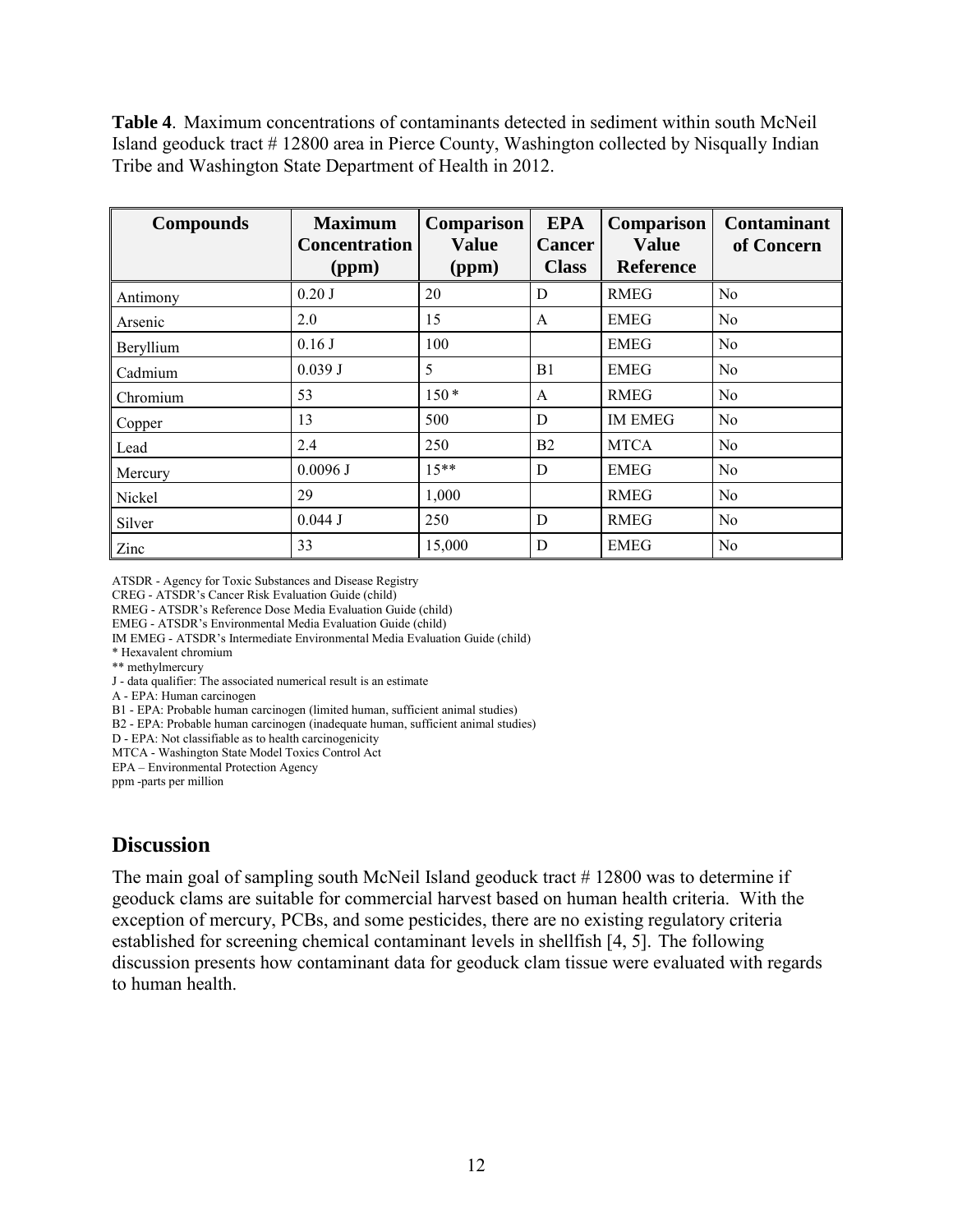#### <span id="page-13-0"></span>**Screening Potential Shellfish Contaminants of Concern**

Contaminants of concern (COC) were determined by employing a screening process. Screening values (SVs) were developed using EPA guidance to focus the evaluation on contaminants that may be present in geoducks at levels that may result in health impacts (Appendix B) [3]. Maximum geoduck composite sample contaminant levels were screened against values for noncancer and cancer health effects (see Tables 1 - 3). For chemicals that cause cancer, SVs represent levels that are calculated to increase the risk of cancer by about 1 additional cancer in 100,000 people exposed.

As a conservative approach, these SVs used the general population seafood consumption rate (17.5 g/day) and subsistence seafood consumption rate (142.2 g/day) recommended by EPA [3]. With the exception of lead, chemicals detected below non-cancer SVs represent levels that are not expected to cause any health effects. For lead, SVs have been based on the goal of keeping children's blood lead levels (BLL) below 10 micrograms per deciliter  $(\mu g/d)$ . However, the Centers for Disease Control and prevention (CDC) recently updated this reference level to 5 µg/dl [6].

If the maximum concentration of a composite sample is greater than its SV then the contaminant is evaluated further. Contaminants detected at concentrations exceeding their respective SVs, do not necessarily represent a health threat. For this health consultation all contaminants that are possible carcinogens were automatically evaluated further, except cadmium. Cadmium was not considered because it is only known to cause cancer through inhalation, not ingestion. Contaminants that will be evaluated further included:

- Arsenic
- Lead
- Silver
- cPAH

## <span id="page-13-1"></span>**Screening Potential Sediment Contaminants of Concern**

COCs in sediments were determined by employing a screening process. Maximum contaminant levels in sediment were screened against health-based residential soil comparison values (CV). Several types of CVs were used during this process [see the glossary (Appendix A) for descriptions of "comparison value," "cancer risk evaluation guide (CREG)," "environmental media evaluation guide (EMEG)," and "reference dose media evaluation guide (RMEG)"]. CVs such as the CREG and EMEG offer a high degree of protection and assurance that people are unlikely to be harmed by contaminants in the environment. For chemicals that cause cancer, the CVs represent levels that are calculated to increase the estimated risk of cancer by about 1 in a 1,000,000. These types of CVs often form the basis for cleanup. In general, if a contaminant's maximum concentration is greater than its CV, then the contaminant is evaluated further.

Comparisons may also be made with legal standards such as the cleanup levels specified in the Washington State Model Toxics Control Act (MTCA). Legal standards may be strictly healthbased or they may incorporate non-health considerations such as the cost, the practicality of attainment, or natural background levels.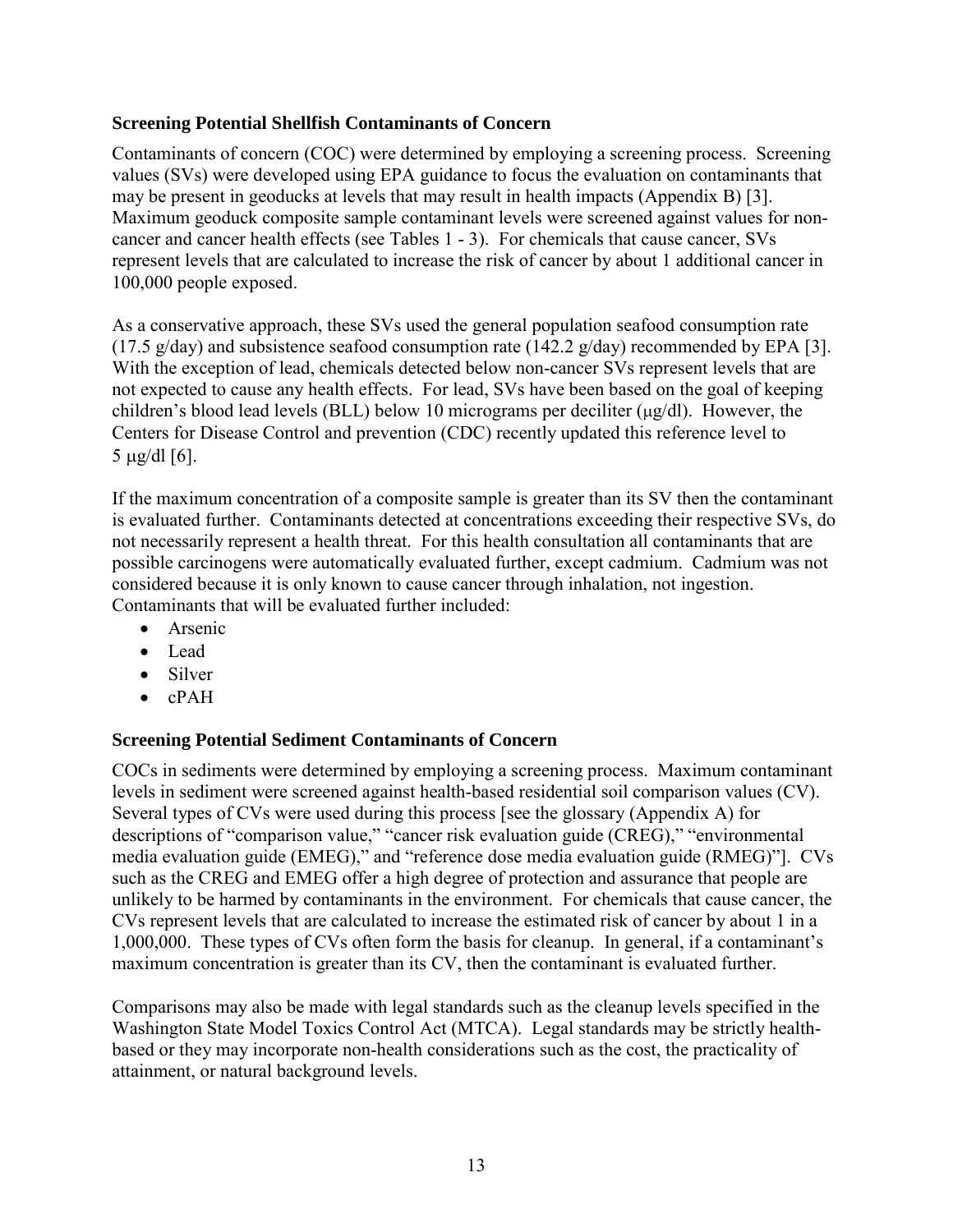None of the contaminants detected in the two sediment samples exceeded residential soil CVs and are below the state residential soil standards for everyday exposure. Therefore, exposures through contact with sediments will not be evaluated any further.

# <span id="page-14-0"></span>**Exposure Pathways**

In order for any contaminant to be a health concern, the contaminant must be present at a high enough concentr[a](#page-1-1)tion to cause potential harm, and there must be a completed route of exposure <sup>a</sup> to people.

In general, people can be exposed through incidental ingestion of soils or sediments that are contaminated, eating foods and drinking water containing contaminants, inhaling airborne contaminants, and skin contact with contaminated media. Human use patterns and site-specific conditions were considered in the evaluation of exposure to the contaminants of concern identified in Tables 1-4. Exposure to contaminants in surface sediment can occur through the following completed pathways and routes:

## *Ingestion exposure (swallowing)*

Most people inadvertently swallow small amounts of sediment, soil, and dust (and any contaminants they might contain). Young children often put hands, toys, pacifiers, and other things in their mouths, and these items may have dirt or dust on them that may be swallowed. Adults may ingest sediments, soil, and dust through activities such as gardening, mowing, construction work, dusting, and recreational activities. Exposure to contaminants in clams and sediment at the McNeil Island site for the general population and a subsistence fish/shellfish consumer would occurs mainly through ingestion.

The following discussion addresses additional human use patterns and site-specific conditions that are considered in the evaluation of exposure to contaminants in surface sediment at the McNeil Island site. Exposure to contaminants in surface sediments can occur through the following pathways and routes:

• Inadvertent sediment ingestion, dust particle inhalation, and dermal absorption of contaminants in sediment during beach play.

## *Inhalation exposure (breathing)*

Although people can inhale suspended sediment, soil, or dust, airborne sediment usually consists of relatively large particles that are trapped in the nose, mouth, and throat and are then swallowed, rather than breathed into the lungs.

 $\overline{a}$ <sup>a</sup> Route of exposure means the way people come into contact with a substance. There are three routes of exposure, breathing (inhalation), eating or drinking (ingestion), or contact with the skin (dermal contact). A completed exposure pathway exists when there is direct evidence of a strong likelihood that people have in the past or are presently coming in contact with site-related contaminants.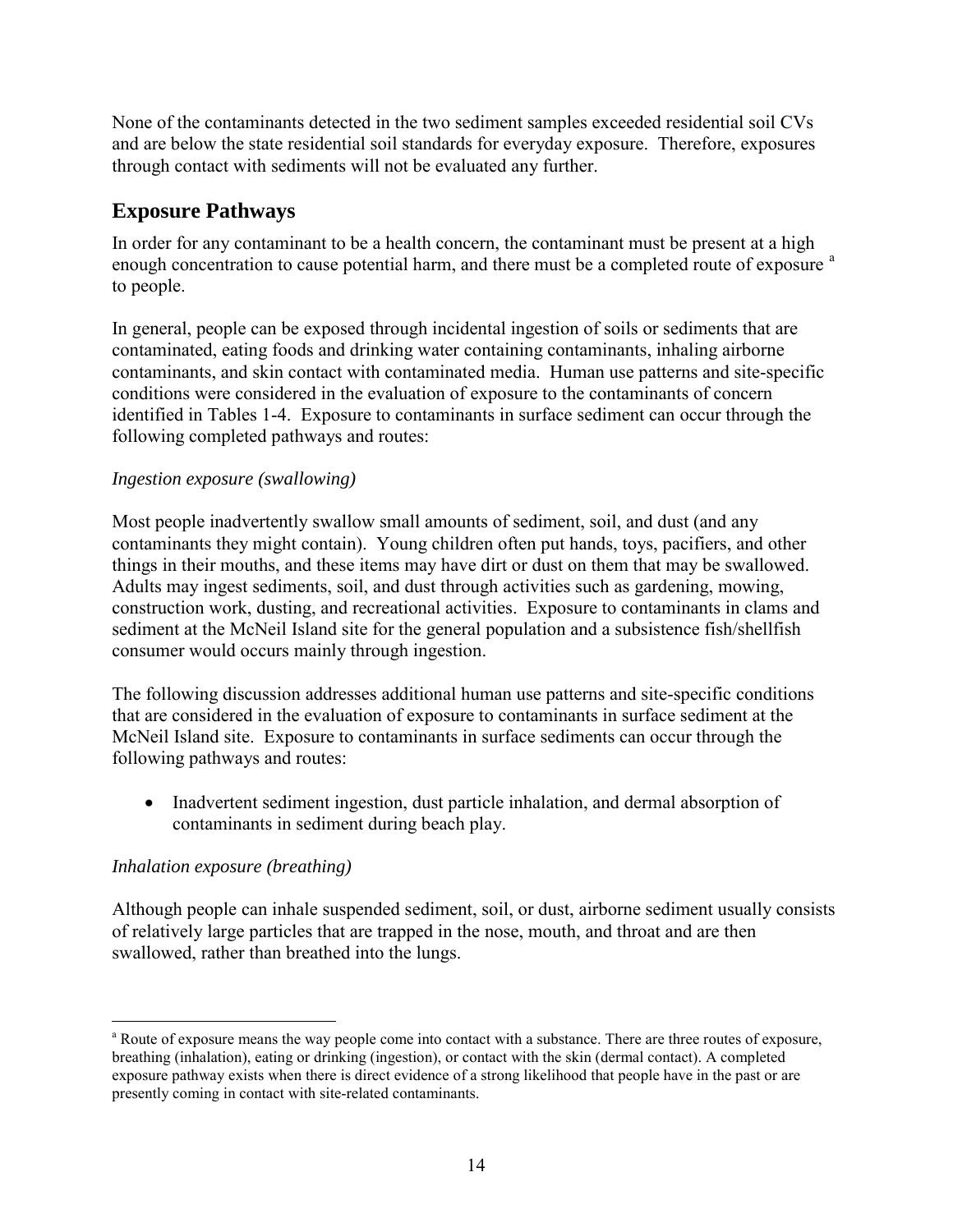#### *Skin exposure (dermal)*

Dirt particles that can adhere to the skin may cause additional exposure to contaminants through dermal absorption. Although human skin is an effective barrier for many environmental contaminants, some chemicals can move easily through the skin.

#### **Evaluating Exposure to Contaminants in Geoduck**

As mentioned above, there are no established regulatory levels with regard to chemical contaminants in seafood (excluding mercury, PCBs, and some pesticides) [4, 5]. The U.S. Food and Drug Administration (FDA) had previously derived action levels, tolerances, and guidance levels for chemical substances in seafood, but these levels were not intended for enforcement purposes [4, 5]. More recently, these levels were removed from FDA guidance documents to eliminate confusion.

In absence of existing regulatory levels, DOH will assess human health risk using the methodology described below:

- Estimate how much geoduck meat is consumed by potentially exposed consumers, tribal members, and additional high-end geoduck consuming populations.
- Obtain data from analyze geoduck samples for contaminant concentrations in order to estimate levels in tissue (in this case, samples taken from the McNeil Island tract by the NIT).
- Using this information, DOH can establish what people are potentially exposed to (i.e., DOH can calculate the dose of a contaminant that a person would receive from consuming geoduck clams). For the purpose of this health consultation, it will be assumed that all geoduck clams consumed are harvested from geoduck tract # 12800.
- Finally, determine if the calculated exposure dose is considered safe. This is done by comparing the calculated exposure dose to ATSDR's minimal risk level (MRL) or EPA's oral reference dose (RfD) specific to each chemical of concern, modeling blood lead levels in children and fetuses, and estimating a consumer's lifetime increased estimated cancer risk.

#### *Geoduck Consumption Rates*

The majority of geoduck harvested in Puget Sound is exported to markets in Asia. The amount of geoduck typically consumed per person in Asia is not known, but geoduck are costly  $(\sim$ \$20.00 per pound), so frequent consumption is not likely and they are probably eaten only on special occasions. Nevertheless, it is important to estimate a reasonable geoduck consumption rate in order to estimate exposure to chemical contaminants.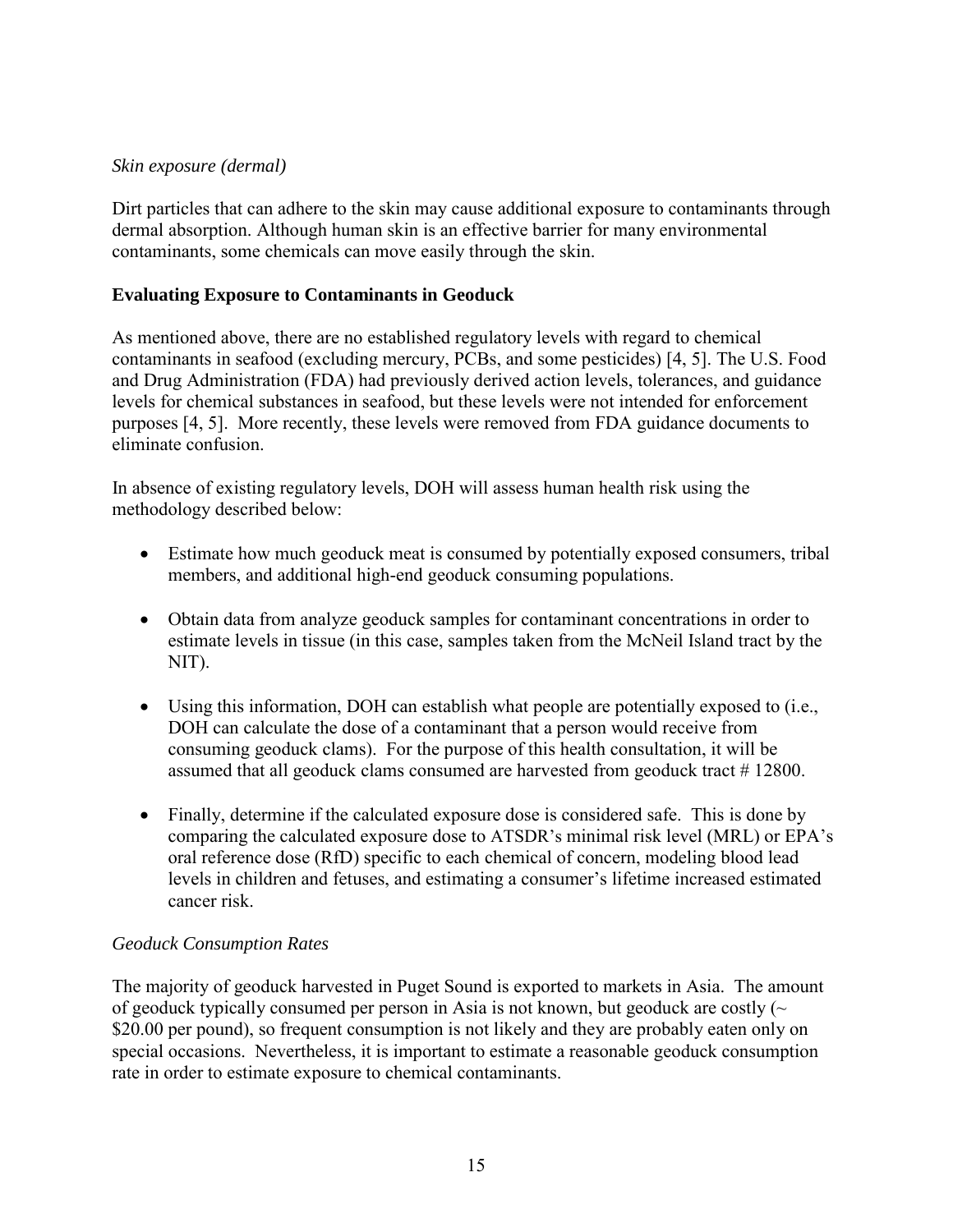Table 5 shows shellfish and geoduck consumption rates for the U.S. population, Puget Sound Native American Tribes, and Asian and Pacific Islanders (API) from King County [7, 8, 9, 10]. The Nisqually Indian Tribe has not measured intake of geoduck among its tribe members. As a surrogate, the consumption rate used in this evaluation is based on the  $90<sup>th</sup>$  percentile Suquamish (consumers only) rate for geoduck (i.e., 0.44 g/kg/day which corresponds to  $\sim 1.0$  eight-oz. meals per week) [8]. This rate represents geoduck as a portion of the total shellfish eaten. The 2000 Suquamish survey presents a range of total seafood ingestion rates that include many species of shellfish, as well as fin fish. Geoduck is a subgroup of all shellfish. Suquamish geoduck consumption rates range from 1 three-ounce (oz.) meal per month ( $75<sup>th</sup>$  percentile Suquamish children) to 2.7 eight-ounce meals per week  $(95<sup>th</sup>$  percentile Suquamish adults). Appendix C, Table C1 shows the exposure assumptions.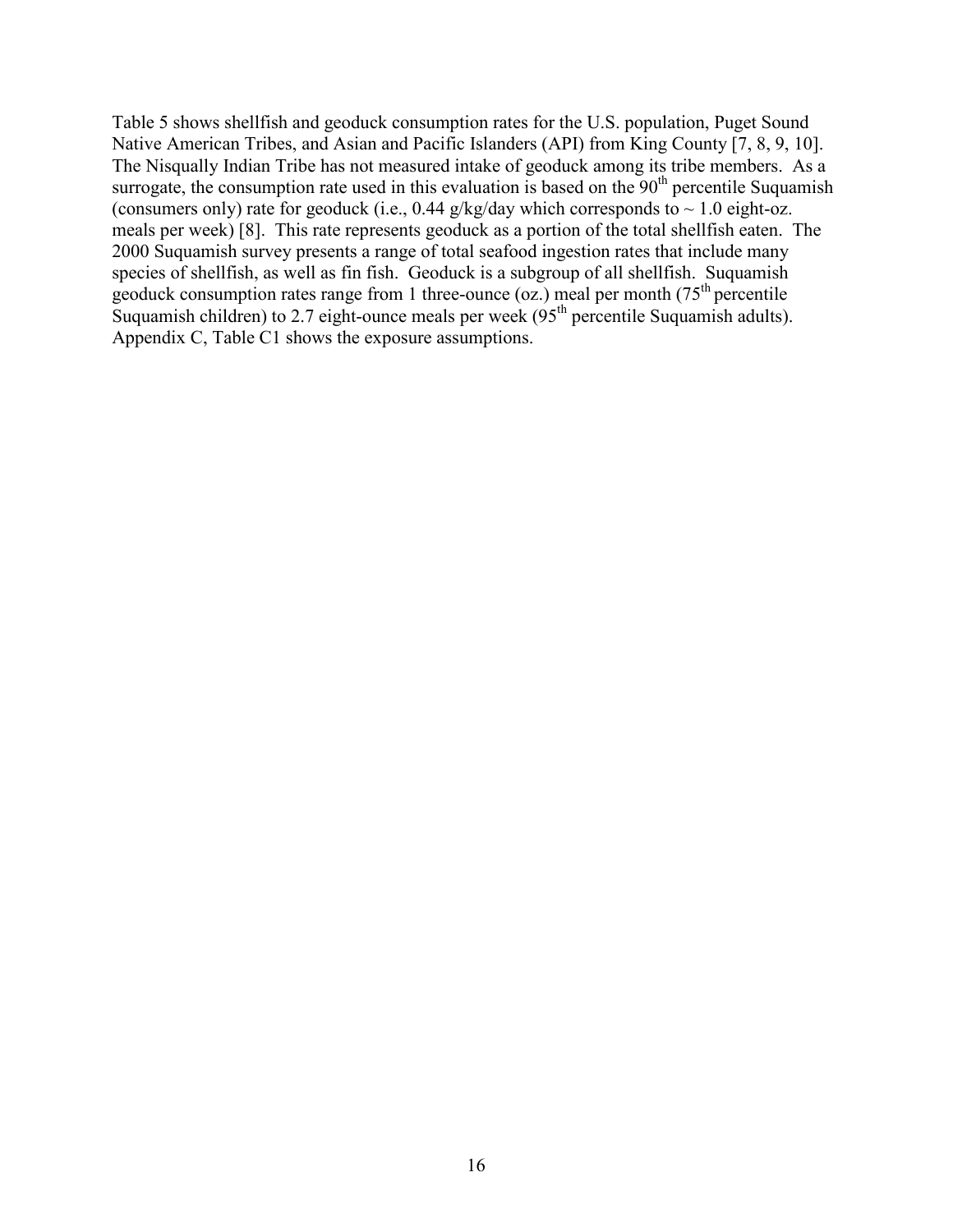**Table 5.** Consumption rates for adults and children of the general population, Asian Pacific islander, and tribal members eating all shellfish or only geoduck.

| Consumption<br>Rate<br>(meals/month) | Daily rate-<br>$(g/day)^a$ |          | <b>Grams</b> shellfish<br>consumed per<br>kilogram body<br>weight per day<br>$(g/kg/day)^b$ |          | <b>Comparable ingestion rates</b>                                                                                                                                                                     |                                                                                                                            |  |  |                                                                                                                |
|--------------------------------------|----------------------------|----------|---------------------------------------------------------------------------------------------|----------|-------------------------------------------------------------------------------------------------------------------------------------------------------------------------------------------------------|----------------------------------------------------------------------------------------------------------------------------|--|--|----------------------------------------------------------------------------------------------------------------|
|                                      | Adults                     | Children | <b>Adults</b>                                                                               | Children |                                                                                                                                                                                                       |                                                                                                                            |  |  |                                                                                                                |
| 0.25                                 | 1.9                        | 0.7      | 0.03                                                                                        | 0.05     | Average U.S. general population marine shellfish<br>consumption rate $(1.7 \text{ g/day})$                                                                                                            |                                                                                                                            |  |  |                                                                                                                |
| 3 meals per year                     |                            |          |                                                                                             |          | Suquamish Tribal children median (consumers only)<br>geoduck consumption rate (0.053 g/kg/day) [8]                                                                                                    |                                                                                                                            |  |  |                                                                                                                |
| 0.5                                  | 3.7                        | 1.4      | 0.05                                                                                        | 0.09     | Squaxin Island Tribal adult median shellfish<br>consumption rate (0.065 g/kg/day) [10]                                                                                                                |                                                                                                                            |  |  |                                                                                                                |
| 6 meals per year                     |                            |          |                                                                                             |          | Suquamish Tribal adult median (consumers only)<br>geoduck consumption rate (0.052 g/kg/day) [8]                                                                                                       |                                                                                                                            |  |  |                                                                                                                |
| 1                                    | 7.5                        | 2.8      | 0.11                                                                                        | 0.19     | Tulalip Tribal adult median shellfish consumption rate<br>$(0.153 \text{ g/kg/day})$<br>Suquamish Tribal children $75th$ percentile (consumers<br>only) geoduck consumption rate (0.23 g/kg/day) [10] |                                                                                                                            |  |  |                                                                                                                |
| $\overline{2}$                       | 15                         | 5.6      | 0.22                                                                                        | 0.37     | Suquamish Tribal adults 80 <sup>th</sup> percentile (consumers)<br>only) geoduck consumption rate (0.25 g/kg/day) [8]                                                                                 |                                                                                                                            |  |  |                                                                                                                |
|                                      |                            |          |                                                                                             |          | Suquamish Tribal adults 90 <sup>th</sup> percentile (including<br>non-consumers) geoduck consumption rate (0.39<br>$g/kg/day)$ [8]                                                                    |                                                                                                                            |  |  |                                                                                                                |
|                                      |                            |          |                                                                                             |          | Suquamish Tribal adults 90 <sup>th</sup> percentile (consumers<br>only) geoduck consumption rate (0.44 g/kg/day) [8]                                                                                  |                                                                                                                            |  |  |                                                                                                                |
| $\overline{4}$                       | 30                         | 11       |                                                                                             | 0.43     |                                                                                                                                                                                                       | 0.73                                                                                                                       |  |  | King County Asian and Pacific Islander median all<br>shell fish consumption rate $(0.50 \text{ g/kg/day})$ [9] |
|                                      |                            |          |                                                                                             |          |                                                                                                                                                                                                       | Suquamish Tribal children $95th$ percentile (including<br>non-consumers) geoduck consumption rate (0.84<br>$g/kg/day)$ [8] |  |  |                                                                                                                |
| 10                                   | 76                         | 28       | 1.08                                                                                        | 1.9      | Suquamish Tribal adult 95 <sup>th</sup> percentile geoduck<br>consumption rate consumers only $(1.117 \frac{g}{kg/day})$ [8]                                                                          |                                                                                                                            |  |  |                                                                                                                |

 $a<sup>a</sup>$  assumes eight-ounce meal (227 g) for adults and three-ounce meal (85 g) for children

<sup>b</sup>- assumes a bodyweight of 70 kg for adults and 15 kg for children

# <span id="page-17-0"></span>**Chemical Specific Toxicity**

#### <span id="page-17-1"></span>**Arsenic**

The majority of information concerning the health effects of arsenic exposure in humans comes from studies of populations that were chronically exposed to arsenic in their drinking water and occupational studies in which workers were exposed to arsenic trioxide dust in the workplace.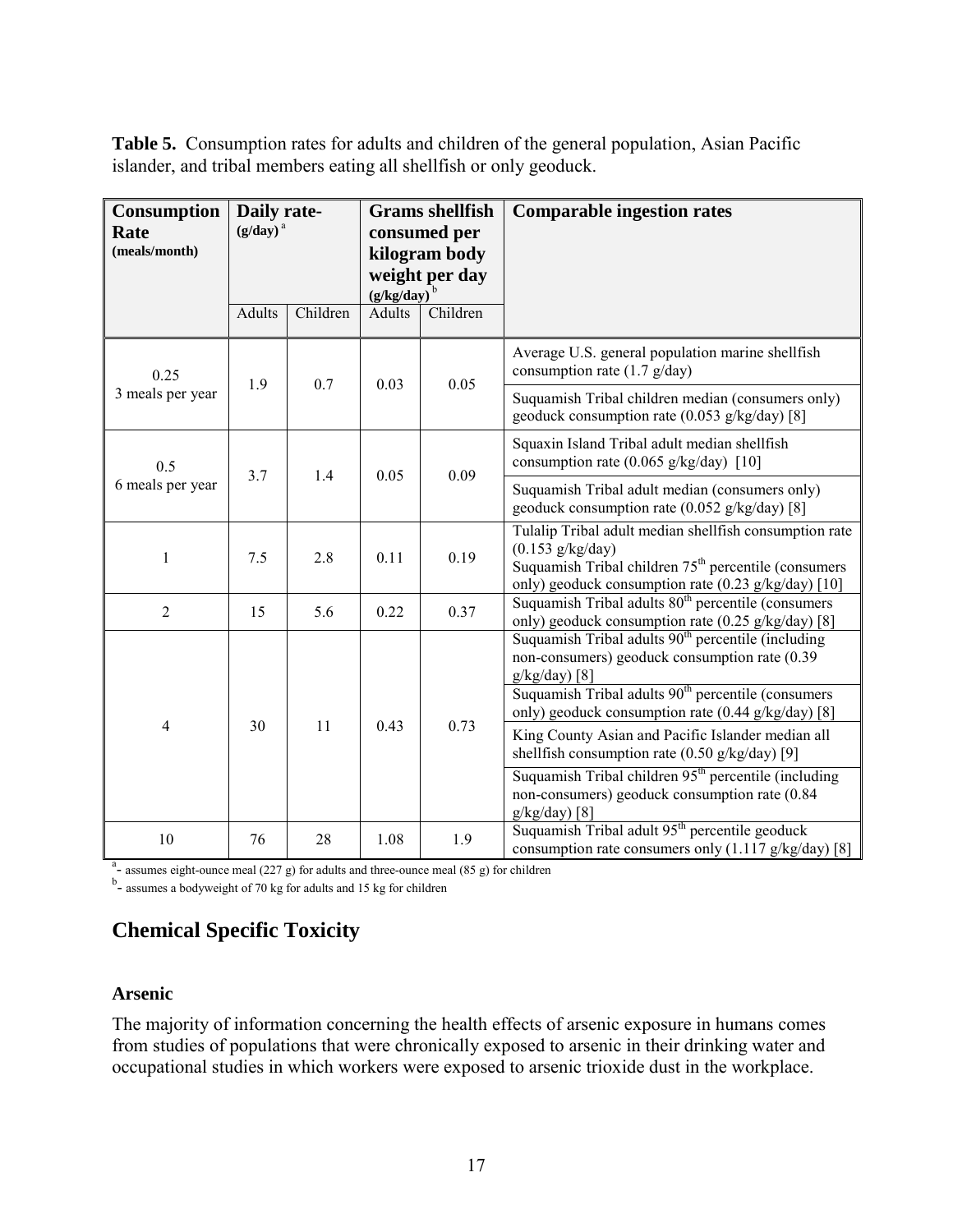Several studies have indicated that workers exposed to arsenic trioxide (As2O3) dust in air at smelters have an increased risk of lung cancer [11]. Furthermore, a positive dose response between cumulative exposure to arsenic and lung cancer risk was observed. In other words, the more arsenic workers were exposed, the more likely they were to develop lung cancer. Chronic exposure to arsenic in drinking water has occurred in large populations in Taiwan, Chile, Mexico, Argentina, and Bangladesh [11]. In Bangladesh, where the water concentrations were frequently greater than 0.5 mg/L and as high as 3.8 mg/L, symptoms included dermatological effects (hyperpigmentation, hypopigmentation, keratosis, cracking skin, lesions, and skin cancers), bladder cancer, and black foot disease that ultimately leads to gangrene. Studies in U.S. populations exposed to arsenic in drinking water have not shown increased cancer incidences, but arsenic concentrations in water were generally less than those reported in Taiwan and Bangladesh.

The effects of chronic exposure to arsenic in shellfish have not been studied. Seafood is recognized as one of the main dietary sources of arsenic [12]. However, arsenic in shellfish is considered nontoxic because it is present mainly in its organic form; only the inorganic forms, arsenite and arsenate are considered toxic [13]. Arsenic ingested with shellfish is usually in the relatively nontoxic form of arsenobetaine [14].

Speciation of the various forms of arsenic has been conducted in shellfish [13, 14, 15, 16] Inorganic and organic species present in some shellfish (pacific oysters) include arsenite, arsenate, methylarsonic acid, dimethylarsinic acid, and the nontoxic arsenobetain. Shellfish contains a relatively small amount of inorganic arsenic compared to the total arsenic concentration. The percent of inorganic arsenic to species of total arsenic in oysters ranges approximately from  $1\%$  to  $2\%$  [14, 15, 16].

On the other hand, other studies revealed that shellfish may contain a relatively large amount of inorganic arsenic (up to 19% of the total arsenic in one homogenate) [13]. The levels of inorganic arsenic compared to total arsenic concentration in most shellfish vary from species to species; therefore, the amount of toxic arsenic species in shellfish (geoduck) is uncertain. Data obtained from the Suquamish Tribe and EPA's Manchester Laboratory revealed that inorganic arsenic levels in edible tissue of geoduck is less than 1% of the total arsenic [17]. For this assessment, DOH assumes that inorganic arsenic represents 1% of the total arsenic detected in edible tissue.

#### <span id="page-18-0"></span>**Polycyclic Aromatic Hydrocarbons (PAHs)**

Polycyclic aromatic hydrocarbons (PAHs) are generated by the incomplete combustion of organic matter, including oil, wood, and coal. They are found in materials such as creosote, coal, coal tar, and used motor oil. Based on structural similarities, metabolism, and toxicity, PAHs are often grouped together when evaluating their potential for adverse health effects. EPA has classified some PAHs as probable human carcinogens (B2), called cPAHs as a result of *sufficient*  evidence of carcinogenicity in animals and *inadequate* evidence in humans [18].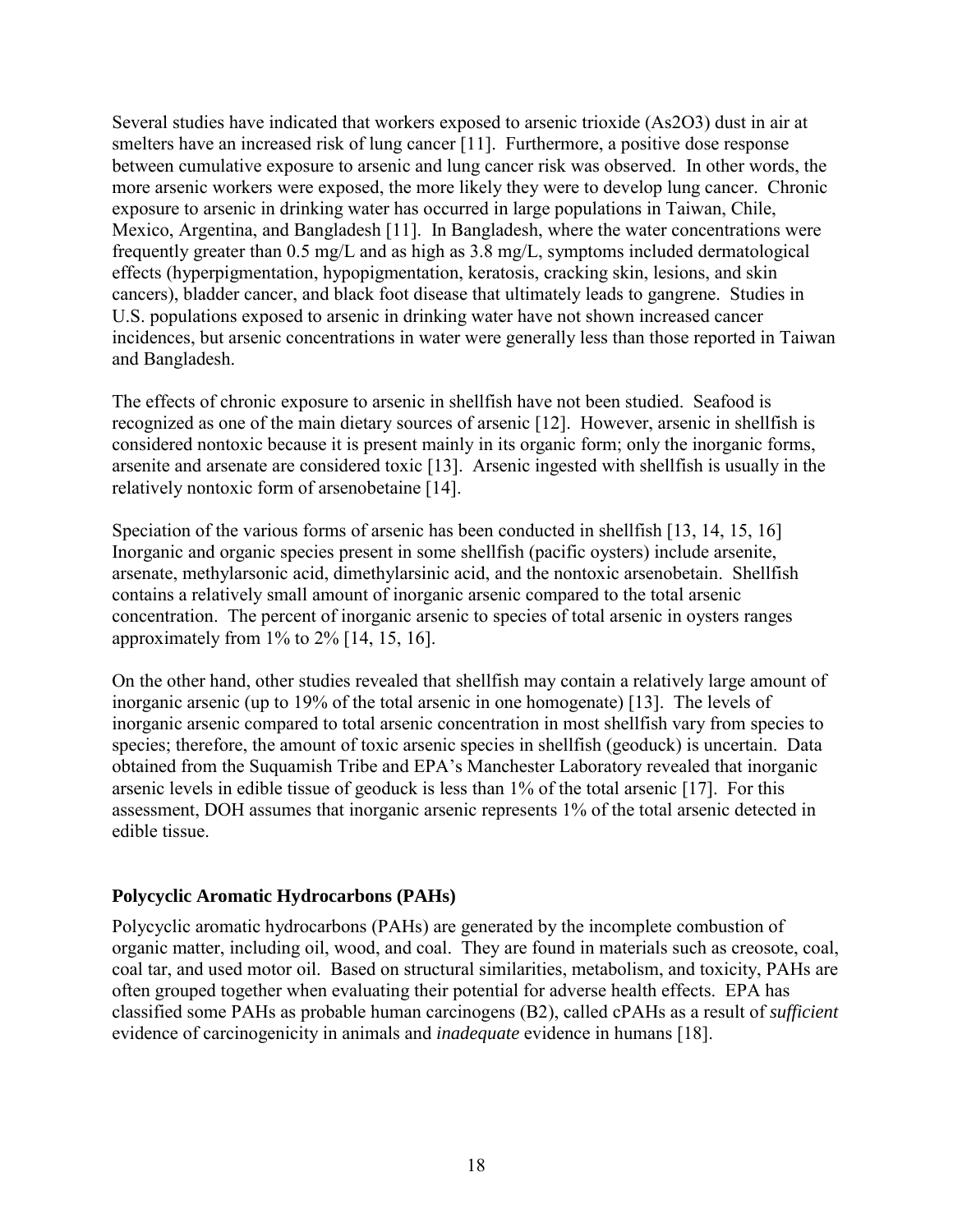Dietary sources make up a large percentage of PAH exposure in the U.S. population. Smoked or barbecued meats and fish contain relatively high levels of PAHs. The majority of dietary exposure to PAHs for the average person comes from ingestion of vegetables and grains (cereals) [19].

#### *Non-carcinogenic polycyclic aromatic hydrocarbons (PAHs)*

Non-cancer adverse health effects associated with PAH exposure have been observed in animals, but generally not in humans (with the exception of effects to the skin, bone marrow, and lymph node system) [18]. The skin is prone to PAH effects in both humans and animals. However, the observed effect level for carcinogenic endpoints is very much lower than that of the non-cancer endpoints. Therefore, it is routine to focus on the potential cancer effects of PAHs.

#### *Carcinogenic polycyclic aromatic hydrocarbons (cPAHs)*

Although several PAHs were analyzed in tissue, only a single value, called a total cPAH was presented in this health consultation. Benzo(a)pyrene (BaP) is the only cPAH for which EPA has derived a cancer slope factor. In a manner similar to deriving the toxic equivalent (TEQ) for dioxin/furan compounds, each cPAH is multiplied by a Relative Potency Factor (RPF) based on BaP (Appendix C, Table C5) [18]. The RFP approach is based on the weight-of-evidence for carcinogenicity and the premise that many cPAHs are structurally and toxicologically similar to BaP. Products of each congener multiplied by its RPF are summed to equal the BaP-relative potency equivalent (BaP-EQ).

#### <span id="page-19-0"></span>**Silver**

Silver is a naturally-occurring element in the earth's crust. Silver is used in jewelry, silverware, dental fillings, solders, photography, and electronic equipment. Silver is also used in medicines, chewing gum, and as an antibacterial agent. Most people are exposed to very low levels of silver in their diet. Exposure to high levels of silver for prolonged periods may result in a blue-gray discoloration of the skin called arygria [19]. Arygria is considered a cosmetic problem and the most serious effect from exposure to silver. The RfD for silver ingested is 0.005 mg/kg/day based on these cosmetic effects.

#### <span id="page-19-1"></span>**Lead – Occurrence, Health Concerns, and Risks**

Lead is a naturally occurring chemical that is normally found in soil. In Washington, normal background concentrations rarely exceed 20 ppm [21]. However, widespread use of certain products (such as leaded gasoline, lead-containing pesticides, and lead-based paint) and emissions from certain industrial operations (such as smelters) have resulted in significantly higher levels of lead in many areas of the state, including south McNeil Island.

Elimination of lead in gasoline and solder used in food and beverage cans has greatly reduced exposure to lead. Currently, the main pathways of lead exposure in children are ingestion of paint chips, contaminated soil and house dust, and drinking water in homes with old plumbing.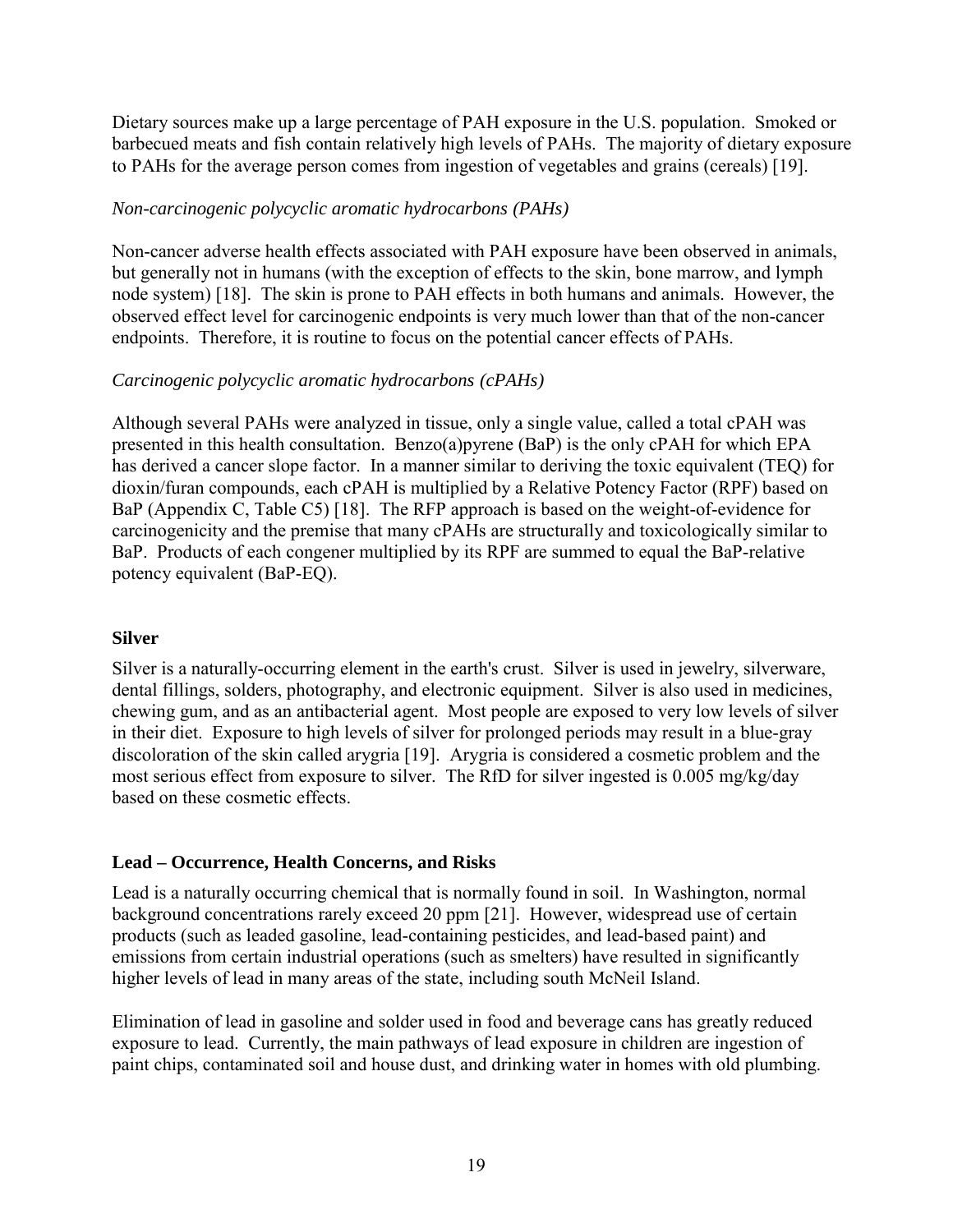Children less than seven years old are particularly vulnerable to the effects of lead. Compared to older children and adults, younger children tend to ingest more dust and soil, absorb significantly more of the lead that they swallow, and more of the lead that they absorb can enter their developing brains. Pregnant women and women of childbearing age should also be aware of lead in their environment because lead ingested by a mother can affect the unborn fetus.

Exposure to lead can be monitored by measuring the level of lead in the blood. In general, blood lead rises 1-5 µg/dl for every 1,000 ppm increase of lead in soil or dust concentration [22]. For children, the CDC defined an elevated blood lead level (BLL) as greater than, or equal to, 10 micrograms of lead per deciliter of blood ( $\mu$ g/dl) [23]. However, there is growing evidence that damage to the central nervous system resulting in learning problems can occur at blood lead levels less than 10 µg/dl. U.S. state childhood lead program's 2006 data showed 1.21% of children tested in the U.S. had blood lead levels greater than 10 µg/dl [24]. Therefore, CDC has recently updated its definition for elevated BLL to greater than, or equal to, 5 µg/dl [6].

Lead poisoning can affect almost every system of the body and often occurs with no obvious or distinctive symptoms. Depending on the amount of exposure a child has, lead can cause behavior and learning problems, central nervous system damage, kidney damage, reduced growth, hearing impairment, and anemia [25].

In adults, high exposure to lead can cause health problems such as high blood pressure, kidney damage, nerve disorders, memory and concentration problems, difficulties during pregnancy, digestive problems, and pain in the muscles and joints [25]. These health effects have usually been associated with blood lead levels greater than 30 µg/dl.

Because of chemical similarities to calcium, lead can be stored in bone for many years. Even after exposure to environmental lead has been reduced, lead stored in bone can be released back into the blood where it can have harmful effects. Normally this release occurs relatively slowly. However, certain conditions such as pregnancy, lactation, menopause, and hyperthyroidism can cause more rapid release of the lead, which could lead to a significant rise in blood lead levels [26].

# <span id="page-20-0"></span>**Evaluating Exposure to Lead**

The biokinetics of lead are different from most toxicants because it is stored in bones and remains in the body long after it is ingested. Children's exposure to lead is evaluated through the use of the Integrated Exposure Uptake Biokinetic Model for Lead in Children (IEUBK) developed by the EPA. The IEUBK predicts blood lead levels in a distribution of exposed children based on the amount of lead that is in environmental media (e.g., shellfish) [27]. It is important to note that the IEUBK model is not expected to accurately predict the blood lead level of a child (or a small group of children) at a specific point in time. In part, this is because a child (or group of children) may behave differently and therefore have different amounts of exposure to contaminated soil and dust than the average group of children used by the model to calculate blood lead levels. For example, the model does not take into account reductions in exposure that could result from community education programs. Despite this limitation, the IEUBK model is a useful tool to help prevent lead poisoning because of the information it can provide about the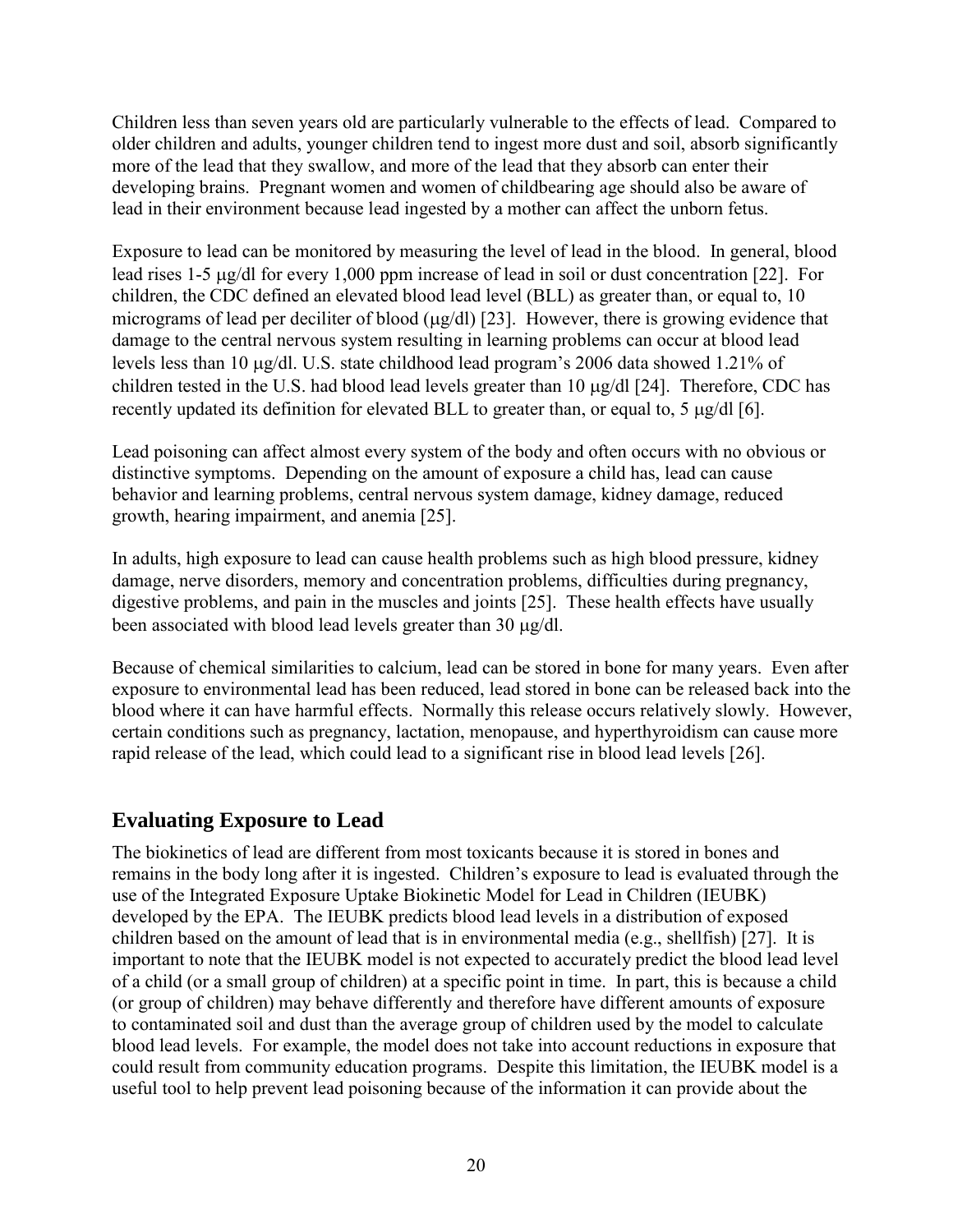hazards of environmental lead exposure. For children who are regularly exposed to lead contaminated fish, the IEUBK model can estimate the percentage of young children who are likely to have blood lead concentrations that exceed a level that may be associated with health problems (usually 10 µg/dl). However, CDC has recently updated its definition for elevated BLL to greater than, or equal to,  $5 \mu g/dl$  [6].

#### *Average shellfish lead concentrations and estimated blood lead levels*

The IEUBK model was used to estimate the percentage of children that could have elevated blood lead levels if they frequently eat lead contaminated shellfish. Default parameters are used for all model inputs unless stated (soil default value removed when evaluating shellfish) [27]. Exposure was based on a tribal scenario for children eating shellfish containing an average concentration of lead (see Appendix D, Tables D1 – D3).

The adult lead model was used to estimate the 95<sup>th</sup> percentile Fetal Blood Lead and the geometric mean blood lead levels of women who consume lead contaminated seafood. Exposure was based on a general population and tribal scenario for adults eating shellfish containing an average concentration of lead (see Appendix D, Tables D4 – D6).

Consuming shellfish from the McNeil Island tract # 12800 would result in children BLL ranging from 0.007% to 0.015% above the CDC 5  $\mu$ g/dL target level (see Appendix D, Tables D1 – D3). Similarly, consuming shellfish from the McNeil Island tract #12800 would result in less than 5% estimated BLL above 5  $\mu$ g/dL for an adult (see Appendix D, Tables D4 – D6). A pregnant mother consuming geoduck neck and mantle from the McNeil Island tract # 12800 would result in the fetus' BLL ranging from 3.9% to 4.1% above 5 μg/dL and the mother's geometric mean BLL is 1.5 μg/dL. A pregnant mother consuming geoduck gut ball from the McNeil Island tract # 12800 would result in the fetus' BLL ranging from 4.0% to 5.3% above 5 μg/dL and the mother's geometric mean BLL ranging from 1.5 μg/dL to 1.7 μg/dL.

# <span id="page-21-0"></span>**Evaluating Non-cancer Hazards**

Estimated doses for average U.S. and Suquamish Tribe shellfish or geoduck consumption were calculated and are shown in Appendix C, Tables  $C1 - C7$ . These were intended to represent a reasonable range for exposure to contaminants from geoduck consumption for children and adults. In order to evaluate the potential for *non-cancer* adverse health effects a dose is estimated for each COC. These estimated doses were then compared to either the MRL or EPA's RfD. MRLs are an estimate of the daily human exposure to a substance that is likely to be without appreciable risk of adverse health effects during a specified duration of exposure. In the absence of MRLs, DOH uses the EPA's RfD. RfDs are also doses below which non-cancer adverse health effects are not expected to occur. MRLs and/or RfDs are derived from observed effect levels obtained from human population and laboratory animal studies. These observed effect levels can be either the lowest-observed adverse effect level (LOAEL) or a no-observed adverse effect level (NOAEL). In human or animal studies, the LOAEL is the lowest dose at which an adverse health effect is seen, while the NOAEL is the highest dose that does not result in any adverse health effects.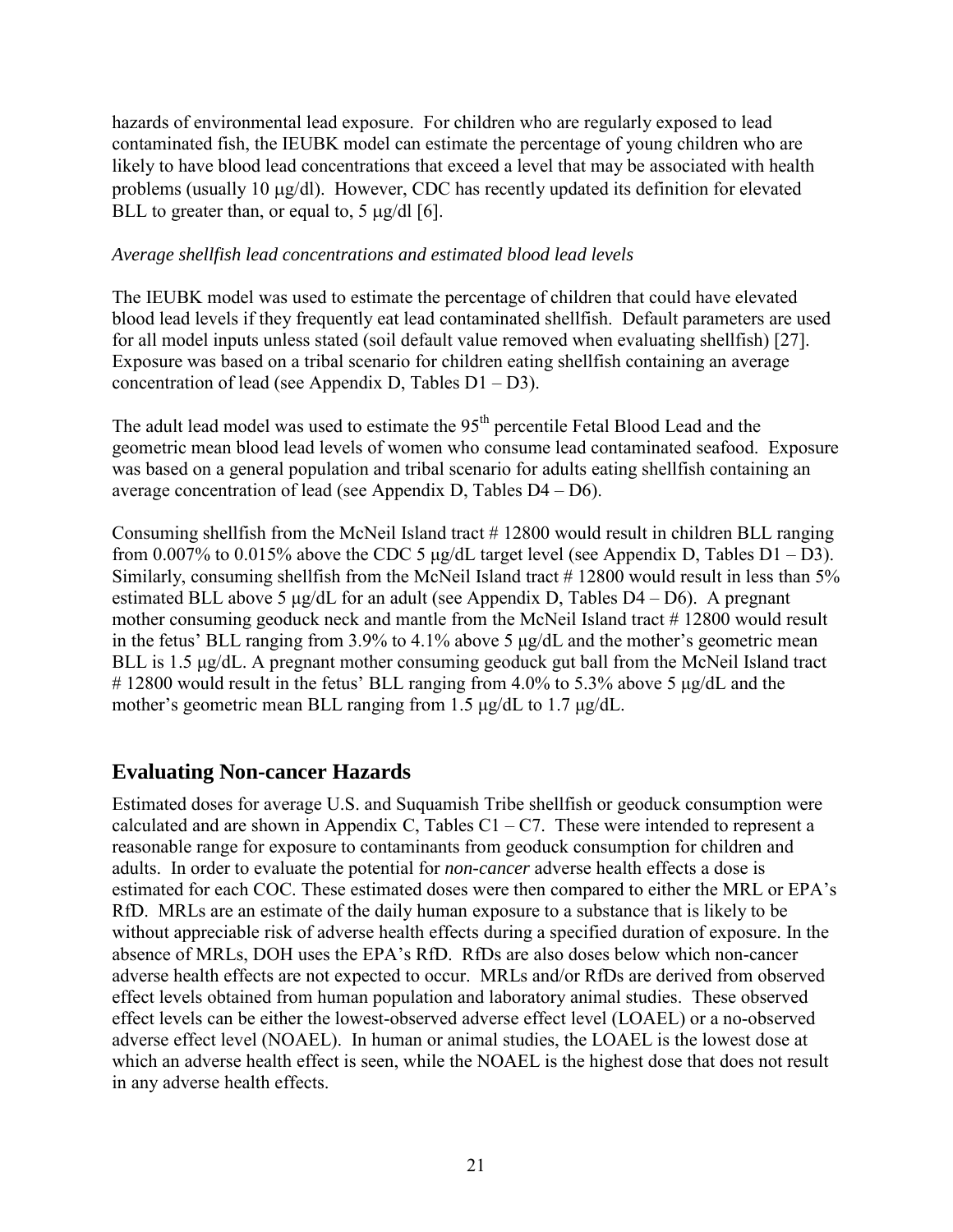Because of uncertainty in these data, the toxic effect level is divided by "uncertainty factors" to produce the lower and more protective MRL or RfD. If a dose exceeds the MRL or RfD, it does not mean that adverse health effects will occur, it just means further toxicological evaluation is needed. Further evaluation includes comparing the site-specific estimated dose to doses from animal and human studies that showed either an effect level or a no effect level. This comparison, combined with other toxicological information, such as sensitive groups and chemical metabolism, is used to determine the risk of specific harmful effects. A MRL or RfD is exceeded whenever the Hazard Quotient (HQ) is greater than one (See Appendix C for the hazard quotient equation).

Estimated exposure doses, exposure assumptions, and hazard quotients are presented in Appendix C for COCs found in shellfish. Based on exposure estimates quantified in Appendix C Table C1, people eating shellfish from the study area are not likely to experience adverse noncancer health effects. Exposure dose form levels of COCs in shellfish at this site did not exceed the MRL or RfD.

# <span id="page-22-0"></span>**Evaluating Cancer Risk**

Some chemicals have the ability to cause cancer. Cancer risk is estimated by calculating a dose similar to that described above and multiplying it by a cancer potency factor, also known as the cancer slope factor. Some cancer potency factors are derived from human population data. Others are derived from laboratory animal studies involving doses much higher than are encountered in the environment. Use of animal data requires extrapolation of the cancer potency obtained from these high dose studies down to real-world exposures. This process involves much uncertainty.

Current regulatory practice assumes there is no "safe dose" of a carcinogen. Any dose of a carcinogen will result in some additional cancer risk. Cancer risk estimates are, therefore, not yes/no answers but measures of chance (probability). Such measures, however uncertain, are useful in determining the magnitude of a cancer threat because any level of a carcinogenic contaminant carries an associated risk. The validity of the "no safe dose" assumption for all cancer-causing chemicals is not clear. Some evidence suggests that certain chemicals considered to be carcinogenic must exceed a threshold of tolerance before initiating cancer. For such chemicals, risk estimates are not appropriate. Recent guidelines on cancer risk from EPA reflect the potential that thresholds for some carcinogenesis exist. However, EPA still assumes no threshold unless sufficient data indicate otherwise [28].

This document describes estimated cancer risk that is attributable to site-related contaminants in qualitative terms like low, very low, slight, and no significant increase in estimated cancer risk. These terms can be better understood by considering the population size required for such an estimate to result in a single cancer case. For example, a low increase in cancer risk indicates an estimate in the range of 1 cancer case per 10,000 persons similarly exposed over a lifetime. A very low estimate might result in one cancer case per several tens of thousands similarly exposed persons over a lifetime and a slight estimate would require an similarly exposed population of several hundreds of thousands to result in a single case. DOH considers estimated cancer risk insignificant when the estimate results in less than 1 cancer per 1,000,000 exposed over a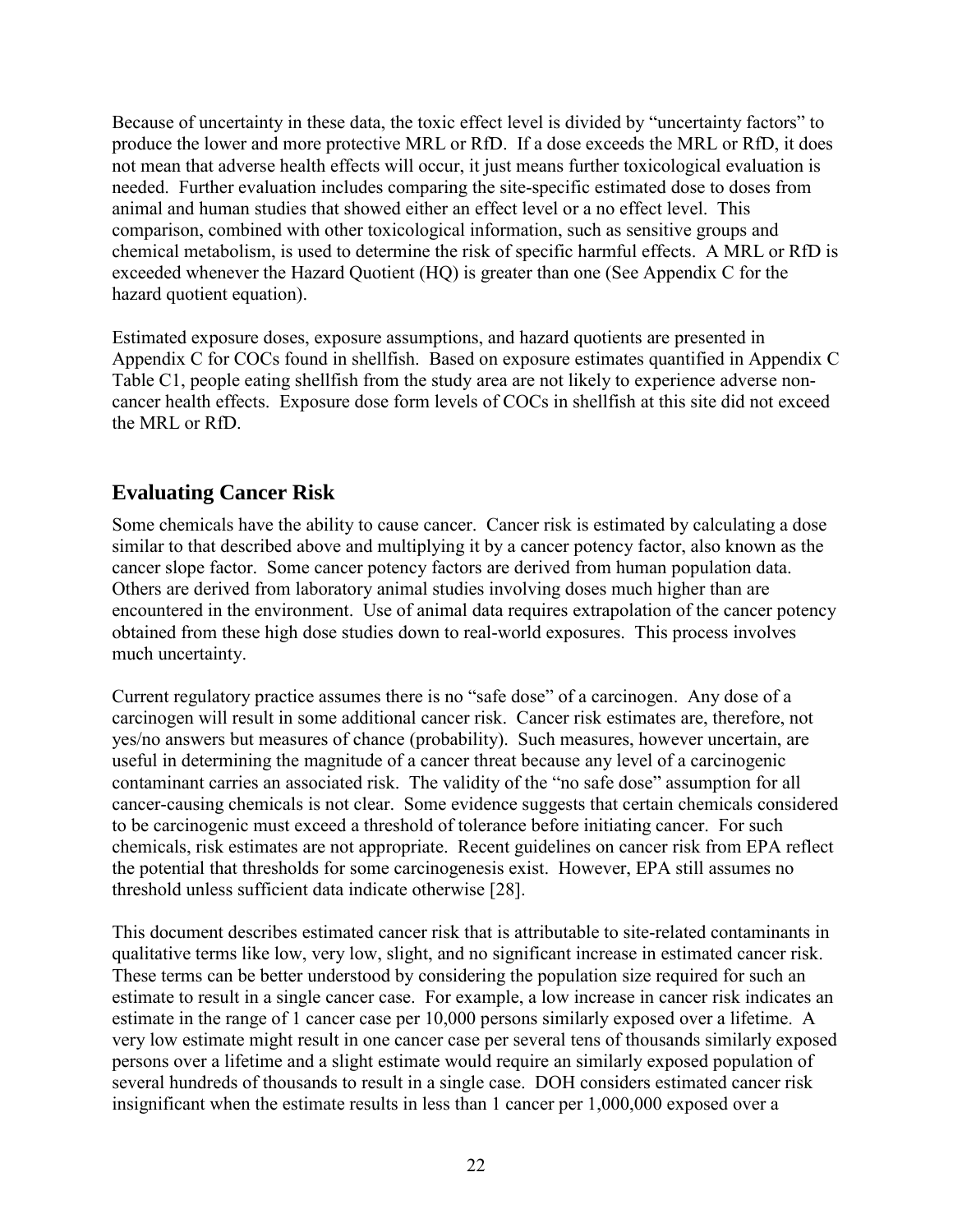lifetime. The reader should note that these estimates are for excess cancers that might result in addition to those normally expected in an unexposed population.

Cancer is a common illness and its occurrence in a population increases with the age of the population. There are many different forms of cancer resulting from a variety of causes; not all are fatal. Approximately 1 in 3 to 1 in 2 people living in the United States will develop cancer at some point in their lives [29].

Total estimated cancer risk from exposure to maximum contaminants in geoduck (neck and mantle) resulted in 5 estimated excess cancer per 100,000 people exposed (see Appendix C,

#### **Estimated Cancer Risk**

Estimated cancer risk does not reach zero no matter how low the level of exposure to a carcinogen. Terms used to describe this risk are defined below as the number of excess cancers expected in a lifetime:

| Term<br>moderate<br>low<br>very low<br>slight | is approximately equal to<br>is approximately equal to<br>is approximately equal to<br>is approximately equal to | # of Excess Cancers<br>1 in 1,000<br>1 in 10,000<br>1 in 100,000<br>1 in 1,000,000 |
|-----------------------------------------------|------------------------------------------------------------------------------------------------------------------|------------------------------------------------------------------------------------|
| insignificant                                 | is less than                                                                                                     | 1 in 1,000,000                                                                     |

Table C3). This estimate is within EPA's acceptable risk for fish consumption. The range of cancer risks considered acceptable by EPA is 1 excess cancer risk per 10,000 people exposed to 1 excess cancer risk per 1,000,000 people exposed  $(1x10^{-4}$  to  $1x10^{-6})$ . Similarly, total estimated cancer risk from exposure to maximum contaminants in geoduck (gut ball) resulted in 5 estimated excess cancers per 100,000 people exposed (see Appendix C, Table C4).

# <span id="page-23-0"></span>**Uncertainty**

## <span id="page-23-1"></span>**Carcinogenic Potential of Arsenic**

Although there is some uncertainty surrounding the magnitude of the carcinogenic potential of arsenic, there is a strong scientific basis for choosing a slope factor that is different from the value (1.5 per mg/kg-day) currently listed in the EPA integrated risk information system (IRIS) database [30]. Several recent reviews of the literature have evaluated bladder and lung cancer endpoints instead of skin cancer (which is the endpoint used for the current IRIS value):

- National Research Council (2001) [31]
- EPA Office of Drinking Water (2001) [32]
- Consumer Product Safety Commission (2003) [33]
- EPA Office of Pesticide Programs (2003) [34]
- California Office of Environmental Health Hazard Assessment (2004) [35]
- EPA IRIS Review Draft for the SAB (2005) [30]

Information provided in these reviews allows the calculation of slope factors for arsenic which range from 0.4 to 23 per mg/kg-day (but mostly greater than 3.7 mg/kg-day). A previous EPA IRIS review draft presented a slope factor for combined lung and bladder cancer of 5.7 per mg/kg-day. The slope factor calculated from the work by the National Research Council is about 21 per mg/kg-day. These slope factors could be higher if the combined risk for all arsenicassociated cancers (bladder, lung, skin, kidney, liver, etc.) were evaluated. For this health consultation, DOH used a slope factor of 5.7 per mg/kg-day.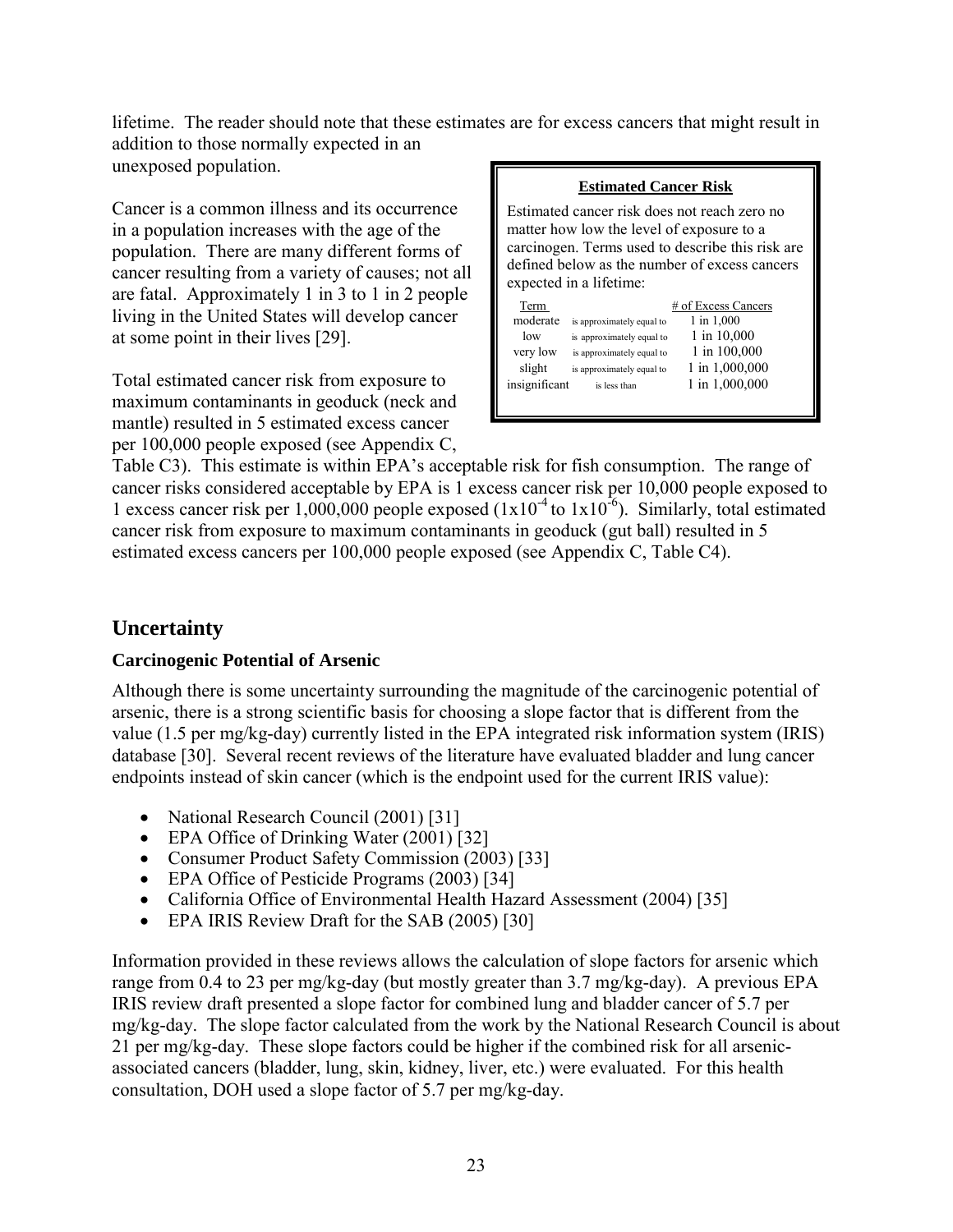# <span id="page-24-0"></span>**Child Health Considerations**

The potential for exposure and subsequent adverse health effects often increases for younger children compared with older children or adults. ATSDR and DOH recognize that children are susceptible to developmental toxicity that can occur at levels much lower than those causing other types of toxicity. The following factors contribute to this vulnerability:

- Children are more likely to play outdoors in contaminated areas by disregarding signs and wandering onto restricted locations.
- Children often bring food into contaminated areas, resulting in hand-to-mouth activities.
- Children are smaller and receive higher doses of contaminant exposures per body weight.
- Children are shorter than adults; therefore, they have a higher possibility of breathing in dust and soil.
- Fetal and child exposure to contaminants can cause permanent damage during critical growth stages.

These unique vulnerabilities of infants and children demand special attention in communities that have contaminated water, food, soil, or air. Children's health was considered in the writing of this health consultation and the exposure scenarios treated children as the most sensitive population being exposed. The doses calculated for the COCs are not expected to result in adverse health effects for children.

# <span id="page-24-1"></span>**Conclusions**

- 1. DOH concludes that touching, breathing, or accidentally eating sediment from south McNeil Island geoduck tract #12800 area is not expected to harm people's health. Maximum levels of contaminants in sediments are below level of contaminants of concern.
- 2. DOH concludes that the general population and high-end (subsistence) consumers of shellfish (geoduck clams) from south McNeil Island geoduck tract # 12800 area are not likely to experience non-cancer health effects. Exposure scenarios were evaluated using the maximum level of contaminants of concern. The results were below levels known to cause harmful non-cancer health effects.
- 3. DOH concludes that the general population and high-end (subsistence) consumers of shellfish (geoduck clams) from south McNeil Island geoduck tract # 12800 area are not likely to experience cancer health effects. Exposure scenarios were evaluated using the maximum level of arsenic. The result is within the EPA acceptable estimated cancer risk range of 1 excess cancer risk per 10,000 people exposed to 1 excess cancer risk per 1,000,000 people exposed  $(1x10^{-4}$  to  $1x10^{-6})$ .

# <span id="page-24-2"></span>**Public Health Action Plan**

Actions Planned

DOH will provide copies of this health consultation to OSWP, EPA, Ecology, the Nisqually Indian Tribe (NIT), the Squaxin Island Tribe, and Northwest Indian Fisheries Commission.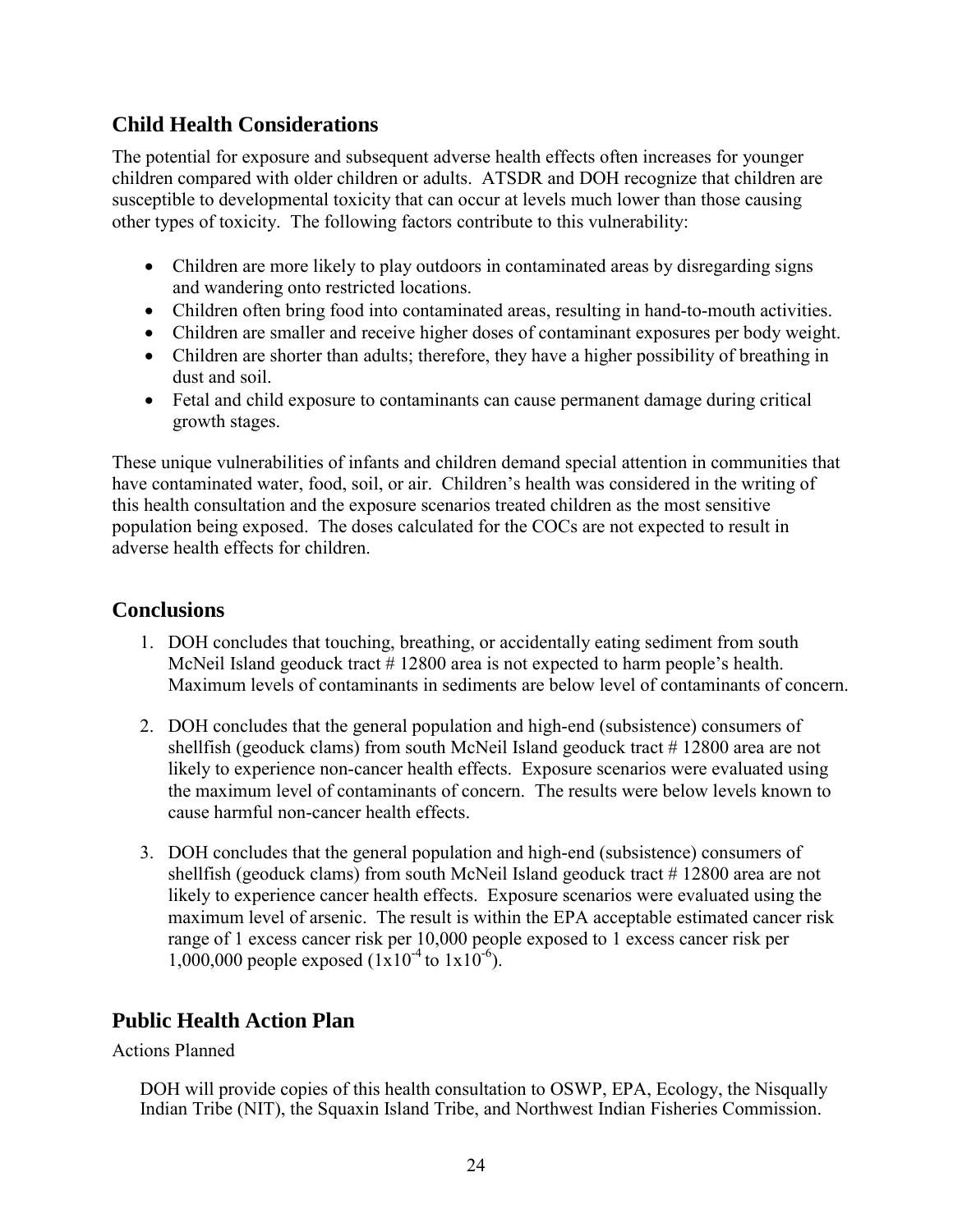# <span id="page-25-0"></span>**Report Preparation**

This Health Consultation for the McNeil Island was prepared by the Washington State Department of Health (DOH) under a cooperative agreement with the federal Agency for Toxic Substances and Disease Registry (ATSDR). It is in accordance with the approved agency methods, policies, and procedures existing at the date of publication. Editorial review was completed by the cooperative agreement partner. This report was supported by funds from a cooperative agreement with the Agency for Toxics Substances and Disease Registry, U.S. Department of Health and Human Services. This document has not been reviewed and cleared by ATSDR.

## **Site Team**

**Author** Lenford O'Garro, Toxicologist

#### **State Reviewers**

Joanne Snarski, Principal Investigator Rhonda S. Kaetzel, Ph.D, DABT, Toxicologist Erin Kochaniewicz, Public Health Educator Marilyn Hanna, Administrative Personnel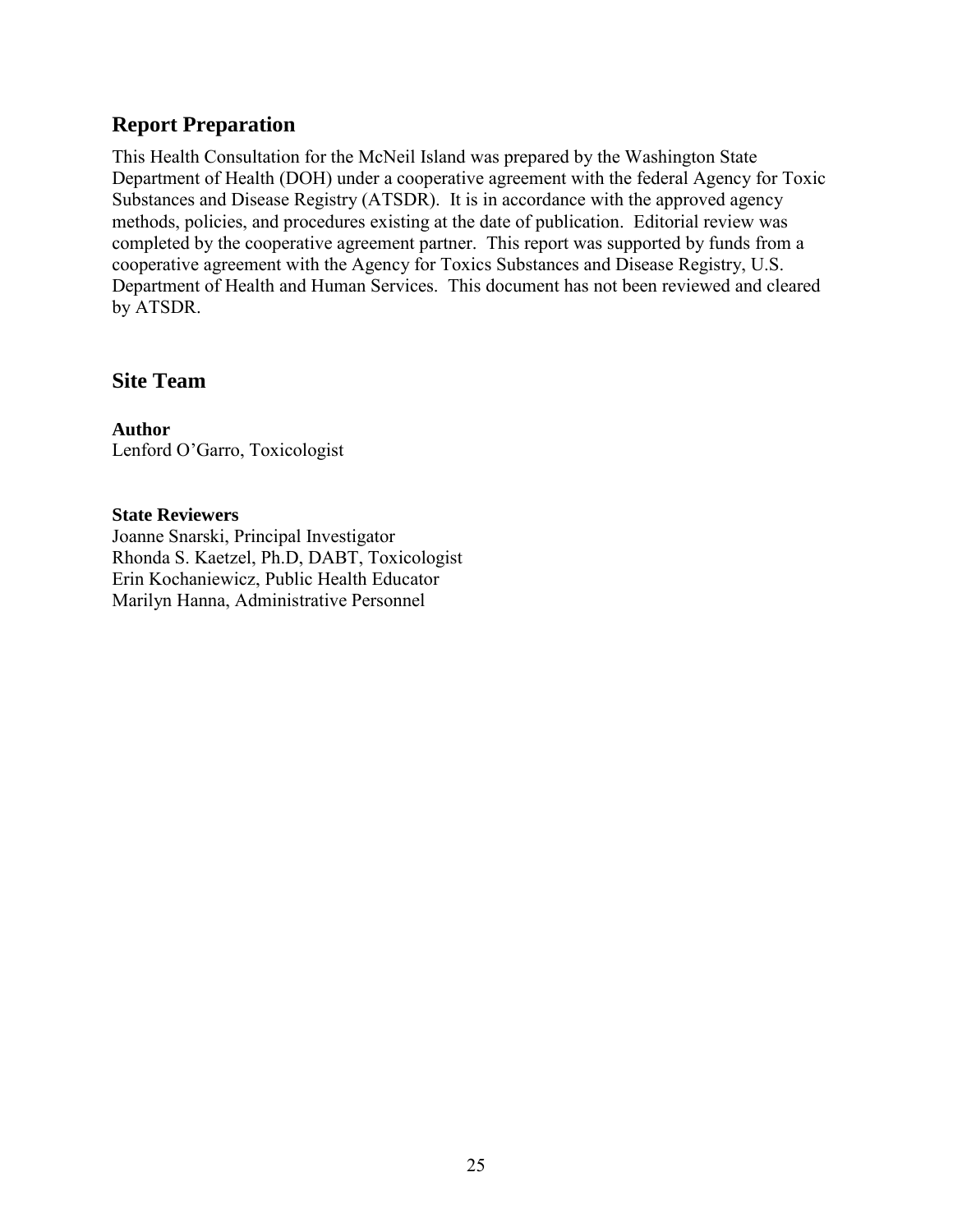# <span id="page-26-0"></span>**References**

- 1. Washington State Department of Health, geoduck tissue sample preparation and homogenization: standard operating procedure (SOP), Updated February 4, 2011
- 2. Washington State Department of Health, south McNeil Island geoduck tract # 12800 Shellfish and Sediment Sample Plan, Chambers Creek to Sequalitchew Creek Study Area, September 29, 2012
- 3. U.S. Environmental Protection Agency. Guidance for assessing chemical contaminant data for use in fish advisories: volume 1, Fish sampling and analysis, third edition. Office of Water, Washington, DC. EPA 823-B-00-007; November 2000.
- 4. U.S. Food and Drug Administration. National Shellfish Sanitation Program Guide for the Control of Molluscan Shellfish 2009 Revision. http://www.fda.gov/Food/FoodSafety/Product-SpecificInformation/Seafood/FederalStatePrograms/NationalShellfishSanitationProgram/ ucm046353.htm
- 5. Food and Drug Administration, *Fish and Fisheries Products Hazards & Controls Guidance*, Fourth Edition - April 2011. U.S. Department of Health and Human Services, Public Health Service, Center for Food Safety and Applied Nutrition, Office of Food Safety. http://www.fda.gov/downloads/Food/GuidanceComplianceRegulatoryInformation/Guida nceDocuments/Seafood/UCM251970.pdf
- 6. CDC. Blood lead levels in children: factsheet by the Centers for Disease Control, 2012. Atlanta, Georgia: U.S. Department of Health and Human Services, Public Health Service, CDC. 2012. http://www.cdc.gov/nceh/lead/ACCLPP/Lead\_Levels\_in\_Children\_Fact\_Sheet.pdf
- 7. CH2M Hill. Revised Risk Assessment Eagle Harbor Operable Unit: Wyckoff/Eagle Harbor site Kitsap County, Washington. 1991.
- 8. The Suquamish Tribe. 2000. Fish Consumption Survey of the Suquamish Indian Tribe of the Port Madison Indian Reservation, Puget Sound Region.
- 9. United States Environmental Protection Agency. Asian and Pacific Islander Seafood Consumption Study in King County, WA. 1999. EPA910/R-99-003.
- 10. Toy KA, Polissar NL Liao S and Gawne-Mittelstaedt GD. A Fish Consumption Survey of the Tulalip and Squaxin Island Tribes of the Puget Sound Region. 1996.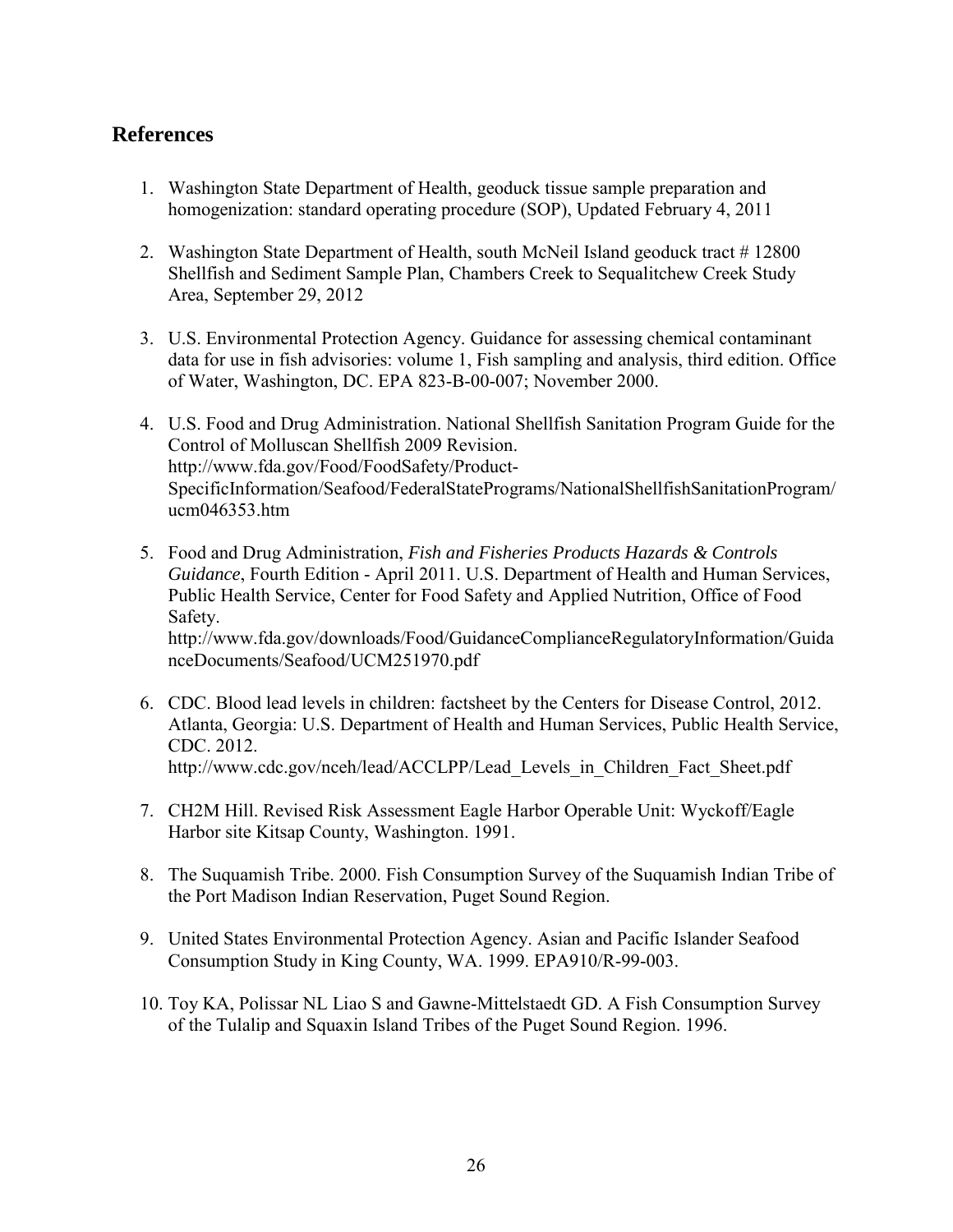- 11. Agency for Toxic Substances and Disease Registry (ATSDR). Toxicological profile for arsenic (update) PB/2000/108021. Atlanta, GA: U.S. Department of Health and Human Services, Public Health Service. September 2005.
- 12. Munoz, O., Devesa, V., Suner, M. A., Velez, D., Montoro, R., Urieta, I., Macho, M. L., and Jalon, M. 2000. Total and inorganic arsenic in fresh and processed fish products. J Agric. Food Chem. 48:4369-4376.
- 13. Gagnon, F., Tremblay, T., Rouette, J., and Cartier, J. F. 2004. Chemical risks associated with consumption of shellfish harvested on the north shore of the St. Lawrence River's lower estuary. Environ Health Perspect. 112:883-888.
- 14. Hsiung, T. M. and Huang, C. W. 4-5-2006. Quantitation of toxic arsenic species and arsenobetaine in Pacific oysters using an off-line process with hydride generation-atomic absorption spectroscopy. J Agric.Food Chem. 54:2470-2478.
- 15. Li, W., Wei, C., Zhang, C., van, Hulle M., Cornelis, R., and Zhang, X. 2003. A survey of arsenic species in Chinese seafood. Food Chem.Toxicol. 41:1103-1110.
- 16. Liu, C. W., Liang, C. P., Huang, F. M., and Hsueh, Y. M. 5-15-2006. Assessing the human health risks from exposure of inorganic arsenic through oyster (Crassostrea gigas) consumption in Taiwan. Sci Total Environ. 361:57-66.
- 17. Washington State Department of Health, Health Consultation: Evaluation of Inorganic Contaminants in Geoduck Tissue from Tracts near Wyckoff/Eagle Harbor Superfund Site Eagle Harbor, Kitsap County, September 10, 2009
- 18. U.S. Department of Health and Human Services, Agency for Toxic Substances and Disease Registry. Toxicological Profile for Polycyclic Aromatic Hydrocarbons (PAHs), (update) PB/95/264370. Atlanta: US Department of Health and Human Services; August 1995.
- 19. Phillips, D H. Polycyclic Aromatic Hydrocarbons in the diet. Mutation Research 1999; (443) 139-147.
- 20. U.S. Department of Health and Human Services, Agency for Toxic Substances and Disease Registry: Toxicological profile for Silver. Atlanta: U.S. Department of Health and Human Services, Public Health Service. December 1990.
- 21. Toxics Cleanup Program, Department of Ecology: Natural background soil metals concentrations in Washington State Publication No. 94-115.Olympia: Washington State Department of Ecology: October 1994.
- 22. U.S. EPA, Air Quality Criteria for Lead Volume I. U.S. Environmental Protection Agency, Washington, DC, EPA/600/R-5/144aF, October 2006.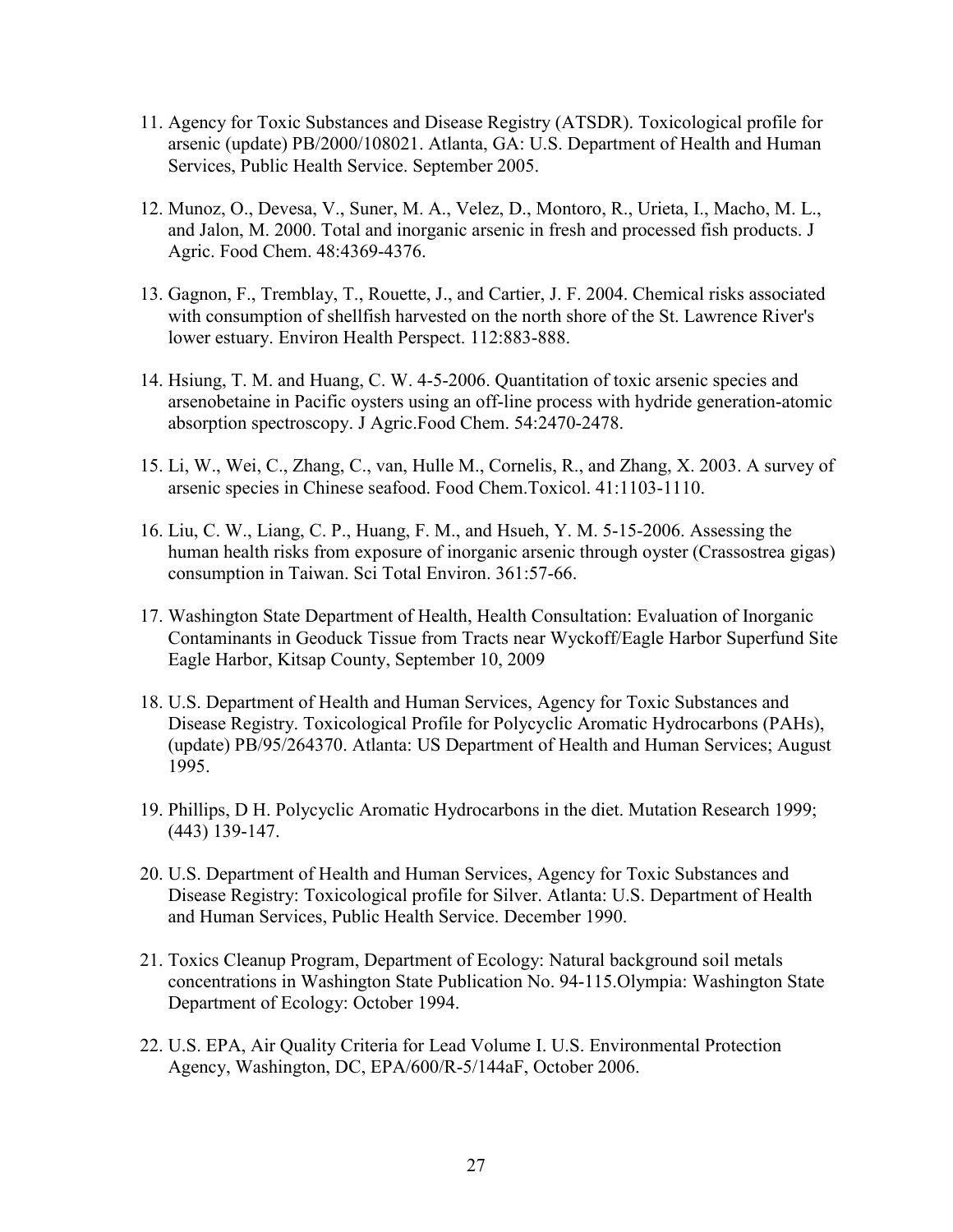- 23. CDC. Preventing lead poisoning in young children: a statement by the Centers for Disease Control, October 1991. Atlanta, Georgia: U.S. Department of Health and Human Services, Public Health Service, CDC. 1991.
- 24. Centers for Disease Control and Prevention. *Fourth National Report on Human Exposure to Environmental Chemicals*. http://www.cdc.gov/exposurereport/. December 2009.
- 25. U.S. Department of Health and Human Services, Agency for Toxic Substances and Disease Registry: Toxicological profile for Lead (update) PB/99/166704. Atlanta: U.S. Department of Health and Human Services. July 1999.
- 26. Agency for Toxic Substances and Disease Registry (ATSDR). Lead Toxicity (Case studies in environmental medicine Course) SS3059. Atlanta: U.S. Department of Health and Human Services, Public Health Service. October 2000.
- 27. U.S. Environmental Protection Agency. Technical Review Workgroup for Lead. *User's Guide for the Integrated Exposure Uptake Biokinetic Model for Lead in Children,* (IEUBK) *Windows version 1.0*, OSWER Directive No.9285.7-42. Document No. EPA 540-K-01-005 Washington, DC: May 2002.
- 28. U.S. Environmental Protection Agency. Guidelines for Carcinogen Risk Assessment (Review Draft). NCEA-F-0644 July 1999. Available at internet: http://www.epa.gov/raf/publications/pdfs/CANCER\_GUIDELINES\_FINAL\_3-25- 05.PDF
- 29. American Cancer Society. Cancer Facts & Figures 2010. Atlanta: American Cancer Society; 2010.
- 30. U.S. Environmental Protection Agency. 4-10-1998. Integrated Risk Information System, Arsenic, Inorganic. http://www.epa.gov/iris/subst/0278.htm
- 31. National Research Council. Arsenic in Drinking Water: 2001 Update. 2001.
- 32. U.S. Environmental Protection Agency. National Primary Drinking Water Regulations; Arsenic and Clarifications to Compliance and New Source Contaminants Monitoring; Final Rule. 1-16-2001.
- 33. Consumer Product Safety Commission. Briefing Package. Staff Recommendation to Ban Use of Chromated Copper Arsenate (CCA)-Treated Wood in Playground Equipment (Petition HP 01-3). 2-1-2003.
- 34. U.S. Environmental Protection Agency. A probabilistic Risk Assessment for Children Who Contact CCA-Treated Playsets and Decks. 11-10-2003.
- 35. California Environmental Protection Agency. Public Health Goals for Arsenic in Drinking Water. 4-1-2004.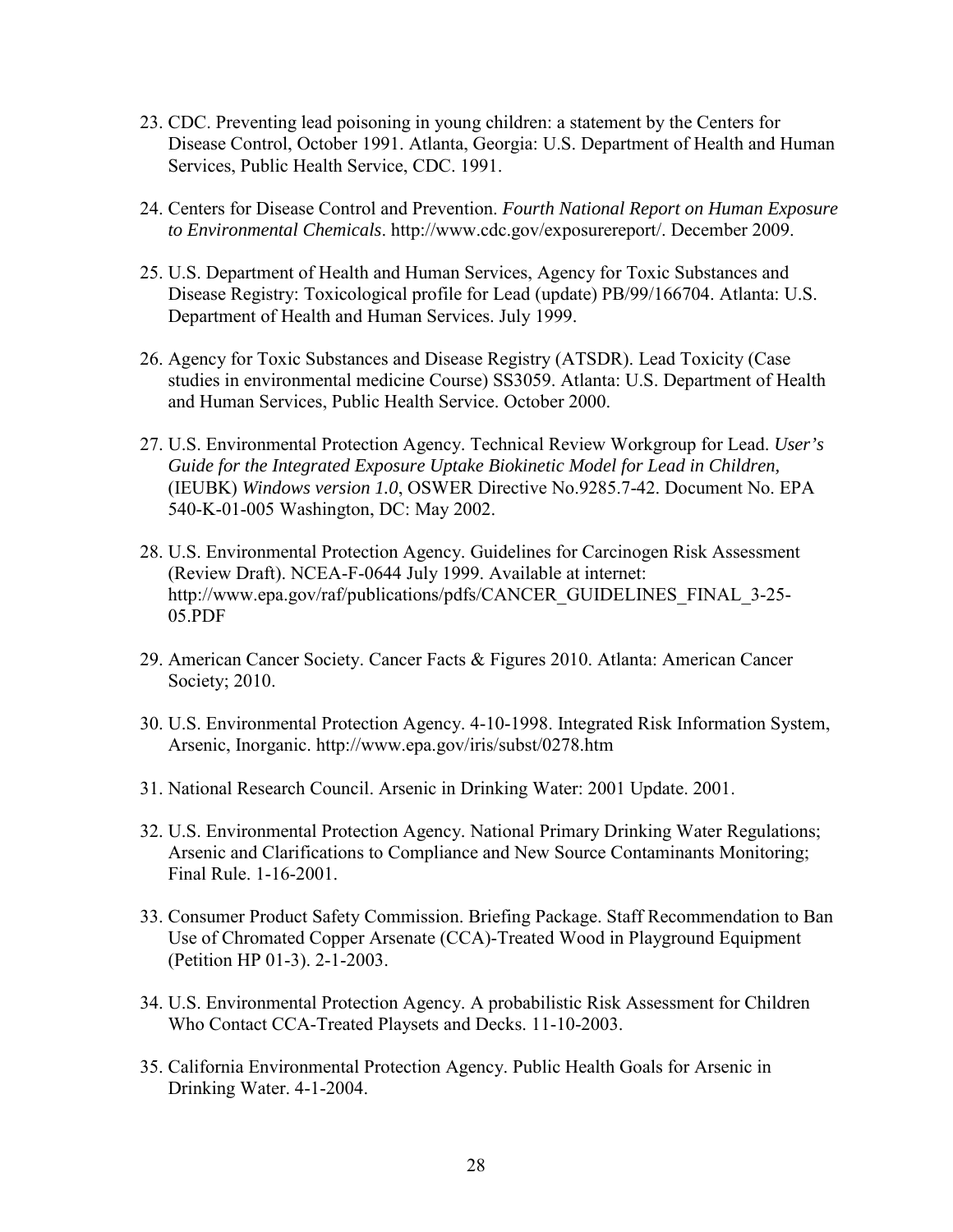- 36. U.S. Environmental Protection Agency 1993. Provisional Guidance for Quantitative Risk Assessment of Polycyclic Aromatic Hydrocarbons. EAP/600/R-93/089
- 37. U.S.EPA. Development of a relative potency factor approach for polycyclic aromatic hydrocarbon (PAH) mixtures [External Review Draft]. EPA/635/R-08/012A, February 2010. U.S. Environmental Protection Agency. 2010.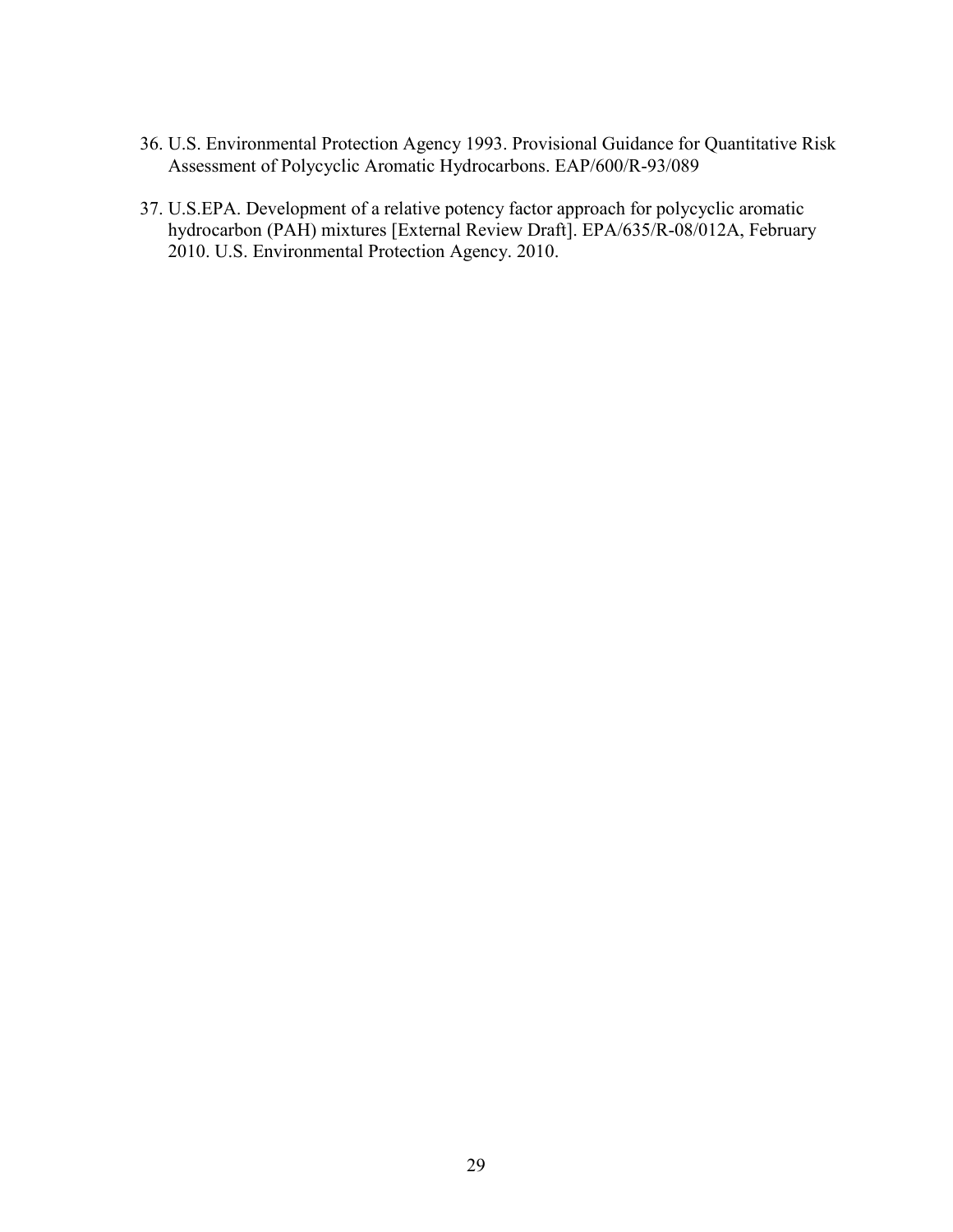# <span id="page-30-0"></span>**Appendix A Glossary**

| <b>Agency for Toxic</b><br><b>Substances and</b><br><b>Disease Registry</b><br>(ATSDR) | The principal federal public health agency involved with hazardous waste issues,<br>responsible for preventing or reducing the harmful effects of exposure to hazardous<br>substances on human health and quality of life. ATSDR is part of the U.S.<br>Department of Health and Human Services.                                                                                                                                                                                                                                                                                                                    |
|----------------------------------------------------------------------------------------|---------------------------------------------------------------------------------------------------------------------------------------------------------------------------------------------------------------------------------------------------------------------------------------------------------------------------------------------------------------------------------------------------------------------------------------------------------------------------------------------------------------------------------------------------------------------------------------------------------------------|
| <b>Cancer Risk</b><br><b>Evaluation Guide</b><br>(CREG)                                | The concentration of a chemical in air, soil, or water that is expected to cause no<br>more than one excess cancer in a million persons exposed over a lifetime. The<br>CREG is a comparison value used to select contaminants of potential health concern<br>and is based on the <i>cancer slope factor</i> (CSF).                                                                                                                                                                                                                                                                                                 |
| <b>Cancer Slope</b><br>Factor (CSF)                                                    | A number assigned to a cancer causing chemical that is used to estimate its ability to<br>cause cancer in humans.                                                                                                                                                                                                                                                                                                                                                                                                                                                                                                   |
| Carcinogen                                                                             | Any substance that causes cancer.                                                                                                                                                                                                                                                                                                                                                                                                                                                                                                                                                                                   |
| <b>Chronic</b>                                                                         | Occurring over a long time (more than 1 year) [compare with <b>acute</b> ].                                                                                                                                                                                                                                                                                                                                                                                                                                                                                                                                         |
| <b>Comparison Value</b><br>(CV)                                                        | Calculated concentration of a substance in air, water, food, or soil that is unlikely to<br>cause harmful (adverse) health effects in exposed people. The CV is used as a<br>screening level during the public health assessment process. Substances found in<br>amounts greater than their CVs might be selected for further evaluation in the public<br>health assessment process.                                                                                                                                                                                                                                |
| <b>Contaminant</b>                                                                     | A substance that is either present in an environment where it does not belong or is<br>present at levels that might cause harmful (adverse) health effects.                                                                                                                                                                                                                                                                                                                                                                                                                                                         |
| <b>Dermal Contact</b>                                                                  | Contact with (touching) the skin (see route of exposure).                                                                                                                                                                                                                                                                                                                                                                                                                                                                                                                                                           |
| <b>Dose</b><br>(for chemicals that<br>are not radioactive)                             | The amount of a substance to which a person is exposed over some time period.<br>Dose is a measurement of exposure. Dose is often expressed as milligram (amount)<br>per kilogram (a measure of body weight) per day (a measure of time) when people<br>eat or drink contaminated water, food, or soil. In general, the greater the dose, the<br>greater the likelihood of an effect. An "exposure dose" is how much of a substance is<br>encountered in the environment. An "absorbed dose" is the amount of a substance<br>that actually got into the body through the eyes, skin, stomach, intestines, or lungs. |
| <b>Environmental</b><br><b>Media Evaluation</b><br>Guide (EMEG)                        | A concentration in air, soil, or water below which adverse non-cancer health effects<br>are not expected to occur. The EMEG is a comparison value used to select<br>contaminants of potential health concern and is based on ATSDR's minimal risk<br>level (MRL).                                                                                                                                                                                                                                                                                                                                                   |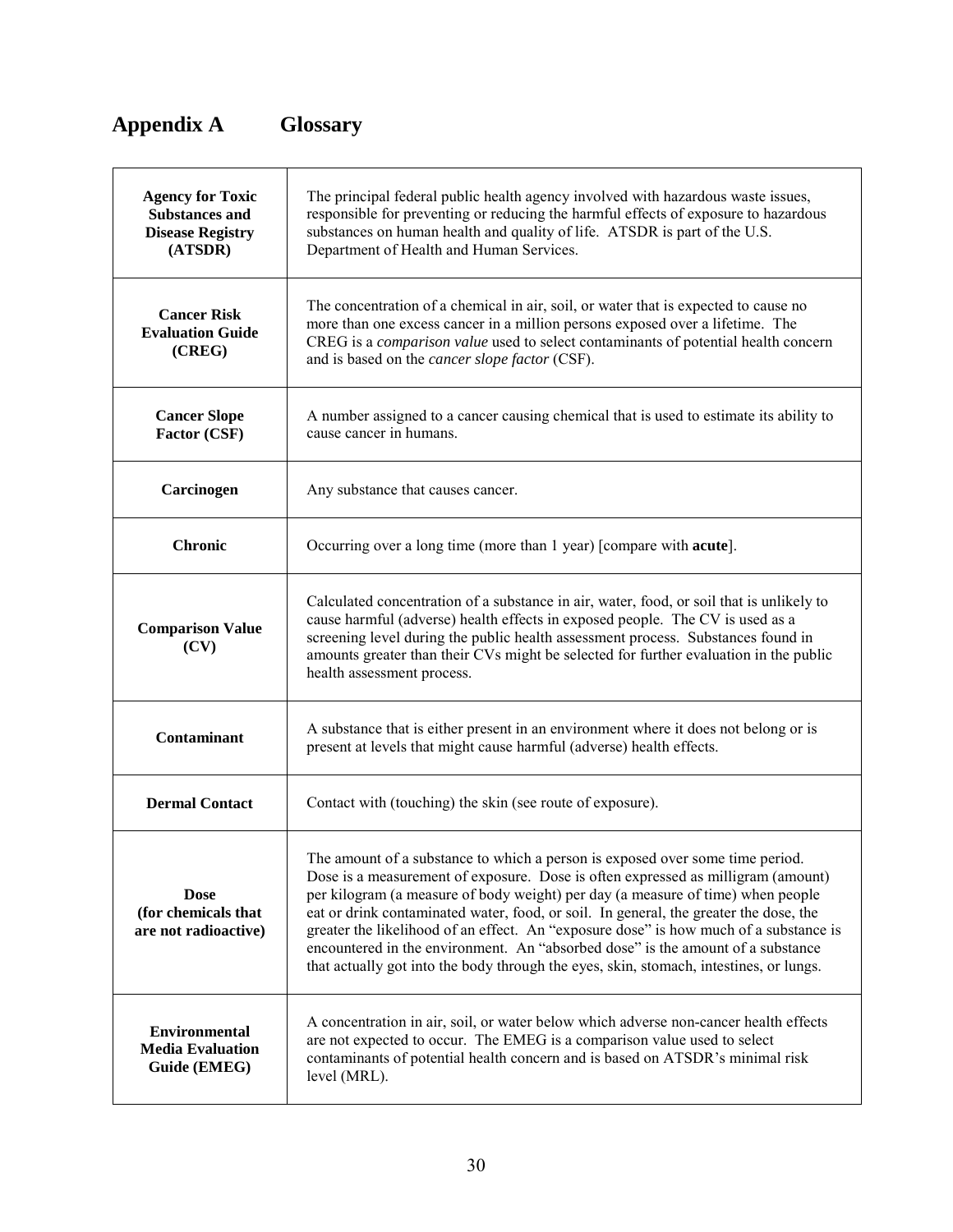| <b>Environmental</b><br><b>Protection Agency</b><br>(EPA)        | United States Environmental Protection Agency.                                                                                                                                                                                                                                                                                                                                                                                     |
|------------------------------------------------------------------|------------------------------------------------------------------------------------------------------------------------------------------------------------------------------------------------------------------------------------------------------------------------------------------------------------------------------------------------------------------------------------------------------------------------------------|
| Epidemiology                                                     | The study of the occurrence and causes of health effects in human populations. An<br>epidemiological study often compares two groups of people who are alike except for<br>one factor, such as exposure to a chemical or the presence of a health effect. The<br>investigators try to determine if any factor (i.e., age, sex, occupation, economic<br>status) is associated with the health effect.                               |
| <b>Exposure</b>                                                  | Contact with a substance by swallowing, breathing, or touching the skin or eyes.<br>Exposure may be short-term [acute exposure], of intermediate duration, or long-term<br>[chronic exposure].                                                                                                                                                                                                                                     |
| <b>Hazardous</b><br><b>Substance</b>                             | Any material that poses a threat to public health and/or the environment. Typical<br>hazardous substances are materials that are toxic, corrosive, ignitable, explosive, or<br>chemically reactive.                                                                                                                                                                                                                                |
| <b>Ingestion</b>                                                 | The act of swallowing something through eating, drinking, or mouthing objects. A<br>hazardous substance can enter the body this way [see route of exposure].                                                                                                                                                                                                                                                                       |
| <b>Ingestion Rate (IR)</b>                                       | The amount of an environmental medium that could be ingested typically on a daily<br>basis. Units for IR are usually liter/day for water, and mg/day for soil.                                                                                                                                                                                                                                                                     |
| <b>Inhalation</b>                                                | The act of breathing. A hazardous substance can enter the body this way [see route<br>of exposure].                                                                                                                                                                                                                                                                                                                                |
| Inorganic                                                        | Compounds composed of mineral materials, including elemental salts and metals<br>such as iron, aluminum, mercury, and zinc.                                                                                                                                                                                                                                                                                                        |
| <b>Lowest Observed</b><br><b>Adverse Effect</b><br>Level (LOAEL) | The lowest tested dose of a substance that has been reported to cause harmful<br>(adverse) health effects in people or animals.                                                                                                                                                                                                                                                                                                    |
| Media                                                            | Soil, water, air, plants, animals, or any other part of the environment that can contain<br>contaminants.                                                                                                                                                                                                                                                                                                                          |
| <b>Minimal Risk Level</b><br>(MRL)                               | An ATSDR estimate of daily human exposure to a hazardous substance at or below<br>which that substance is unlikely to pose a measurable risk of harmful (adverse),<br>noncancerous effects. MRLs are calculated for a route of exposure (inhalation or<br>oral) over a specified time period (acute, intermediate, or chronic). MRLs should not<br>be used as predictors of harmful (adverse) health effects [see reference dose]. |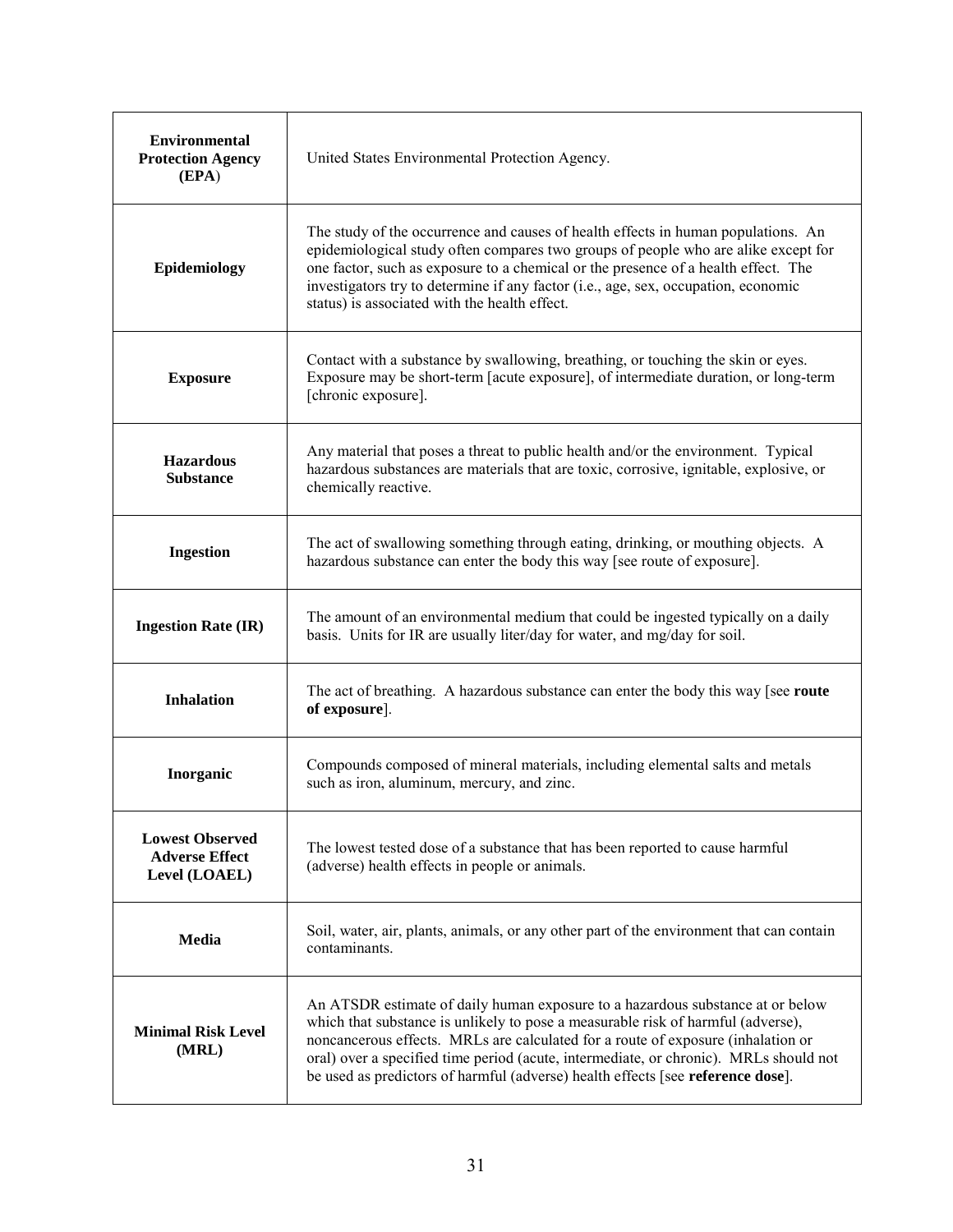| <b>Model Toxics</b><br><b>Control Act</b><br>(MTCA)              | The hazardous waste cleanup law for Washington State.                                                                                                                                                                                                                                                                                |
|------------------------------------------------------------------|--------------------------------------------------------------------------------------------------------------------------------------------------------------------------------------------------------------------------------------------------------------------------------------------------------------------------------------|
| <b>No Observed</b><br><b>Adverse Effect</b><br>Level (NOAEL)     | The highest tested dose of a substance that has been reported to have no harmful<br>(adverse) health effects on people or animals.                                                                                                                                                                                                   |
| <b>Oral Reference</b><br>Dose (RfD)                              | An amount of chemical ingested into the body (i.e., dose) below which health effects<br>are not expected. RfDs are published by EPA.                                                                                                                                                                                                 |
| Organic                                                          | Compounds composed of carbon, including materials such as solvents, oils, and<br>pesticides that are not easily dissolved in water.                                                                                                                                                                                                  |
| Parts per billion<br>(ppb)/Parts per<br>million (ppm)            | Units commonly used to express low concentrations of contaminants. For example, 1<br>ounce of trichloroethylene (TCE) in 1 million ounces of water is 1 ppm. 1 ounce of<br>TCE in 1 billion ounces of water is 1 ppb. If one drop of TCE is mixed in a<br>competition size swimming pool, the water will contain about 1 ppb of TCE. |
| <b>Reference Dose</b><br><b>Media Evaluation</b><br>Guide (RMEG) | A concentration in air, soil, or water below which adverse non-cancer health effects<br>are not expected to occur. The EMEG is a comparison value used to select<br>contaminants of potential health concern and is based on EPA's oral reference dose<br>(RfD).                                                                     |
| <b>Route of Exposure</b>                                         | The way people come into contact with a hazardous substance. Three routes of<br>exposure are breathing [inhalation], eating or drinking [ingestion], or contact with the<br>skin [dermal contact].                                                                                                                                   |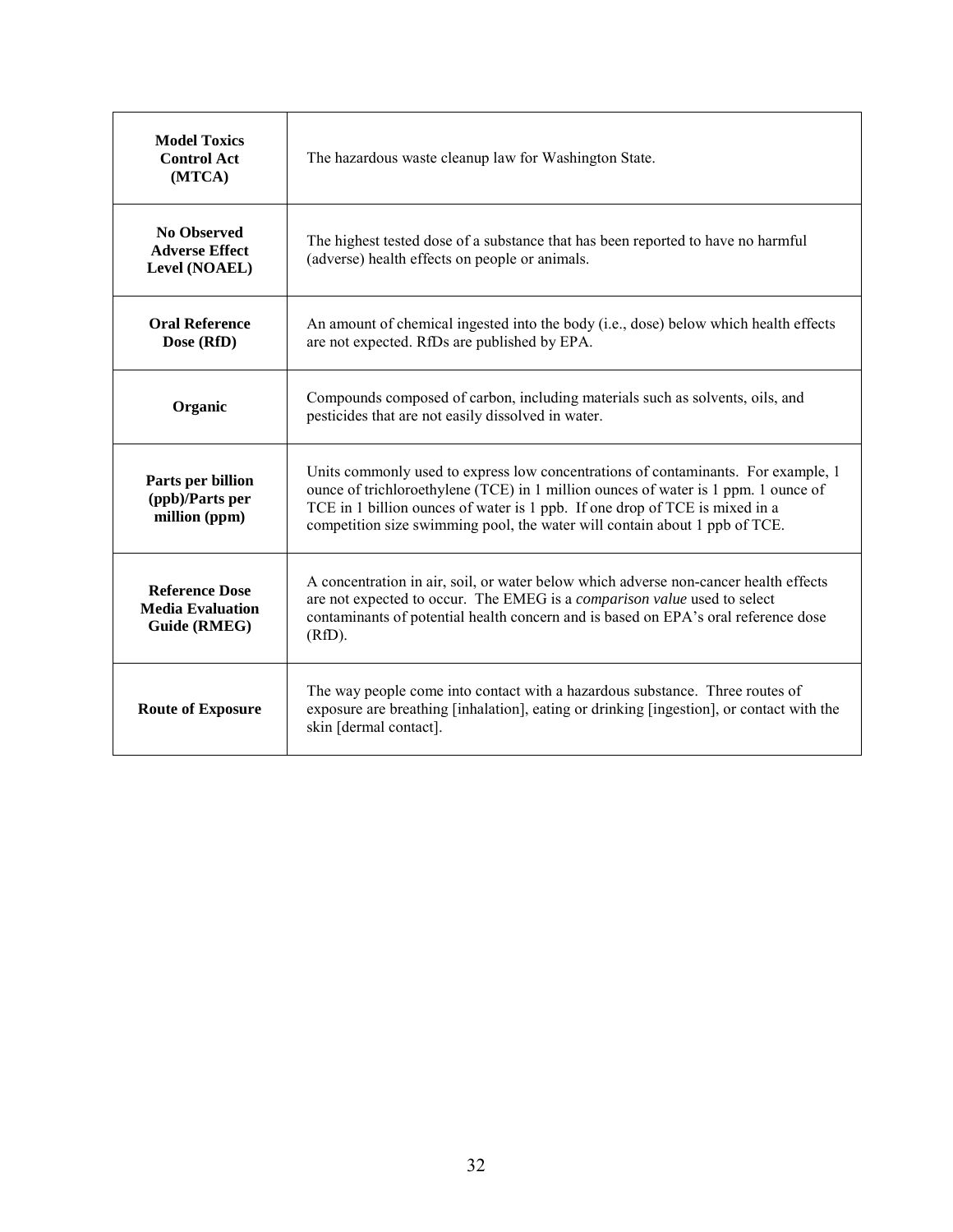# <span id="page-33-0"></span>**Appendix B Screening Value Calculations**

For Non-cancer Health Effects

 $SV = [(MRL or RfD)*BW]/CR [3]$ 

 $SV =$  Screening value (mg/kg or ppm)  $MRL =$  Minimal risk level (mg/kg/day) RfD = Reference dose (mg/kg/day)  $BW = Mean$  body weight (kg)  $CR = Mean$  daily consumption rate (kg/day)

BW (adult) =  $70 \text{ kg}$ General population  $CR = 17.5$  g/day = 0.0175 kg/day Subsistence Consumer CR = 142.4  $g/day = 0.1424$  kg/day

If maximum concentration is greater than screening value, further evaluation is required.

For Cancer Health Effects

 $SV_{\text{cancer}} = [(RL / CSF) * BW] / CR [3]$ 

 $SV_{\text{cancer}} = \text{Cancer screening value (mg/kg or ppm)}$ RL = Risk level (life time cancer risk)  $BW = Mean$  body weight (kg)  $CR = Mean$  daily consumption rate (kg/day)  $CSF =$  Oral cancer slope factor (mg/kg/day)

BW (adult) =  $70 \text{ kg}$ General population  $CR = 17.5$  g/day = 0.0175 kg/day Subsistence Consumer CR =  $142.4$  g/day = 0.1424 kg/day  $RL = 1x10^{-5}$  $CSF = \text{contaminants specific}$ If maximum concentration is greater than screening value, further evaluation is required.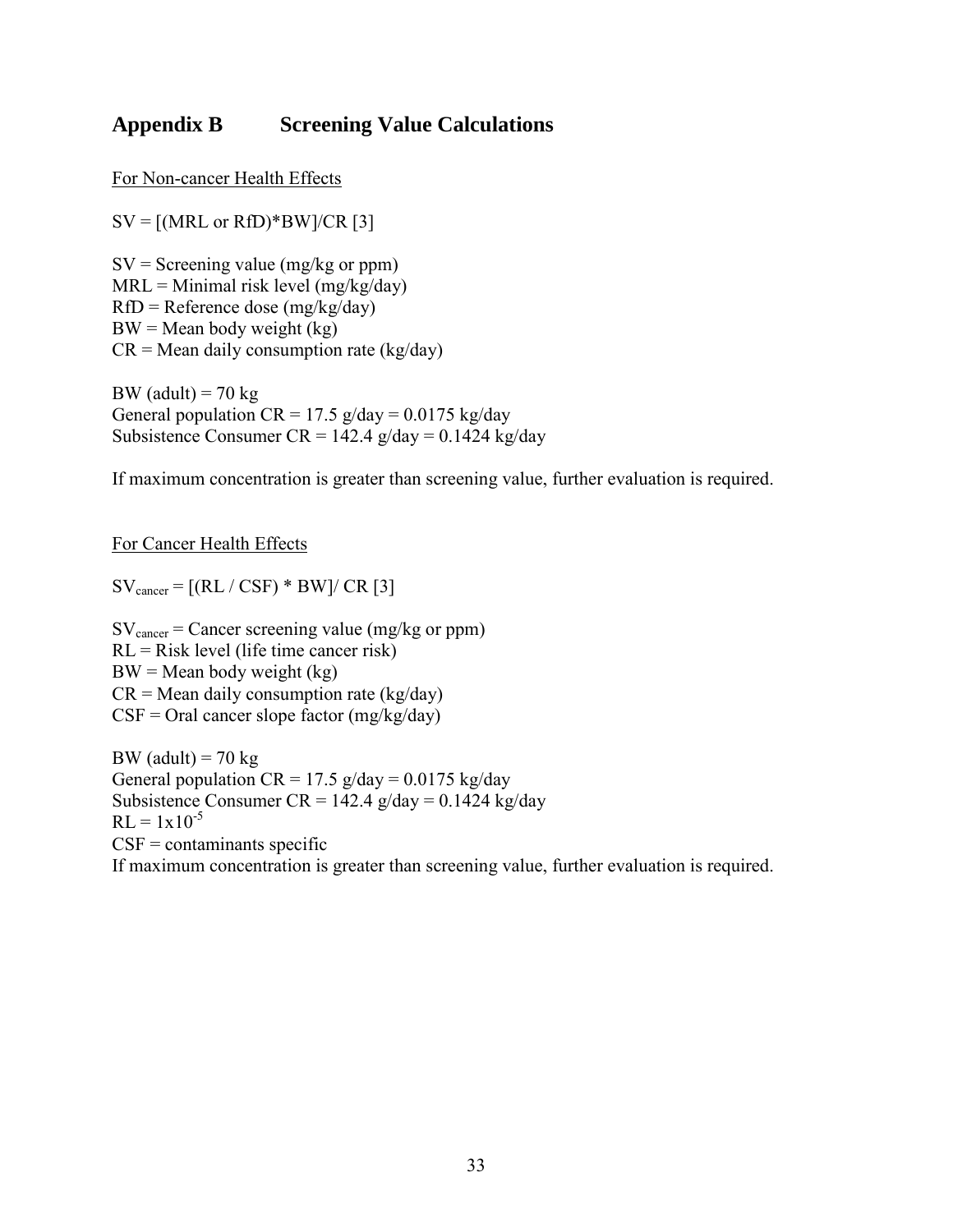# <span id="page-34-0"></span>**Appendix C Exposure Assumptions**

General population and Tribal exposure scenarios were evaluated for consumption of shellfish from south McNeil Island geoduck tract # 12800 area. Exposure assumptions given in Table C1 below were used with the following equations to estimate contaminant doses associated with shellfish consumption.

 $Dose_{(non\text{-}cancer (mg/kg-day))} = C \times CF_1 \times IR \times CF_2 \times EF \times ED$  $AT_{non-cancer}$ 

Cancer Risk =  $C x CF_1 x IR x CF_2 x EF x ED x CPF$ ATcancer

|  |  | <b>Table C1.</b> Exposure Assumptions |
|--|--|---------------------------------------|
|--|--|---------------------------------------|

| <b>Parameter</b>                                                                                           | <b>Value</b>             | Unit                       | <b>Comments</b>                                                                      |
|------------------------------------------------------------------------------------------------------------|--------------------------|----------------------------|--------------------------------------------------------------------------------------|
| Concentration $(C)$ – High-end                                                                             | Variable                 | $\frac{u g}{k g}$          | Maximum value.                                                                       |
| Conversion Factor <sub>1</sub> ( $CF1$ )                                                                   | 0.001                    | mg/ug                      | Converts contaminant concentration from micrograms<br>(ug) to milligrams (mg)        |
| Ingestion Rate $(IR)$ – median<br>Suquamish children - geoduck [8]                                         | 0.05                     |                            | $\sim$ 3 three-oz. meals per year                                                    |
| Ingestion Rate $(IR) - 75th$<br>percentile Suquamish children -<br>geoduck [8]                             | 0.23                     |                            | $\sim$ 1 three-oz. meal per month                                                    |
| Ingestion Rate $(IR) - 95th$<br>percentile Suquamish children<br>(includes non-consumers) -<br>geoduck [8] | 0.84                     | g/kg/day                   | $\sim$ 1 three-oz. meal per week                                                     |
| Ingestion Rate $(IR) - U.S.$ average<br>adults - all shellfish                                             | 0.03                     |                            | $\sim$ 3 eight-oz. meals per year                                                    |
| Ingestion Rate $(IR)$ – median<br>Tulalip adults - all shellfish [10]                                      | 0.11                     |                            | $\sim$ 1 eight-oz. meal per month                                                    |
| Ingestion Rate $(IR)$ – 90 <sup>th</sup><br>percentile adults Suquamish -<br>geoduck (consumers only) [8]  | 0.44                     |                            | $\sim$ 1 eight-oz. meal per week                                                     |
| Body Weight (BW) - child                                                                                   | 15                       |                            | 0-5 year-old child average body weight                                               |
| Body Weight (BW) - adult                                                                                   | 70                       |                            | Adult mean body weight                                                               |
| Body Weight (BW) – adult tribal                                                                            | 79                       |                            | Adult mean body weight (Suquamish)                                                   |
| Conversion Factor <sub>2</sub> ( $CF2$ )                                                                   | 0.001                    | kg/g                       | Converts mass of fish from grams (g) to kilograms (kg)                               |
| <b>Exposure Frequency (EF)</b>                                                                             | 365                      | days/year                  | Assumes daily exposure consistent with units of<br>ingestion rate given in g/day     |
| <b>Exposure Duration (ED)</b>                                                                              | 6<br>30                  | years                      | Number of years eating shellfish (child)<br>Number of years eating shellfish (adult) |
| Averaging Time <sub>non-cancer</sub> (AT)                                                                  | 2190<br>10950            | days                       | 6 years (child)<br>30 years (adult)                                                  |
| Averaging Time <sub>cancer</sub> (AT)                                                                      | 25550                    | days                       | 70 years                                                                             |
| Minimal Risk Level (MRL) or Oral<br>Reference Dose (RfD)                                                   | Contaminant-<br>specific | mg/kg/day                  | Source: ATSDR, EPA                                                                   |
| Cancer Slope Factor (CSF)                                                                                  | Contaminant-<br>specific | $mg/kg$ -day <sup>-1</sup> | Source: EPA                                                                          |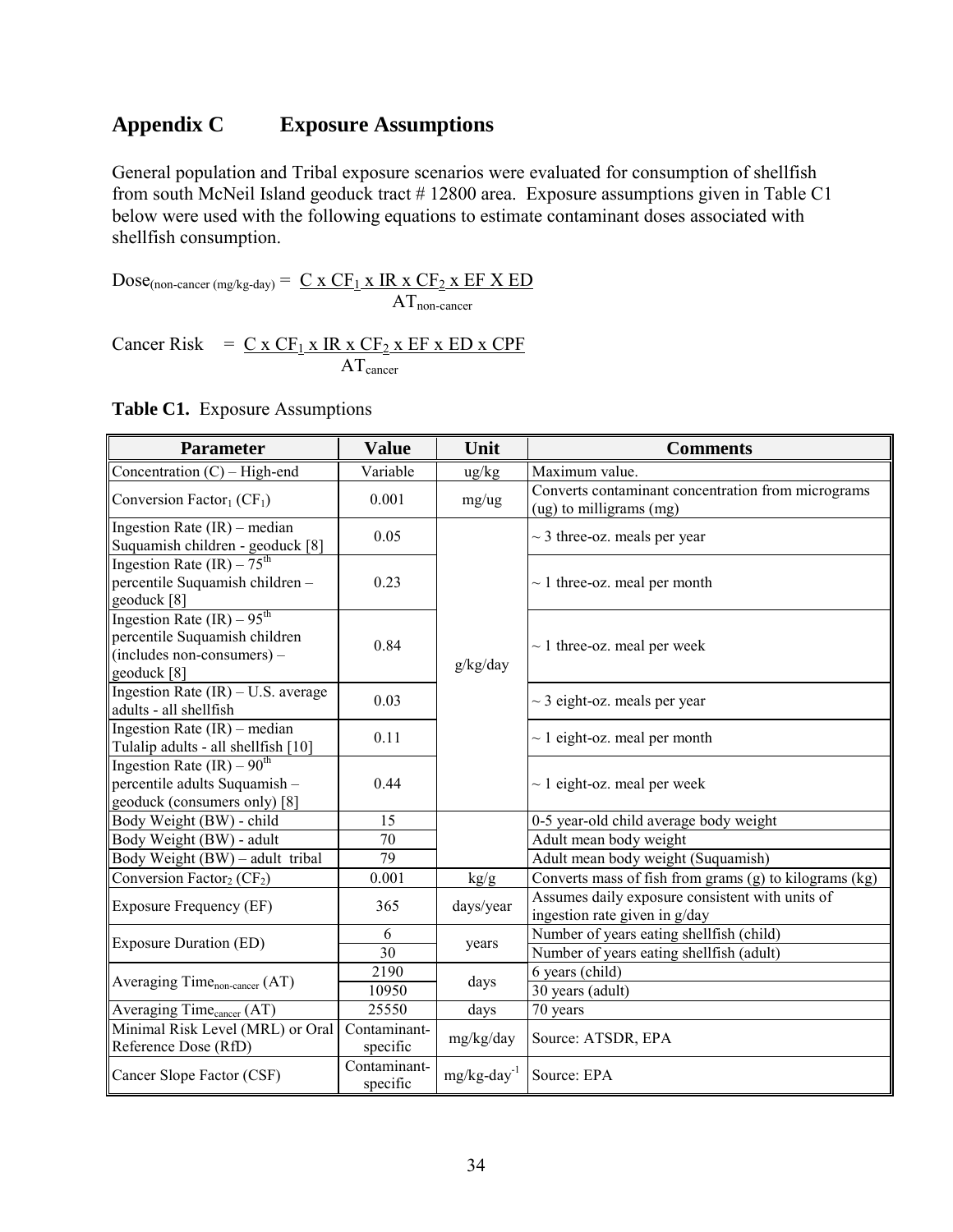**Table C2.** Non-cancer hazards associated with exposure to contaminants of concern in geoduck gutball sampled from south McNeil Island geoduck tract # 12800 area, Pierce County, Washington.

|                 | <b>Maximum</b>                | <b>RfD</b>  | <b>Child Dose</b>   |        | <b>Adult Dose</b>                                                                     |                |                                   |                                      |
|-----------------|-------------------------------|-------------|---------------------|--------|---------------------------------------------------------------------------------------|----------------|-----------------------------------|--------------------------------------|
| <b>Chemical</b> | <b>Concentration</b><br>(ppm) | (mg/kg/day) | Median<br>Suquamish |        | 75 <sup>th</sup> Suquamish 95 <sup>th</sup> Suquamish<br>(includes non-<br>consumers) | Average<br>U.S | Median Tulalip<br>(All Shellfish) | $90th$ Suquamish<br>(consumers only) |
| Silver          | 4.8                           | 0.005       | 0.00024             | 0.0011 | 0.0052                                                                                | 0.00014        | 0.00053                           | 0.0021                               |
|                 | <b>Hazard Quotient</b>        |             | 0.05                | 0.22   | 1.0                                                                                   | 0.03           | 0.11                              | 0.42                                 |

RfD - EPA's Oral Reference Dose mg/kg/day - milligrams per kilogram body-weight per day

ppm - parts per million

Hazard Quotient (HQ) formula:

HQ = Estimated Dose (mg/kg-day) RfD (mg/kg-day)

**Table C3.** Estimated cancer risk associated with exposure to maximum contaminants of concern in geoduck (neck and strap) sampled from south McNeil Island geoduck tract # 12800 area, Pierce County, Washington.

|                                    | <b>Maximum</b>                | <b>CSF</b>      | <b>Child Cancer Risk<sup>a</sup></b> |          | <b>Adult Cancer Risk<sup>a</sup></b>                                                  |                |                                   |                                      |
|------------------------------------|-------------------------------|-----------------|--------------------------------------|----------|---------------------------------------------------------------------------------------|----------------|-----------------------------------|--------------------------------------|
| Chemical                           | <b>Concentration</b><br>(ppm) | (mg/kg/day)     | Median<br>Suquamish                  |          | 75 <sup>th</sup> Suquamish 95 <sup>th</sup> Suquamish<br>(includes non-<br>consumers) | Average<br>U.S | Median Tulalip<br>(All Shellfish) | $90th$ Suquamish<br>(consumers only) |
| Arsenic<br>(inorganic)             | 0.035                         | 57 <sup>b</sup> | 8.6E-7                               | $3.9E-6$ | $1.4E-5$                                                                              | $2.6E-6$       | $9.4E-6$                          | 3.8E-5                               |
| Total cPAH<br>$(BaP-EQ)$           | 9.59E-3                       | 7.3             | 3.0 <sub>E</sub> -7                  | $1.4E-6$ | $5.0E-6$                                                                              | $9.0E - 7$     | $3.3E-6$                          | $1.3E - 5$                           |
| <b>Total Estimated Cancer Risk</b> |                               | $.2E-6$         | $5.3E-6$                             | 1.9E-5   | $3.5E-6$                                                                              | $1.3E-5$       | 5.1E-5                            |                                      |

<sup>a</sup> Cancer risks do not represent cumulative lifetime exposure from childhood to adulthood due to lack of consumption data from 7 to 15 year old children.

<sup>b</sup>- See uncertainty section on page 23 for the rationale of using this value.

EPA's Oral Reference Dose

ATSDR Intermediate Minimal Risk Level

ppm – parts per million

mg/kg/day - milligrams per kilogram body-weight per day

CSF- cancer slope factor

cPAHs – Carcinogenic Polycyclic Aromatic Hydrocarbons

BaP-EQ – Benzo(a)pyrene Equivalents: sum of individual cPAHs multiplied by the relative potency factor (RPF) describing the carcinogenic potential relative to BaP.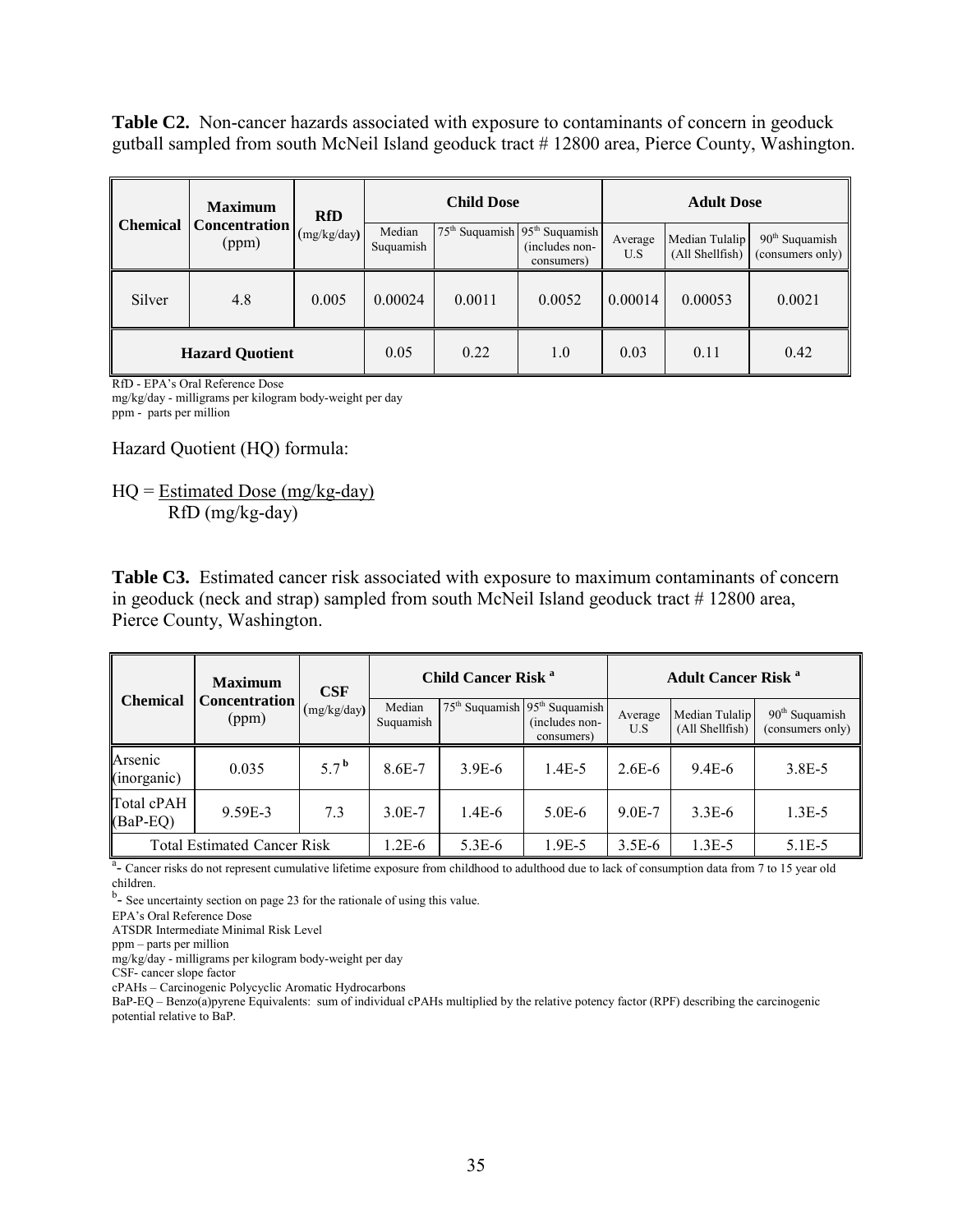**Table C4.** Estimated cancer risk associated with exposure to maximum contaminants of concern in geoduck gutball sampled from south McNeil Island geoduck tract # 12800 area, Pierce County, Washington.

|                                    | <b>Maximum</b>                         | <b>CSF</b>         | <b>Child Cancer Risk<sup>a</sup></b> |          | <b>Adult Cancer Risk</b> <sup>a</sup>                             |                |                                   |                                      |
|------------------------------------|----------------------------------------|--------------------|--------------------------------------|----------|-------------------------------------------------------------------|----------------|-----------------------------------|--------------------------------------|
|                                    | <b>Chemical Concentration</b><br>(ppm) | (mg/kg/day)        | Median<br>Suquamish                  |          | $75th$ Suquamish $95th$ Suquamish<br>(includes non-<br>consumers) | Average<br>U.S | Median Tulalip<br>(All Shellfish) | $90th$ Suquamish<br>(consumers only) |
| Arsenic<br>(inorganic)             | 0.046                                  | $5.7^{\mathrm{b}}$ | $1.1E-6$                             | $5.2E-6$ | 1.9E-5                                                            | 3.4E-6         | $1.2E - 5$                        | $4.9E - 5$                           |
| <b>Total Estimated Cancer Risk</b> |                                        |                    |                                      |          |                                                                   |                |                                   |                                      |

<sup>a</sup> Cancer risks do not represent cumulative lifetime exposure from childhood to adulthood due to lack of consumption data from 7 to 15 year old children.

<sup>b</sup>- See uncertainty section on page 23 for the rationale of using this value.

EPA's Oral Reference Dose

ATSDR Intermediate Minimal Risk Level

ppm – parts per million

mg/kg/day - milligrams per kilogram body-weight per day

CSF- cancer slope factor

|  | <b>Table C5.</b> Benzo(a) pyrene relative potency equivalent (BaP-EQ) For Carcinogenic Polycyclic |  |  |  |
|--|---------------------------------------------------------------------------------------------------|--|--|--|
|  | Aromatic Hydrocarbons (cPAHs) [36, 37]                                                            |  |  |  |

| Carcinogenic Polycyclic Aromatic Hydrocarbons (cPAHs) | BaP-EQ |
|-------------------------------------------------------|--------|
| Benzo(a)anthracene                                    | 0.2    |
| Chrysene                                              | 0.1    |
| Benzo(a)pyrene                                        |        |
| $Dibenz(a,h)$ anthracene                              | 10     |
| $Benzo(g,h,i)$ per ylene                              | 0.009  |
| $Indeno(1,2,3-cd)pyrene$                              | 0.07   |
| Benzo(b)fluoranthene                                  | 0.8    |
| Benzo(k)fluoranthene                                  | 0.03   |
| Fluoranthene                                          | 0.08   |

cPAHs – Carcinogenic Polycyclic Aromatic Hydrocarbons

BaP-EQ – Benzo(a)pyrene Equivalents: sum of individual cPAHs multiplied by the relative potency factor (RPF) describing the carcinogenic potential relative to BaP.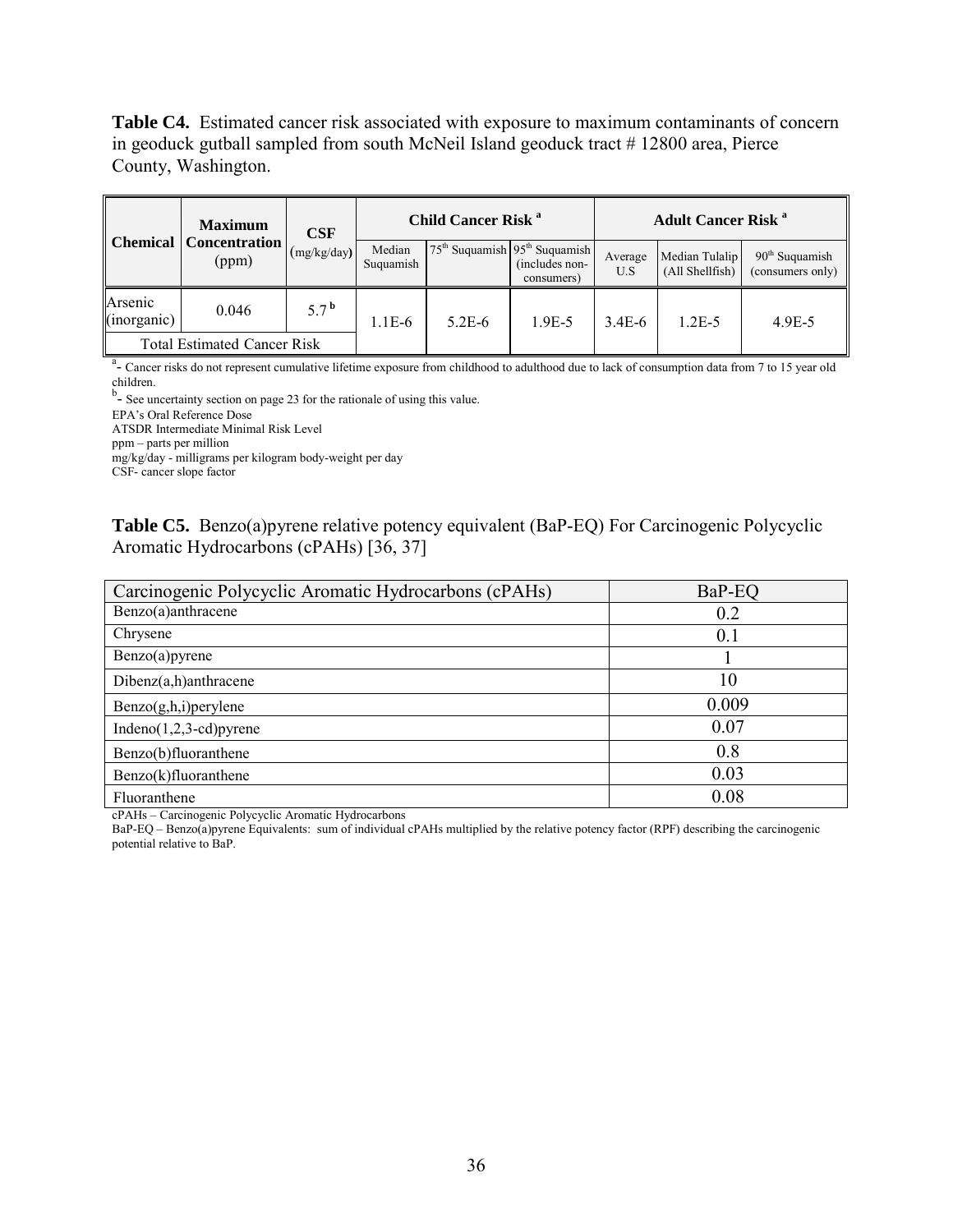# <span id="page-37-0"></span>**Appendix D Lead exposure**

#### <span id="page-37-1"></span>**Shellfish Ingestion Scenario Used in the IEUBK Model**

This section provides the inputs for the Integrated Exposure Uptake Biokinetic Model (IEUBK) estimated blood lead levels (BLLs) in children (0 to 84 months) after eating geoduck from south McNeil Island geoduck tract # 12800, Pierce County, Washington. The IEUBK model (IEUBKwin32 Lead Model Version 1.1 Build 11) utilizes exposure, uptake, biokinetic, and probability distribution modules to estimate BLLs in children exposed to lead contaminated media. The model estimates the risk (i.e, probability) that a child's or population of children's BLL concentration will exceed a certain reference value. Default assumptions were used except for changes to the following four parameters:

- Outdoor soil lead concentration was changed to 0 ppm.
- Alternate dietary shellfish concentrations were based on average concentration of the edible tissues (neck and mantle) (0.016 ppm) and gutball (0.12 ppm) measured in the three composite samples for each.
- Alternate dietary percent of food class (fish) was calculated by dividing the each of the child geoduck consumption rates by the IEUBK assumption that a child's total meat intake is 93.5  $g/day$ . The shellfish (geoduck) consumption rates used were from the Suquamish survey [8]:
	- o 0.7 g/day,  $50^{th}$  percentile (median) of Suquamish children;
	- $\circ$  2.8 g/day, 75<sup>th</sup> percentile of Suquamish children;
	- $\frac{3}{2}$  11.0 g/day, 95<sup>th</sup> percentile Suquamish of children (includes non-consumers);
- The target blood lead cutoff goal was no more than 5% of the community's children with BLLs above 5  $\mu$ g/dL.

**Table D1.** Blood lead values determined using the IEUBK model and median Suquamish children geoduck consumption rate for lead in seafood from south McNeil Island geoduck tract # 12800 area, Pierce County, Washington.

|                   | Average       | Percent meat        | Blood Lead level in percent |
|-------------------|---------------|---------------------|-----------------------------|
| Seafood           | Concentration | intake as shellfish | above 5ug/dl                |
|                   | (ppm)         | $\frac{1}{2}$       | Age range $0 - 84$ months   |
| Geoduck           | 0.016         |                     | 0.007                       |
| (neck and mantle) |               | 0.8                 |                             |
| Geoduck Gut Ball  | 0.12          |                     | 0.007                       |

ppm – parts per million

μg/dL – micrograms per deciliter

The target cleanup goal of having no more than 5 % of the community (0-84 months) with BLLs above 5μg/dL.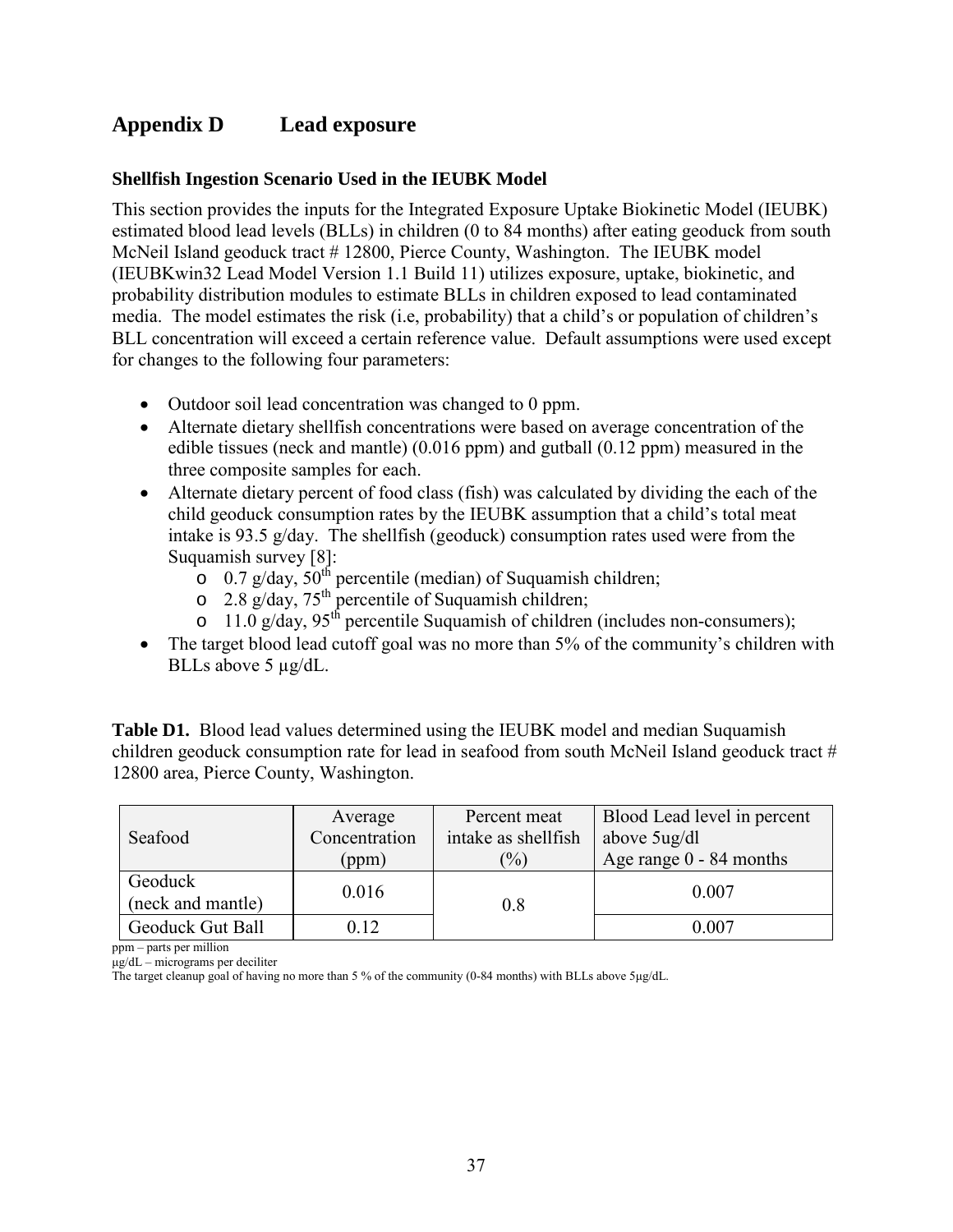**Table D2.** Blood lead values determined using the IEUBK model and 75<sup>th</sup> percentile Suquamish children geoduck consumption rate for lead in seafood from south McNeil Island geoduck tract # 12800 area, Pierce County, Washington.

|                   | Average       | Percent meat        | Blood Lead level in percent |
|-------------------|---------------|---------------------|-----------------------------|
| Seafood           | Concentration | intake as shellfish | above 5ug/dl                |
|                   | (ppm)         | $\frac{1}{2}$       | Age range $0 - 84$ months   |
| Geoduck           | 0.016         |                     | 0.007                       |
| (neck and mantle) |               | 3.0                 |                             |
| Geoduck Gut Ball  | 0.12          |                     | 0.008                       |

ppm – parts per million

μg/dL – micrograms per deciliter

The target cleanup goal of having no more than 5 % of the community (0-84 months) with BLLs above 5μg/dL.

**Table D3.** Blood lead values determined using the IEUBK model and 95<sup>th</sup> percentile Suquamish children (includes non-consumers) geoduck consumption rate for lead in seafood from south McNeil Island geoduck tract # 12800 area, Pierce County, Washington.

|                         | Average       | Percent meat        | Blood Lead level in percent |
|-------------------------|---------------|---------------------|-----------------------------|
| Seafood                 | Concentration | intake as shellfish | above 5ug/dl                |
|                         | (ppm)         | $(\%)$              | Age range $0 - 84$ months   |
| Geoduck                 | 0.016         |                     | 0.007                       |
| (neck and mantle)       |               | 11.8                |                             |
| <b>Geoduck Gut Ball</b> | 0.12          |                     | 0.015                       |

ppm – parts per million

μg/dL – micrograms per deciliter

The target cleanup goal of having no more than 5 % of the community (0-84 months) with BLLs above 5μg/dL.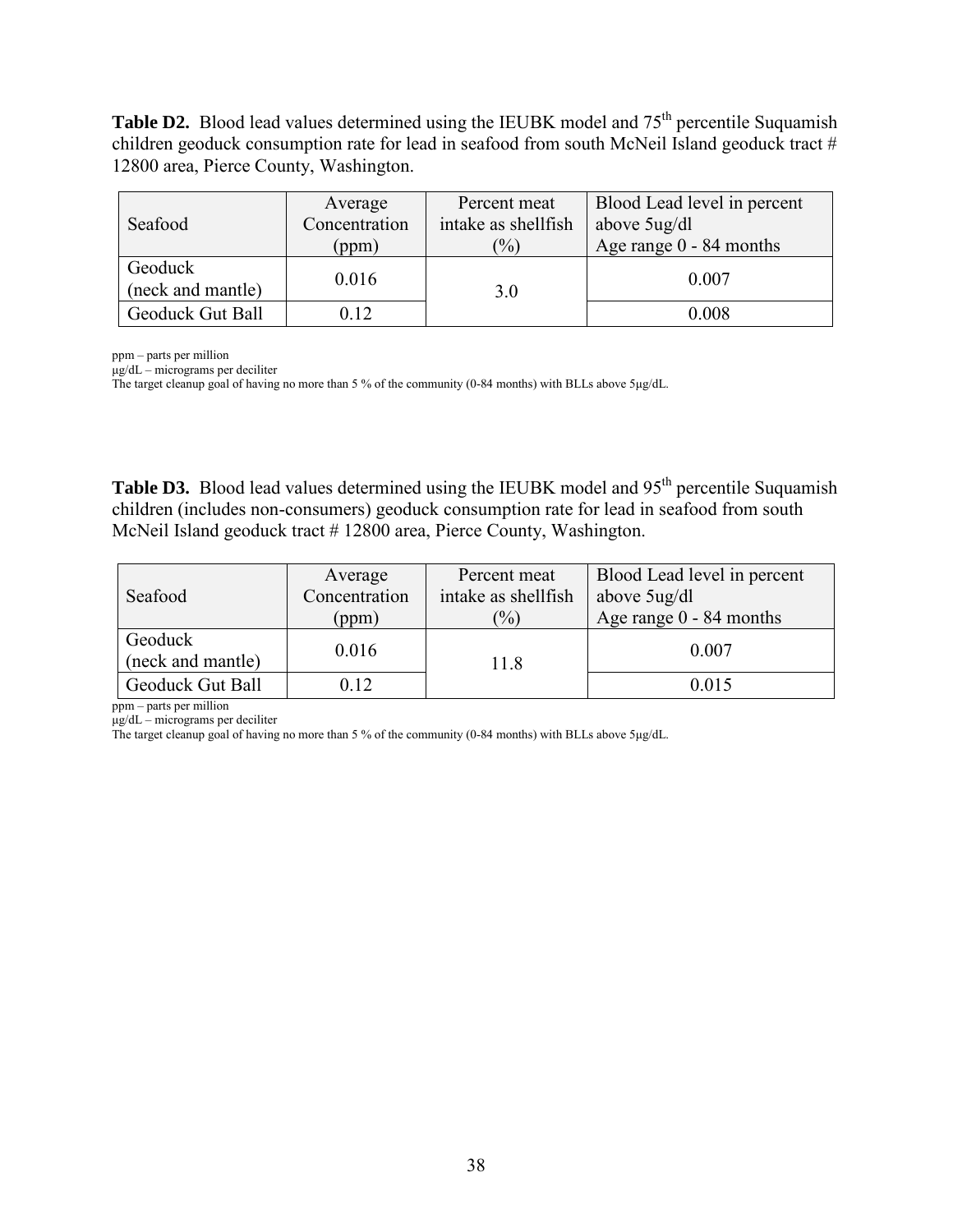#### <span id="page-39-0"></span>**Shellfish Ingestion Scenario Used in the Adult Lead Model**

The Adult Lead Mode (ALM), usually used for estimating exposures to lead in soil, was adapted to estimate blood lead levels of adults eating from south McNeil Island geoduck tract #12800, Pierce County, Washington. The ALM estimates the blood lead (geometric mean) of an adult and the probability that fetal blood lead as a result of the mother's exposure will be greater than a certain reference value. Default assumptions using the National Health and Nutrition Examination Survey (NHANES) III Phase 1 and 2 data were utilized except for changes to the following three parameters:

- Instead of soil lead concentration (PbS), average geoduck concentrations were used including the edible tissues (neck and mantle) (0.016 ppm) and gutball (0.12 ppm).
- Instead of the soil ingestion rate (IRs), adult shellfish and geoduck consumption rates: were used based on the following:
	- o 1.9 g/day, U.S. average adults all shellfish
	- o 7.7 g/day, median Tulalip adults all shellfish
	- $\sigma$  30.8 g/day, 90<sup>th</sup> percentile adults Suquamish geoduck (consumers only)
- The target blood lead reference value was adjusted to 5  $\mu$ g/dL.

**Table D4.** Adult blood lead values and estimated effect on fetal blood from adults eating shellfish from south McNeil Island geoduck tract #12800, Pierce County, Washington as determined using the adult lead model and U.S. average shellfish adult consumption rate.

| <b>Seafood</b>    | Average<br><b>Concentration</b><br>(ppm) | <b>Geometric mean of mother Blood Lead</b><br>concentration in ug/dl<br><b>Fetus Blood Lead in percent above 5ug/dl</b> |     |  |
|-------------------|------------------------------------------|-------------------------------------------------------------------------------------------------------------------------|-----|--|
| Geoduck           | 0.016                                    | mother                                                                                                                  | 1.5 |  |
| (neck and mantle) |                                          | fetus                                                                                                                   | 3.9 |  |
| Geoduck Gut Ball  | 0.12                                     | mother                                                                                                                  | 1.5 |  |
|                   |                                          | fetus                                                                                                                   | 4.0 |  |

ppm – parts per million

μg/dL – micrograms per deciliter